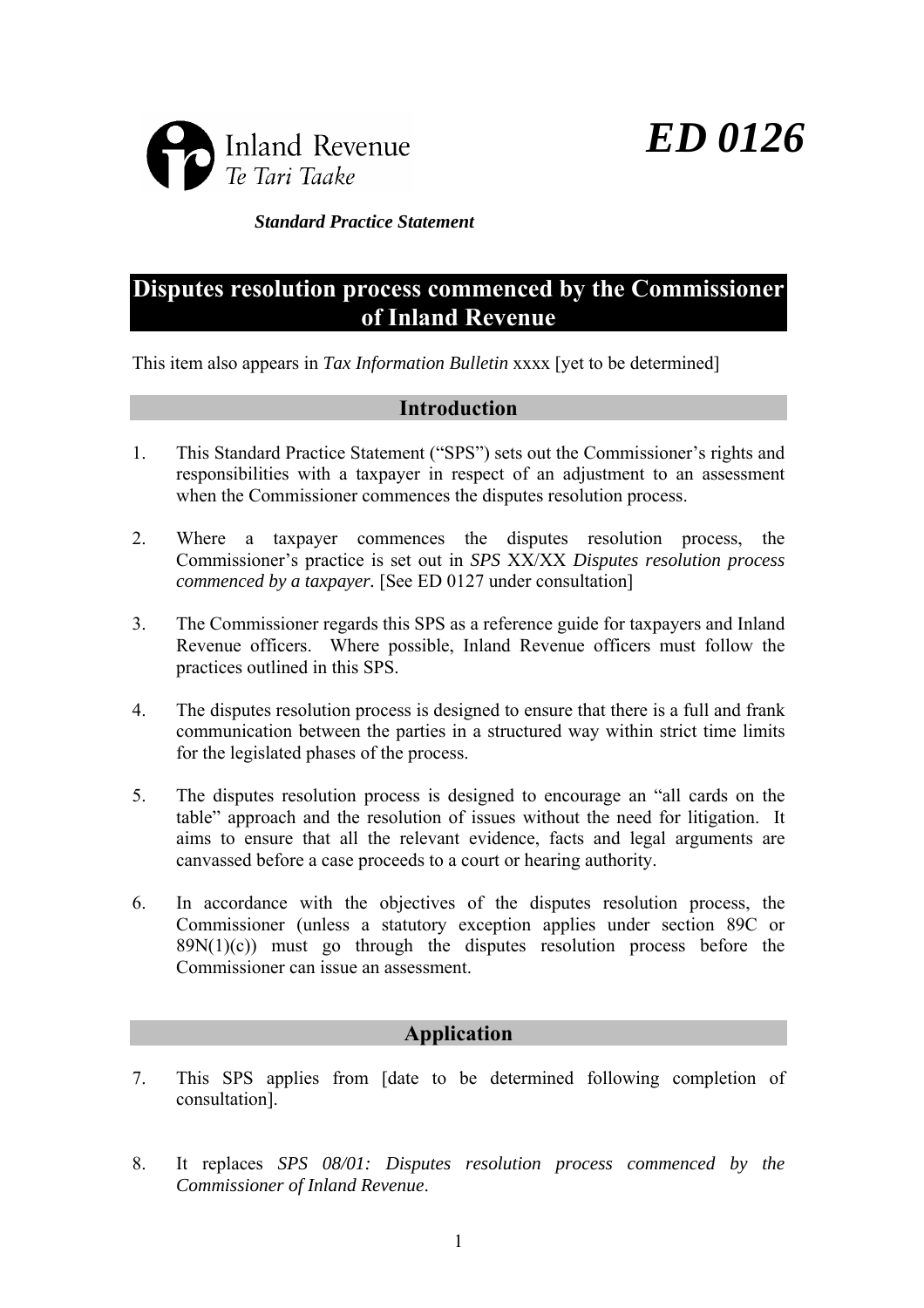# **Background**

- 9. The tax disputes resolution procedures were introduced in accordance with the recommendations of the Richardson Committee in the *Report of the Organisational Review of the Inland Revenue Department* (April 1994) and were designed to reduce the number of disputes by:
	- (a) promoting full disclosure, and
	- (b) encouraging the prompt and efficient resolution of tax disputes, and
	- (c) promoting the early identification of issues, and
	- (d) improving the accuracy of decisions.
- 10. The disputes resolution process ensures that there is a full and frank communication between the parties in a structured way within strict time limits for the legislated phases of the process.
- 11. The disputes resolution process is designed to encourage an "all cards on the table" approach and the resolution of issues without the need for litigation. It aims to ensure that all the relevant evidence, facts and legal arguments are canvassed before a case proceeds to a court or hearing authority.
- 12. In accordance with the objectives of the disputes resolution process, the Commissioner (unless a statutory exception applies under section 89C or  $89N(1)(c)$  must go through the disputes resolution process before the Commissioner can issue an assessment.
- 13. The early resolution of a dispute is intended to be achieved through a series of steps specified in the TAA. The main elements of those steps are:
	- (a) a notice of proposed adjustment ("NOPA"): this is a notice that either the Commissioner or taxpayer issues to the other advising that an adjustment is sought in relation to the taxpayer's assessment, the Commissioner's assessment or other disputable decision (the requisite form is the *IR 770 Notice of proposed adjustment*).
	- (b) a notice of response ("NOR"): this must be issued by the recipient of a NOPA if they disagree with it (the preferred form is the *IR 771 Notice of response*).
	- (c) a disclosure notice and statement of position ("SOP"): the issue of a disclosure notice by the Commissioner triggers the issue of a SOP. Each SOP must provide an outline of the facts, evidence, issues and propositions of law with sufficient details to support the position taken. Each party must issue a SOP (the requisite form is the *IR 773 Statement of position*). The SOP is an important document because it limits the facts, evidence, issues and propositions of law that either party can rely on if the case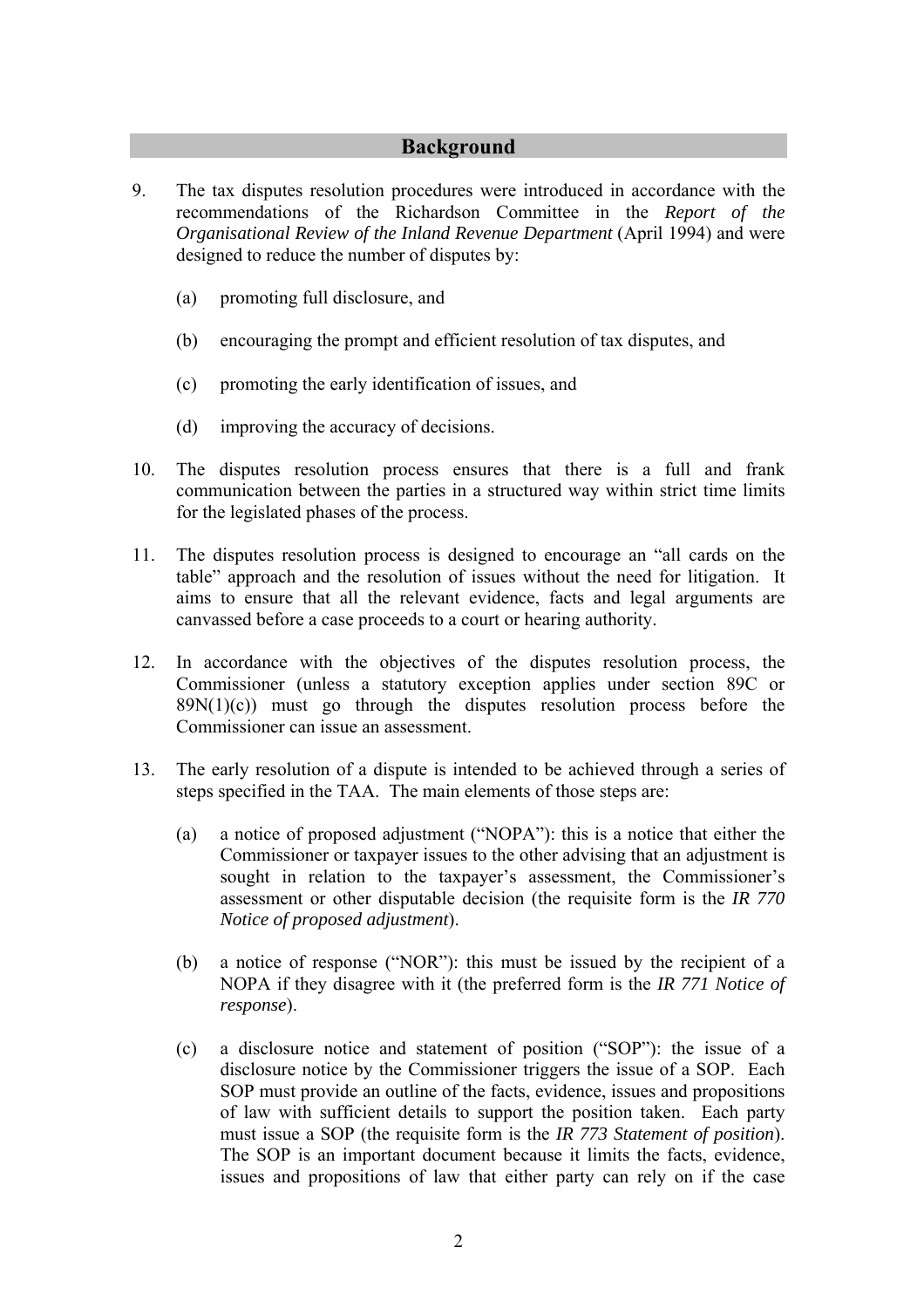proceeds to court to what is included in the SOP (unless a hearing authority makes an order that allows a party to raise new facts or evidence under section 138G(2)).

- 14. There are also two administrative phases in the process the conference and adjudication phases. If the dispute has not been already resolved after the NOR phase, the Commissioner's practice will be to hold a conference. A conference can be a formal or informal discussion between the parties to clarify and, if possible, resolve the issues.
- 15. If the dispute remains unresolved after the conference phase, the Commissioner will prepare a SOP and refer the dispute to adjudication, except in certain circumstances. One of the circumstances where the Commissioner will not refer a dispute to adjudication is where the Commissioner and the taxpayer have agreed in writing not to complete the disputes process (referred to as "opt-out").
- 16. Adjudication involves an independent review of the dispute by Inland Revenue's Adjudication Unit, which was formed to provide an internal but impartial review of unresolved disputes. Adjudication is the final phase in the process before the taxpayer's assessment is amended (if it is to be amended) following the exchange of the SOPs.
- 17. Timely progression of disputes through the disputes process may require the use of the Commissioner's information gathering powers (particularly section 17) before and/or during the disputes process.
- 18. Inland Revenue has a quality assurance review process known as Core Task Assurance ("CTA") which is designed to ensure that key pieces of work (including NOPAs and SOPs) are subject to an independent review by Legal  $\&$ Technical Services (LTS) before being issued. Given the importance of the disputes process to the Commissioner and to taxpayers, Inland Revenue officers are required to get CTA approval of disputes documents prior to issue.

# **Glossary**

19. The following abbreviations are used throughout this SPS:

NOPA - Notice of Proposed Adjustment

NOR - Notice of Response

SOP – Statement of Position

Disputes Process – Disputes Resolution Process

20. Unless specified otherwise, all legislative references in this SPS refer to the Tax Administration Act 1994 ("TAA").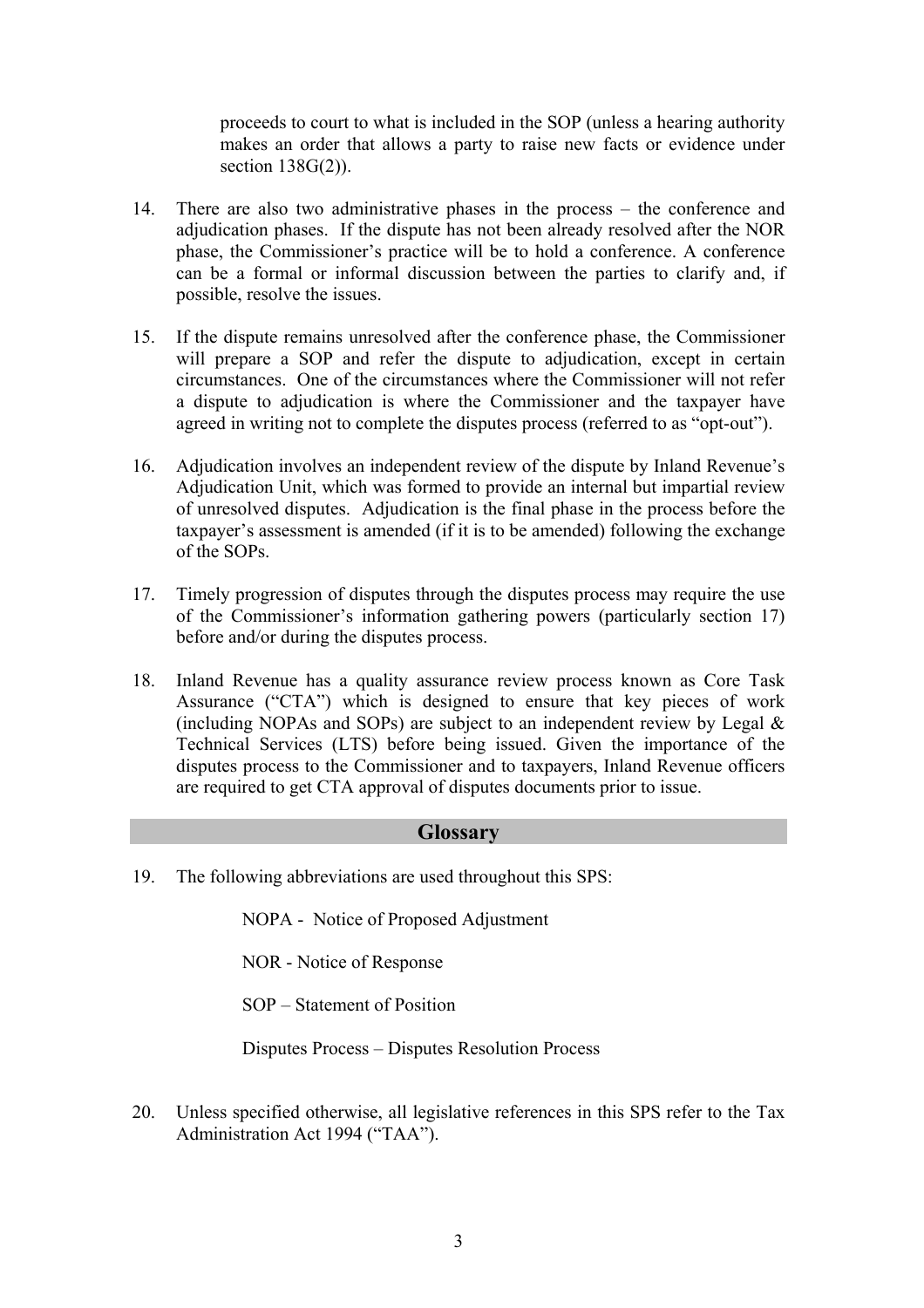# **Contents**

# **Disputes resolution process commenced by the Commissioner of Inland Revenue**

| Heading                                                                                  | Paragraph      |
|------------------------------------------------------------------------------------------|----------------|
| <b>Introduction</b>                                                                      | $1$ to $3$     |
| <b>Application</b>                                                                       | <b>7</b> and 8 |
| <b>Background</b>                                                                        | 9 to 18        |
| <b>Glossary</b>                                                                          | 19 to 20       |
| Summary of key actions and indicative administrative time<br>frames                      | 21 and 22      |
| <b>Standard practice and analysis:</b>                                                   | 23 to 369      |
| Notice of proposed adjustment:                                                           | 23 to 193      |
| The Commissioner must issue a NOPA before making an                                      | 23 to 25       |
| assessment                                                                               |                |
| A disputable decision                                                                    | 26 to 28       |
| Exceptions under section 89C                                                             | 29 to 84       |
| Taxpayers can dispute an assessment when the assessment is<br>issued without a NOPA      | 85 to 88       |
| When the Commissioner can issue a NOPA                                                   | 89 to 100      |
| Exceptions to the statutory time bar                                                     | 101 to 108     |
| Limitations on the Commissioner issuing a NOPA                                           | 109 to 118     |
| Contents of the Commissioner's NOPA                                                      | 119 to 128     |
| Identify adjustments or proposed adjustments                                             | 129 to 133     |
| State the facts and law                                                                  | 134 to 138     |
| How the law applies to the facts                                                         | 139 to 141     |
| Size and length of Commissioner's NOPAs                                                  | 142 to 145     |
| Time frames to complete the disputes process                                             | 146 to 149     |
| Exceptions – when an assessment can be issued without<br>completing the disputes process | 150 to 191     |
| Application of the exceptions in section 89N                                             | 192 and 193    |
| <b>Notice of response:</b>                                                               | 194 to 222     |
| Taxpayer's response to the Commissioner's NOPA: NOR                                      | 194 to 199     |
| Deemed acceptance                                                                        | 200 to 201     |
| Exceptional circumstances under section 89K                                              | 202 to 213     |
| Receipt of a taxpayer's NOR                                                              | 214 to 218     |
| Deficiencies in the contents of a NOR                                                    | 219 to 222     |
|                                                                                          |                |
| <b>Conference phase:</b>                                                                 | 227 to 258     |
| What is the conference phase of the disputes process?                                    | 227 to 230     |
| Legal and other advisers attending a conference                                          | 231            |
| Conference facilitation                                                                  | 232 to 235     |
| Preparation for the Conference meeting                                                   | 237 to 244     |
| At the Conference meeting                                                                | 245 to 247     |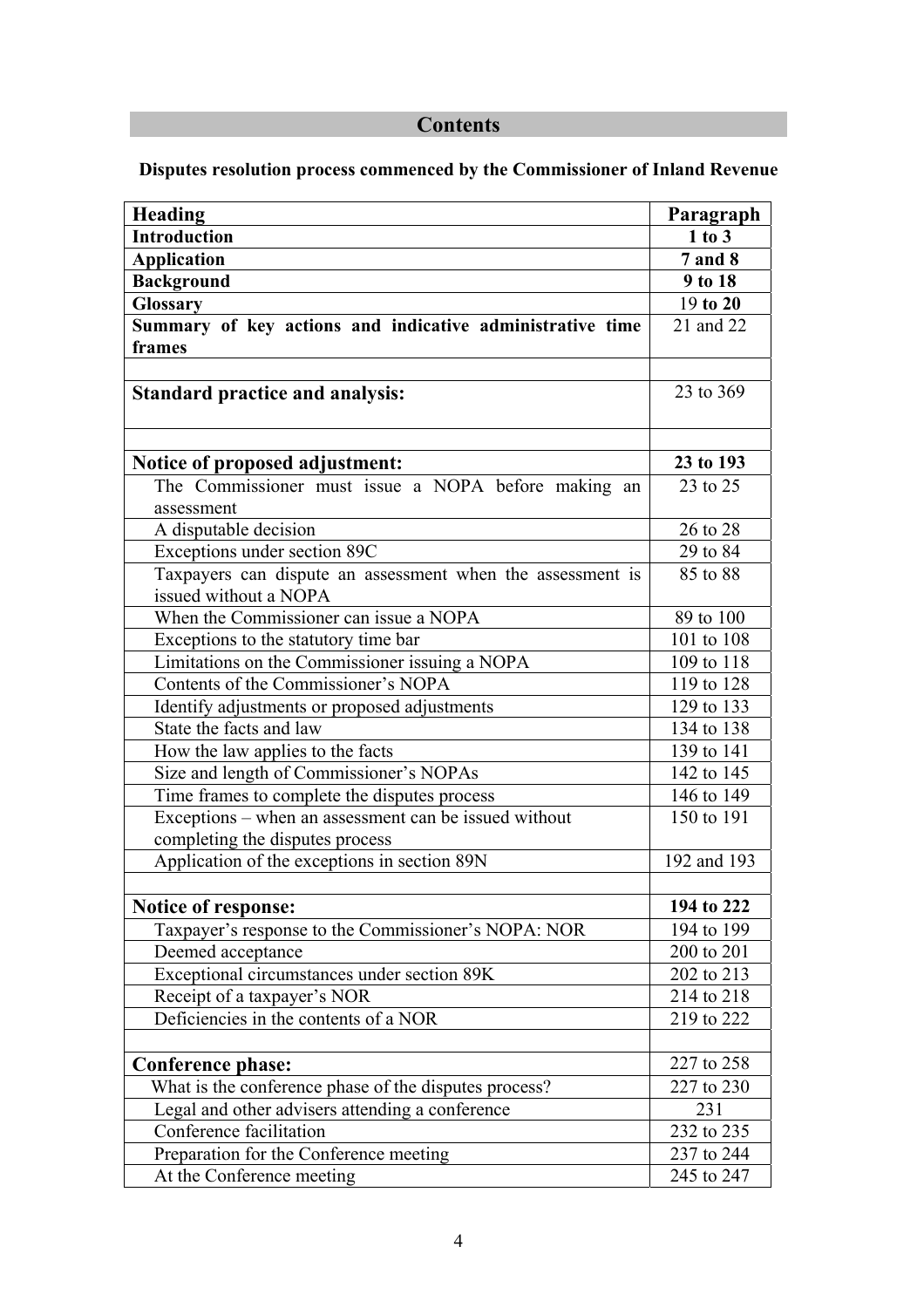| After the Conference meeting                                       | 248 to 250 |
|--------------------------------------------------------------------|------------|
| End of the Conference Phase                                        | 251 to 258 |
|                                                                    |            |
| Opt-out of the disputes process                                    | 259 to 278 |
| $(i)$ The \$75,000 or less threshold                               | 269 to 272 |
| (ii) The dispute turns on issues of fact only                      | 273 to 275 |
| (iii) The dispute concerns facts and issues that are waiting to be | 276 to 278 |
| resolved by a court                                                |            |
| (iv) The dispute concerns facts and issues that are similar to     | 279 to 280 |
| those considered by the Adjudication Unit                          |            |
| Grounds of assessment where the Commissioner has agreed to         | 282 to 284 |
| opt-out                                                            |            |
| Progressing disputes through the disputes process where            | 286 to 297 |
| the dispute affects multiple taxpayers                             |            |

| <b>Disclosure notice:</b>                   | 298 to 314 |
|---------------------------------------------|------------|
| General rules                               | 298 to 303 |
| Evidence exclusion rule                     | 304        |
| Issue of disclosure notice                  | 305 to 314 |
|                                             |            |
| <b>Statement of position:</b>               | 315 to 338 |
| General rules                               | 315 to 319 |
| Contents of a SOP                           | 320 to 330 |
| Receipt of a taxpayer's SOP in response     | 331 to 338 |
|                                             |            |
| The Commissioner's response                 | 339 to 343 |
|                                             |            |
| Agreement to include additional information | 344 to 349 |
|                                             |            |
| <b>Preparation for adjudication</b>         | 350 to 362 |
|                                             |            |
| <b>Adjudication decision</b>                | 363 to 369 |

The disputes process is set out in the following diagram.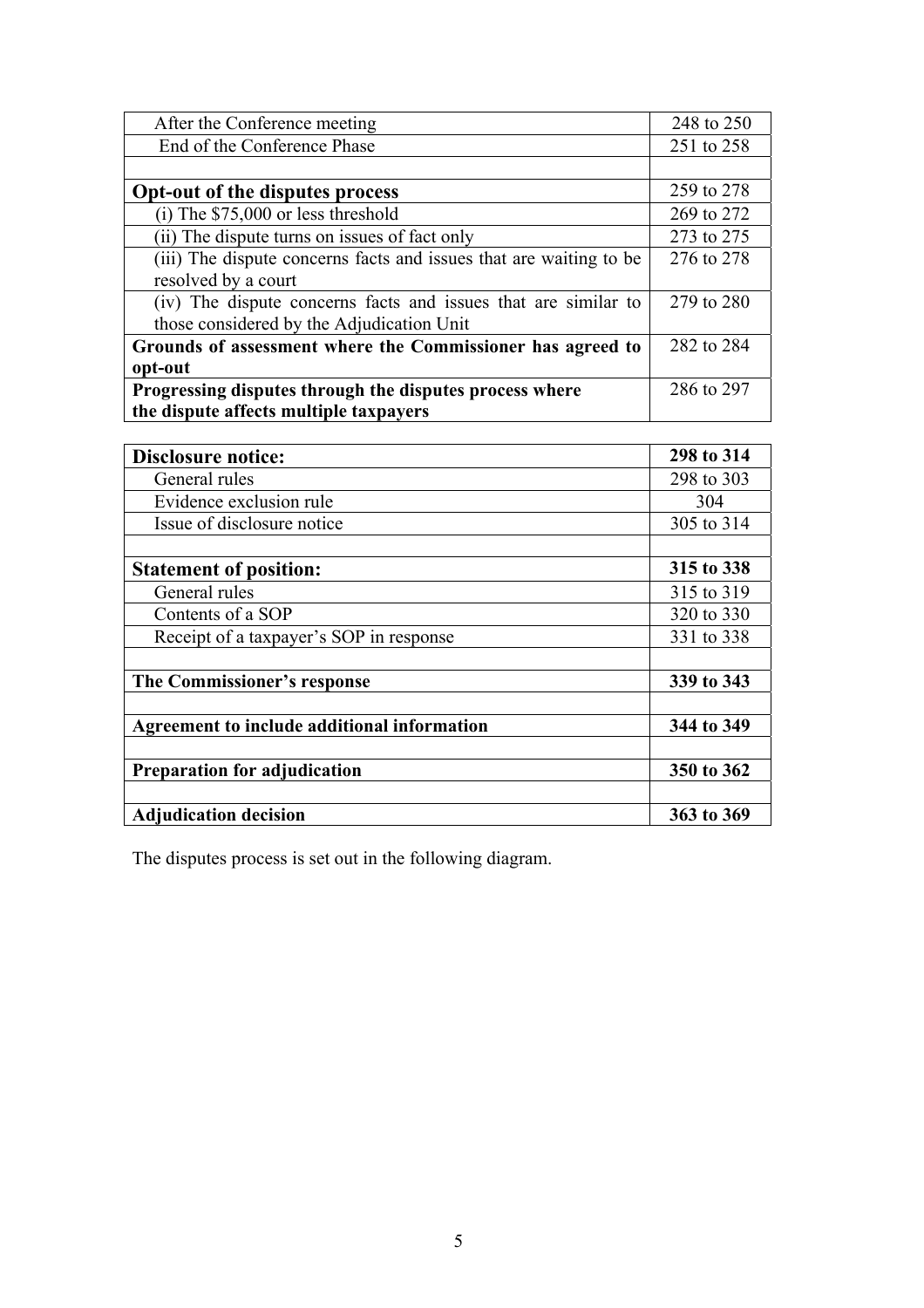#### **Disputes resolution process commenced by the Commissioner of Inland Revenue**



# **Summary of key actions and indicative administrative time frames**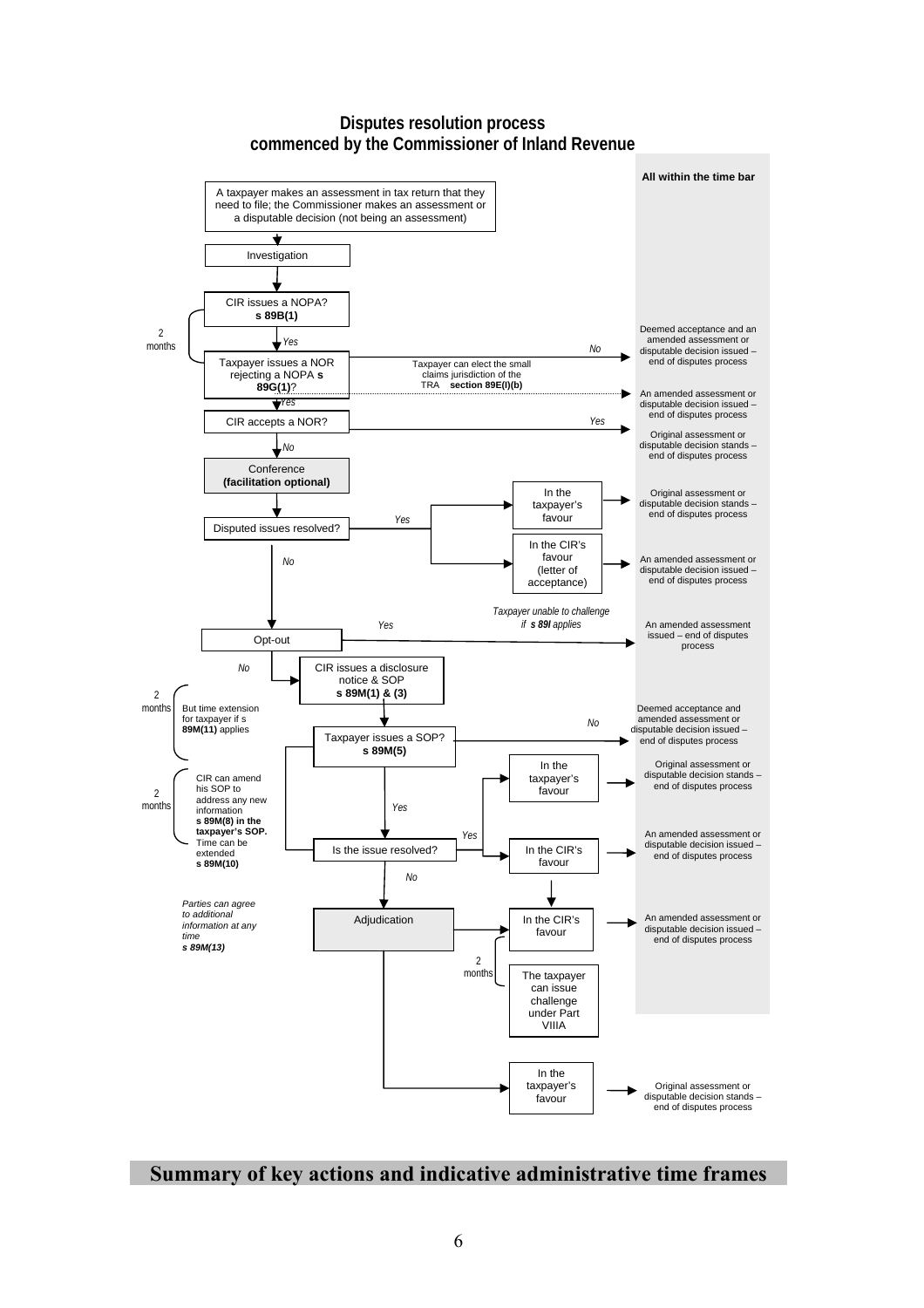- 21. Set out below is a summary of the key actions and administrative time frames where the disputes process is commenced by the Commissioner of Inland Revenue.
- 22. These actions and time frames are intended to be administrative guide lines for Inland Revenue officers. Any failure to meet these administrative time frames will not invalidate subsequent actions of the Commissioner or prevent the case from going through the disputes process.

| Paragraph<br>in the SPS | <b>Key actions</b>                                                                                                                                                         | <b>Indicative time frames</b>                                                                                                                                 |
|-------------------------|----------------------------------------------------------------------------------------------------------------------------------------------------------------------------|---------------------------------------------------------------------------------------------------------------------------------------------------------------|
|                         | <b>The Commissioner's NOPA</b>                                                                                                                                             |                                                                                                                                                               |
| 95                      | The Commissioner will advise the<br>taxpayer that a NOPA will be<br>issued.                                                                                                | Usually within five working days<br>before the date that the Commissioner<br>issues a NOPA, but this may happen<br>earlier.                                   |
| 100                     | The Commissioner will confirm<br>whether the taxpayer has received<br>the Commissioner's NOPA (either<br>by telephone or in writing).                                      | Within 10 working days from the date<br>that the Commissioner's NOPA is<br>issued, where practicable.                                                         |
|                         | <b>Taxpayer's NOR</b>                                                                                                                                                      |                                                                                                                                                               |
| 193                     | The taxpayer issues a NOR in<br>response to the Commissioner's<br>NOPA within the applicable<br>response period.                                                           | Within two months from the date that<br>the Commissioner's NOPA is issued,<br>unless any of the "exceptional"<br>circumstances" under section 89K<br>applies. |
| 194                     | The Commissioner will confirm<br>whether the taxpayer will issue a<br>NOR.                                                                                                 | Usually two weeks before the response<br>period for the Commissioner's NOPA<br>expires.                                                                       |
| 214                     | The Commissioner will forward the<br>taxpayer's NOR to the responsible<br>officer.                                                                                         | Usually within one week after the<br>taxpayer's NOR is received.                                                                                              |
| 215                     | The Commissioner will<br>acknowledge the receipt of the<br>taxpayer's NOR.                                                                                                 | Usually within two weeks after the<br>taxpayer's NOR is received.                                                                                             |
| 221                     | The Commissioner will advise that<br>the taxpayer's NOR is deficient, but<br>the two-month response period has<br>not expired.                                             | Inland Revenue officers will advise the<br>taxpayer or their agent immediately<br>after they become aware of the<br>deficiency.                               |
| 211                     | The Commissioner will consider<br>the application of "exceptional<br>circumstances" under section 89K,<br>where a taxpayer's NOR has been<br>issued outside the applicable | Usually within three weeks after the<br>taxpayer's application is received.                                                                                   |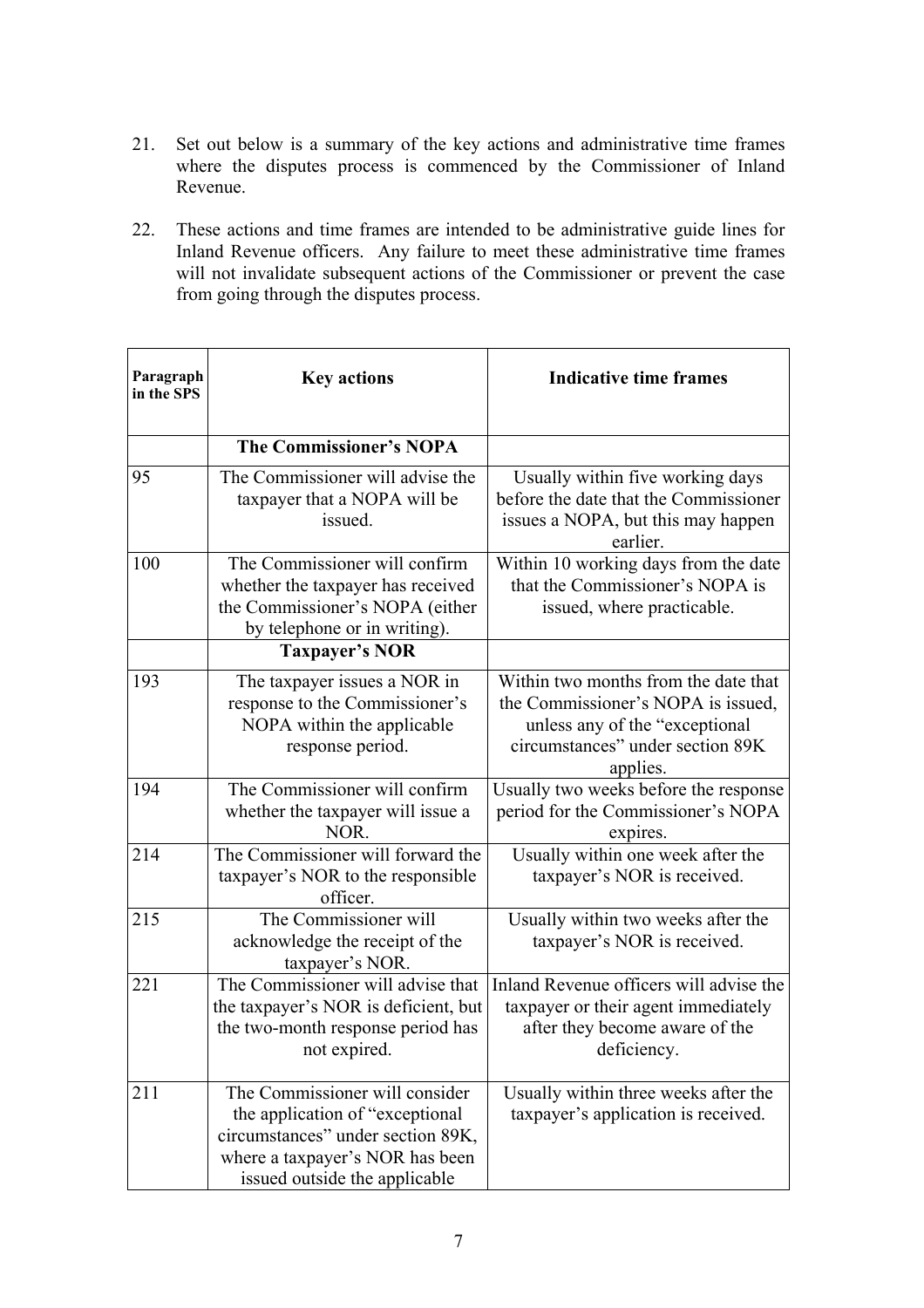|     | response period.                                                                                                                                                                                                                  |                                                                                                                                                                                                                                                               |
|-----|-----------------------------------------------------------------------------------------------------------------------------------------------------------------------------------------------------------------------------------|---------------------------------------------------------------------------------------------------------------------------------------------------------------------------------------------------------------------------------------------------------------|
| 200 | The taxpayer is deemed to accept<br>the Commissioner's NOPA,<br>because they failed to issue a NOR<br>within the applicable response<br>period and none of the "exceptional<br>circumstances" apply in the case of<br>a late NOR. | Usually two weeks after the response<br>period to the Commissioner's NOPA<br>has expired.                                                                                                                                                                     |
| 216 | The Commissioner will advise the<br>taxpayer whether their NOR is<br>being considered, has been accepted<br>or rejected in full or part.                                                                                          | Usually within one month after the<br>taxpayer's NOR is received.                                                                                                                                                                                             |
| 217 | If the taxpayer's NOR has been<br>accepted in full, the dispute finishes<br>and Inland Revenue will take<br>appropriate actions (for example,<br>issue an amended assessment).                                                    | Usually within one month after the<br>advice of acceptance of the NOR is<br>issued.                                                                                                                                                                           |
|     | <b>Conference phase</b>                                                                                                                                                                                                           |                                                                                                                                                                                                                                                               |
| 234 | The Commissioner will contact the<br>taxpayer to initiate the conference<br>phase and to offer a facilitated<br>conference.                                                                                                       | A conference usually commences<br>within one month after the<br>Commissioner rejects the taxpayer's<br>NOR. The conference letter marks the<br>start of the conference phase.<br>The suggested average time frame of<br>the conference phase is three months, |
|     |                                                                                                                                                                                                                                   | subject to the facts and complexity of<br>the dispute.                                                                                                                                                                                                        |
|     | <b>Opt out</b>                                                                                                                                                                                                                    |                                                                                                                                                                                                                                                               |
| 266 | of the disputes resolution process                                                                                                                                                                                                | The taxpayer may request to opt out Within two weeks from the end of the<br>conference phase.                                                                                                                                                                 |
| 266 | Inland Revenue officer will advise Usually within two weeks from the<br>the taxpayer whether the request to<br>opt out has been agreed to.                                                                                        | date of the taxpayer's request to opt<br>out.                                                                                                                                                                                                                 |
|     | Disclosure notice and the<br><b>Commissioner's SOP</b>                                                                                                                                                                            |                                                                                                                                                                                                                                                               |
| 300 | The Commissioner will advise the<br>taxpayer that a disclosure notice<br>and the Commissioner's SOP will<br>be issued.                                                                                                            | Usually within two weeks before the<br>date that the Commissioner's<br>disclosure notice and SOP are issued.                                                                                                                                                  |
|     | The Commissioner will issue a<br>disclosure<br>notice<br>the<br>and<br>Commissioner's SOP.                                                                                                                                        | Usually within three months<br>from the end of the conference<br>phase or within three months<br>from the date when the<br>Commissioner advises that the<br>taxpayer's opt-out request has                                                                    |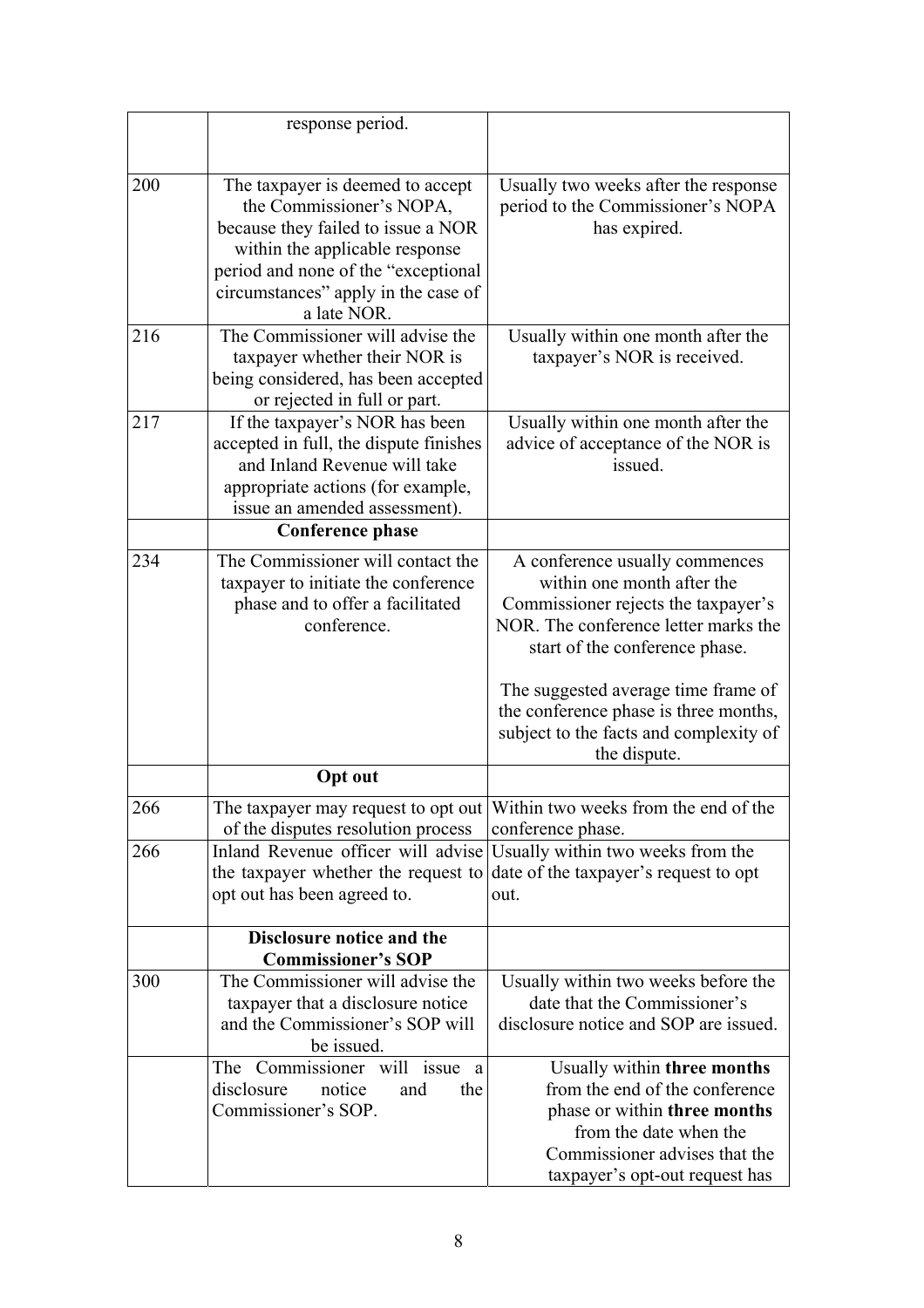|     |                                                                                                                                                                                                     | been declined.                                                                                                                                                |
|-----|-----------------------------------------------------------------------------------------------------------------------------------------------------------------------------------------------------|---------------------------------------------------------------------------------------------------------------------------------------------------------------|
|     | <b>Taxpayer's SOP</b>                                                                                                                                                                               |                                                                                                                                                               |
|     | The taxpayer must issue a SOP<br>within the response period for the<br>disclosure notice.                                                                                                           | Within two months after the date that<br>the disclosure notice is issued, unless<br>any of the "exceptional circumstances"<br>under section 89K apply.        |
| 334 | The Commissioner will confirm<br>whether the taxpayer will issue a<br>SOP.                                                                                                                          | Usually two weeks before the response<br>period for the Commissioner's<br>disclosure notice expires.                                                          |
| 334 | The taxpayer's SOP is forwarded to<br>the responsible officer.                                                                                                                                      | Usually within one week after the<br>taxpayer's SOP is received.                                                                                              |
| 336 | The Commissioner will<br>acknowledge the receipt of the<br>taxpayer's SOP.                                                                                                                          | Usually within two weeks after the<br>taxpayer's SOP is received.                                                                                             |
| 336 | The Commissioner will advise that<br>the taxpayer's SOP is deficient, but<br>the two-month response period has<br>not expired.                                                                      | Inland Revenue officers will advise the<br>taxpayer or their agent as soon as they<br>become aware of the deficiency.                                         |
| 337 | The Commissioner will consider<br>the application of "exceptional"<br>circumstances" under section 89K,<br>where the taxpayer's SOP has been<br>issued outside the applicable<br>response period.   | Usually within three weeks after the<br>taxpayer's application is received.                                                                                   |
| 338 | The taxpayer is deemed to accept<br>the Commissioner's SOP, because<br>they failed to issue a SOP within<br>the applicable response period and<br>none of the "exceptional<br>circumstances" apply. | Usually two weeks after the response<br>period for the disclosure notice<br>expires.                                                                          |
|     | <b>Addendum</b> to the<br><b>Commissioner's SOP</b>                                                                                                                                                 |                                                                                                                                                               |
| 340 | The Commissioner will advise the<br>taxpayer whether the Commissioner<br>will provide additional information<br>via an addendum under section<br>$89M(8)$ to the Commissioner's<br>SOP.             | Usually within two weeks after the<br>taxpayer's SOP is received, subject to<br>the facts and complexity of the dispute<br>and the available response period. |
| 339 | The Commissioner can provide<br>additional information via an<br>addendum to the Commissioner's<br>SOP under section $89M(8)$ within<br>the response period for the<br>taxpayer's SOP.              | Within two months after the taxpayer's<br>SOP is issued.                                                                                                      |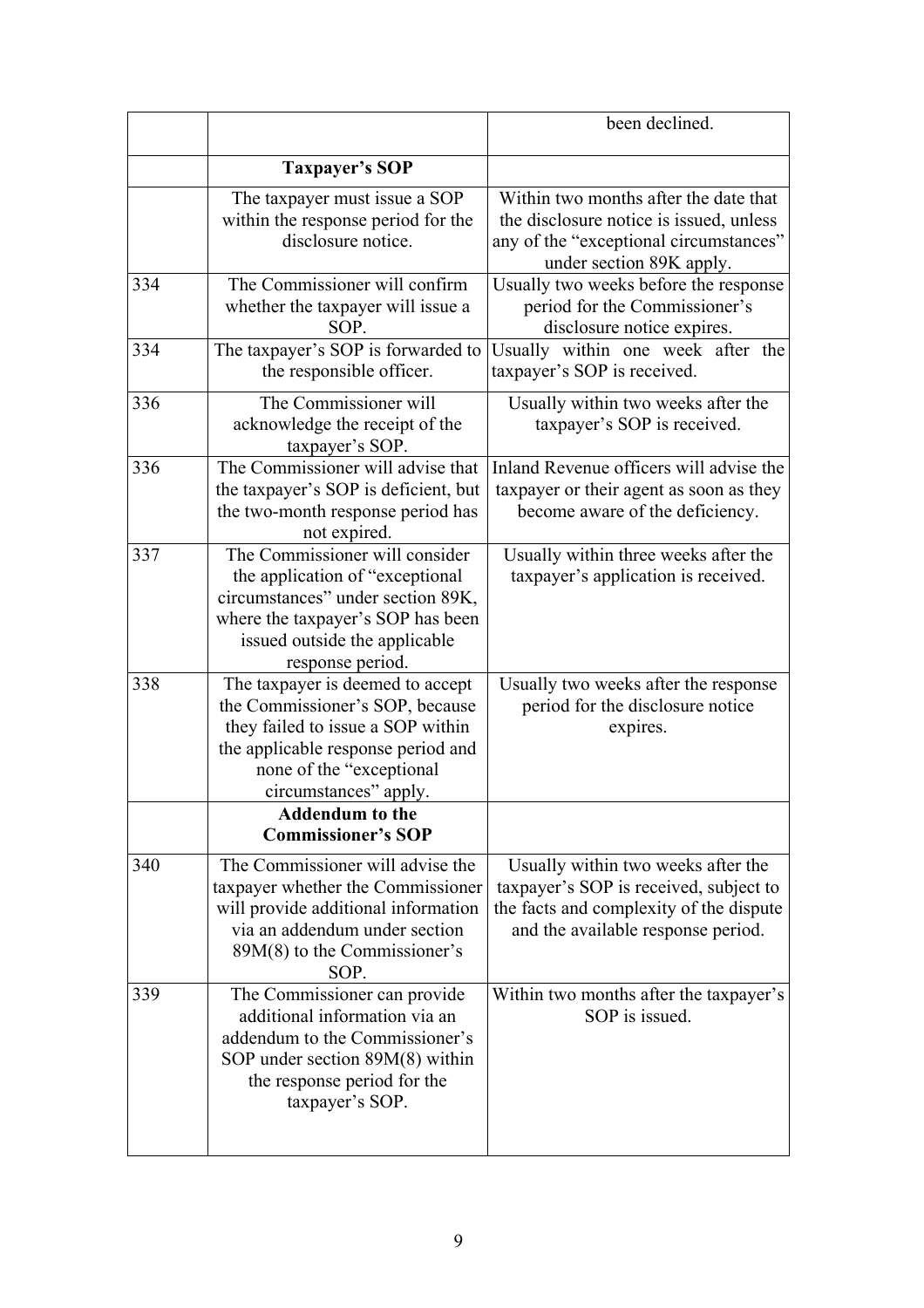| 344 | The Commissioner will consider       | Usually within one month after the         |
|-----|--------------------------------------|--------------------------------------------|
|     | the taxpayer's request to include    | date that the Commissioner's               |
|     | additional information in their SOP  | addendum is issued.                        |
|     | under section $89M(13)$ .            |                                            |
|     | <b>Adjudication</b>                  |                                            |
|     |                                      |                                            |
| 357 | The Commissioner will prepare a      | Usually within one month after the         |
|     | cover sheet and issue a letter       | date that the Commissioner's               |
|     | (including a copy of the cover       | addendum (if any) is issued or within      |
|     | sheet) to the taxpayer to seek their | one month from the date that the           |
|     | concurrence of the materials to be   | response period for the taxpayer's SOP     |
|     | sent to the adjudicator.             | to expire.                                 |
| 358 | The taxpayer must respond to the     | Within two weeks after the date that       |
|     | Commissioner's letter.               | the Commissioner's letter is issued.       |
|     |                                      |                                            |
| 359 | The Commissioner will forward        | Usually after the taxpayer has             |
|     | materials relevant to the dispute to | concurred on the materials to be sent to   |
|     | the Adjudication Unit.               | the Adjudication Unit or within 10         |
|     |                                      | working days after the date that the       |
|     |                                      | Commissioner's letter is issued if no      |
|     |                                      | response is received.                      |
| 363 | Adjudication of the disputes case    | Usually within 3 months after the date     |
|     |                                      | that the Adjudication Unit receives the    |
|     |                                      | dispute files depending on the number      |
|     |                                      | of disputes that are before<br>the         |
|     |                                      | Adjudication<br>Unit,<br>allocation<br>any |
|     |                                      | delays and the technical, legal and        |
|     |                                      | factual complexity of those disputes.      |

# **Standard Practice and Analysis**

# **THE COMMISSIONER MUST ISSUE A NOPA BEFORE MAKING AN ASSESSMENT**

- 23. The Commissioner must issue a NOPA before making an assessment (including an assessment of shortfall penalties but excluding other civil penalties and interest), unless an exception to the requirement that a NOPA be issued applies under section 89C.
- 24. Nevertheless, even if the Commissioner, in a very unlikely event, made an assessment in breach of section 89C, the assessment would be regarded as being valid under section 114(a).
- 25. Each exception under section 89C can apply independently or together depending on the circumstances. However, the Commissioner can also choose to issue a NOPA before making an assessment notwithstanding that an exception under section 89C applies.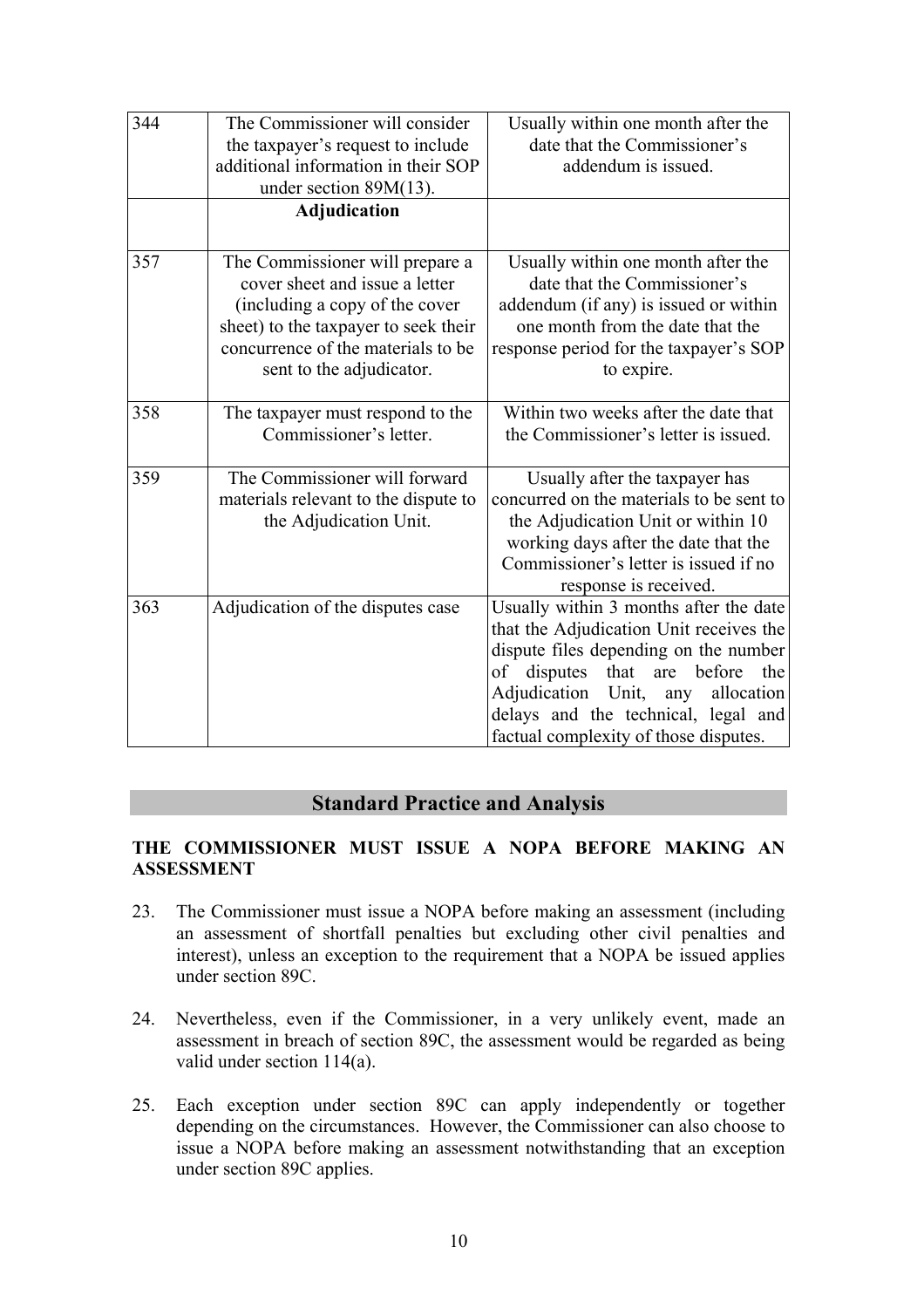# **A disputable decision**

- 26. Pursuant to the definition in section  $3(1)$ , a disputable decision is:
	- (a) an assessment, or
	- (b) a decision that the Commissioner makes under a tax law, except for a decision:
		- (i) to decline to issue a binding ruling, or
		- (ii) that cannot be the subject of an objection or challenge, or
		- (iii) that is left to the Commissioner's discretion under sections 89K, 89L, 89M(8), (10) and 89N(3).
- 27. The Commissioner will generally issue a NOPA before issuing an assessment that takes into account a disputable decision.
- 28. For example, the Commissioner issues a notice of disputable decision to a taxpayer who is a director and shareholder of a company advising that the company's loss attributing qualifying company election for the 2007 tax year is invalid because it is received late. However, the company's loss calculation and assessment for the 2007 tax year are not affected. The Commissioner intends to issue an assessment to the taxpayer that takes into account the notice of disputable decision by disallowing the company's losses that the taxpayer has claimed. The Commissioner will issue a NOPA to the taxpayer before making the assessment.

# **EXCEPTIONS**

# **Exception 1: The assessment corresponds with a tax return**

29. Section 89C(a) reads:

The assessment corresponds with a tax return that has been provided by the taxpayer.

- 30. The application of section 89C(a) is limited under the self-assessment rules. Generally, a taxpayer makes an assessment and files a tax return that includes that assessment. If the taxpayer's assessment is supported by the information in the tax return and any underlying source documents that the taxpayer has provided and the Commissioner agrees with the taxpayer's return and assessment there is no need for the Commissioner to invoke the disputes process.
- 31. In these circumstances, instead of issuing a notice of assessment the Commissioner will issue a statement of account that confirms the taxpayer's assessment. The statutory response period for the purposes of the disputes process will commence from the date that Inland Revenue receives the taxpayer's assessment.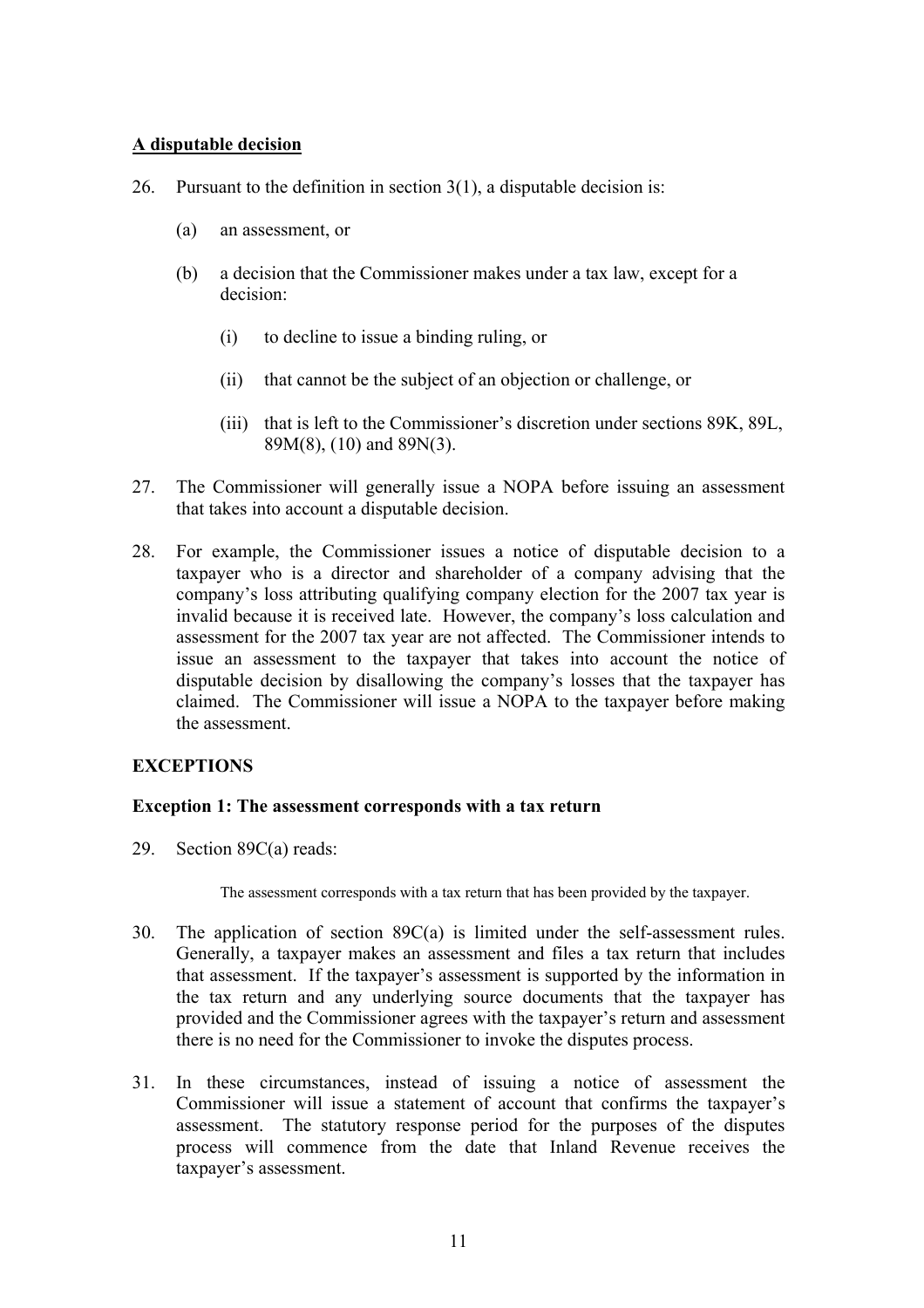32. Sometimes, if there is a deficiency in the taxpayer's tax return, the Commissioner will issue an assessment without first issuing a NOPA to the taxpayer because section 89C(a) applies. For example, the Commissioner can issue an assessment, where the taxpayer has provided all their income details but omitted to calculate their income tax liability in the tax return.

### **Exception 2: Simple or obvious mistake or oversight**

33. Section 89C(b) reads:

The taxpayer has provided a tax return which, in the Commissioner's opinion, appears to contain a simple or obvious mistake or oversight, and the assessment merely corrects the mistake or oversight.

- 34. This exception is intended to apply to a simple calculation error or oversight that Inland Revenue's Processing Centres generally discover with computer edits and simple return checks. This maintains the status quo for the many assessments arising in this situation.
- 35. The Commissioner will generally treat the following as a simple mistake or oversight:
	- (a) an arithmetical error, and
	- (b) an error in transposing numbers from one box to another in a tax return, and
	- (c) double counting, such as inadvertently including in the taxpayer's income the same item twice, and
	- (d) not claiming a rebate to which the taxpayer is entitled or that was incorrectly calculated, for example, the low income rebate for a taxpayer.
- 36. A "simple or obvious mistake or oversight" can be determined on a case-by-case basis with no dollar limit. The Commissioner may consider whether this exception applies irrespective of whether the taxpayer has requested that the Commissioner makes an amendment under section 113 or applies the exception under section 89C(b).
- 37. Where the Commissioner issues an assessment to correct a taxpayer's simple or obvious mistake or oversight, the Commissioner may consider imposing shortfall penalties on the taxpayer, if there is a tax shortfall and the taxpayer has committed one of the culpable acts, for example, lack of reasonable care and not relied on the action or advice of their tax advisor for the purposes of section 141A(2B).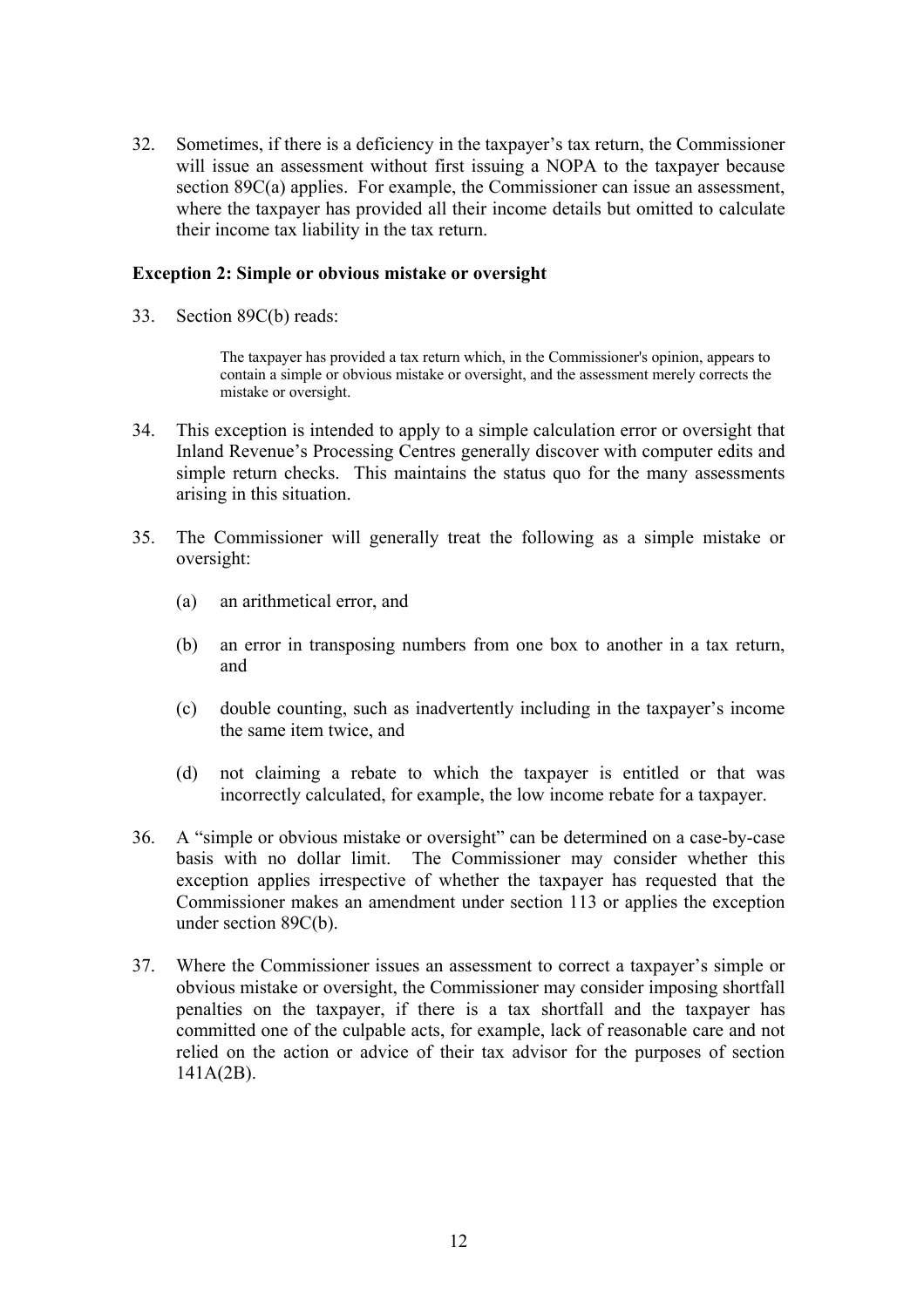# **Exception 3: Agreement to amend previous tax position**

38. Section 89C(c) reads:

The assessment corrects a tax position previously taken by the taxpayer in a way or manner agreed by the Commissioner and the taxpayer.

- 39. This situation can occur if the issue is raised by either the Commissioner or the taxpayer. There is no need to issue a NOPA because no dispute arises.
- 40. If the Commissioner proposes the adjustment, this exception cannot apply unless the taxpayer accepts the adjustment. For the purpose of section 89C(c), the agreement between the parties can be oral, although, generally, the Commissioner's practice will be to seek written agreement. Section 89C(c) applies if Inland Revenue officers can demonstrate that the Commissioner and taxpayer have agreed on the proposed adjustment.
- 41. However, if the parties agree on only one adjustment and dispute others in respect of the same assessment, the Commissioner cannot issue an assessment on the basis of the agreed adjustment because the tax position is not necessarily correct.
- 42. Where a taxpayer proposes an adjustment outside the disputes process and the Commissioner agrees, for example a taxpayer makes a request to amend an assessment, the particulars must be recorded in writing and state that the assessment is made in accordance with the Commissioner's practice on exercising the discretion under section 113. (See *SPS 07/03: Requests to amend assessments*.) The Commissioner must also consider if shortfall penalties are applicable.

### **Exception 4: The assessment otherwise reflects an agreement**

43. Section 89C(d) reads:

The assessment reflects an agreement reached between the Commissioner and the taxpayer.

- 44. The same procedures apply for section 89C(c) and (d). However, the agreement that the parties reach does not have to relate to a tax position that the taxpayer has previously taken.
- 45. For example, the taxpayer has disputed but now agrees that they are a "taxpayer" for the purpose of the definition in section YA 1 of the Income Tax Act 2007 ("ITA 2007") and has not provided a tax return. The Commissioner will issue an assessment to the taxpayer under section 89C(d) to reflect this agreement. The Commissioner must also consider whether shortfall penalties are applicable.
- 46. An example is where, pursuant to section 6A, the Commissioner settles a tax case and disputes process. In such cases, the Commissioner will usually enter into an individual settlement deed and agreed adjustment in writing with the taxpayer to confirm the settlement.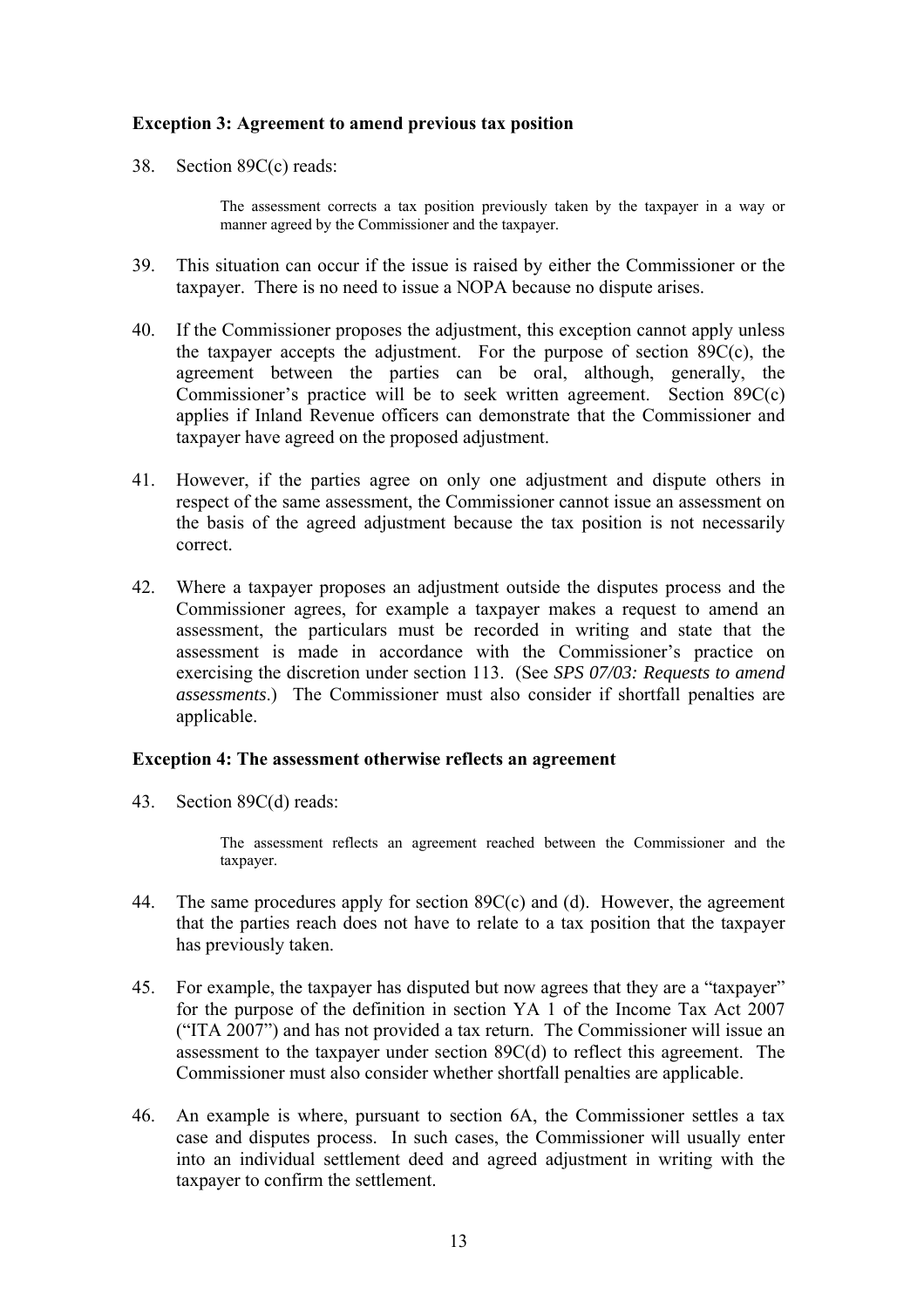- 47. The Commissioner will then give effect to that settlement deed and agreed adjustment by issuing an assessment to the taxpayer under section 89C(d) without first issuing a NOPA.
- 48. This is notwithstanding that the assessment does not necessarily reflect the Commissioner's own view of the correct tax position. (The Commissioner can also issue an assessment under section 89C(c).)

# **Exception 5: Material facts and law identical to court proceeding**

49. Section 89C(db) reads:

The assessment is made in relation to a matter for which the material facts and relevant law are identical to those for an assessment of the taxpayer for another period that is at the time the subject of court proceedings.

- 50. Pursuant to section 89C(db), the Commissioner can issue an assessment to the taxpayer in relation to the other period that is the subject of court proceedings, without first issuing a NOPA. The Commissioner does not have to follow the disputes process for the same issue in the other period because the matter is before the court to resolve. A dual process towards resolution does not need to be adopted. The Commissioner will also consider whether shortfall penalties are applicable.
- 51. However, a taxpayer who has been issued with an assessment in relation to another period under section 89C(db), can dispute that assessment by issuing a NOPA to the Commissioner under section 89D within the applicable response period.
- 52. Section 89C(db) is intended to reduce compliance costs. Notwithstanding this provision, the Commissioner can elect to issue a NOPA in respect of the other period in order to resolve the dispute through the disputes process.

#### **Exception 6: Revenue protection**

53. Section 89C(e) reads:

The Commissioner has reasonable grounds to believe a notice may cause the taxpayer or an associated person –

- (i) To leave New Zealand; or
- (ii) To take steps, in relation to the existence or location of the taxpayer's assets, making it harder for the Commissioner to collect the tax from the taxpayer.
- 54. This exception is intended to ensure that the revenue is protected in the relevant circumstances. Section 89C(e) does not require that the taxpayer has physical possession of their assets.
- 55. If Inland Revenue officers apply the exception under section 89C(e), this should be supported by evidence of the "reasonable grounds" relied on (for example, the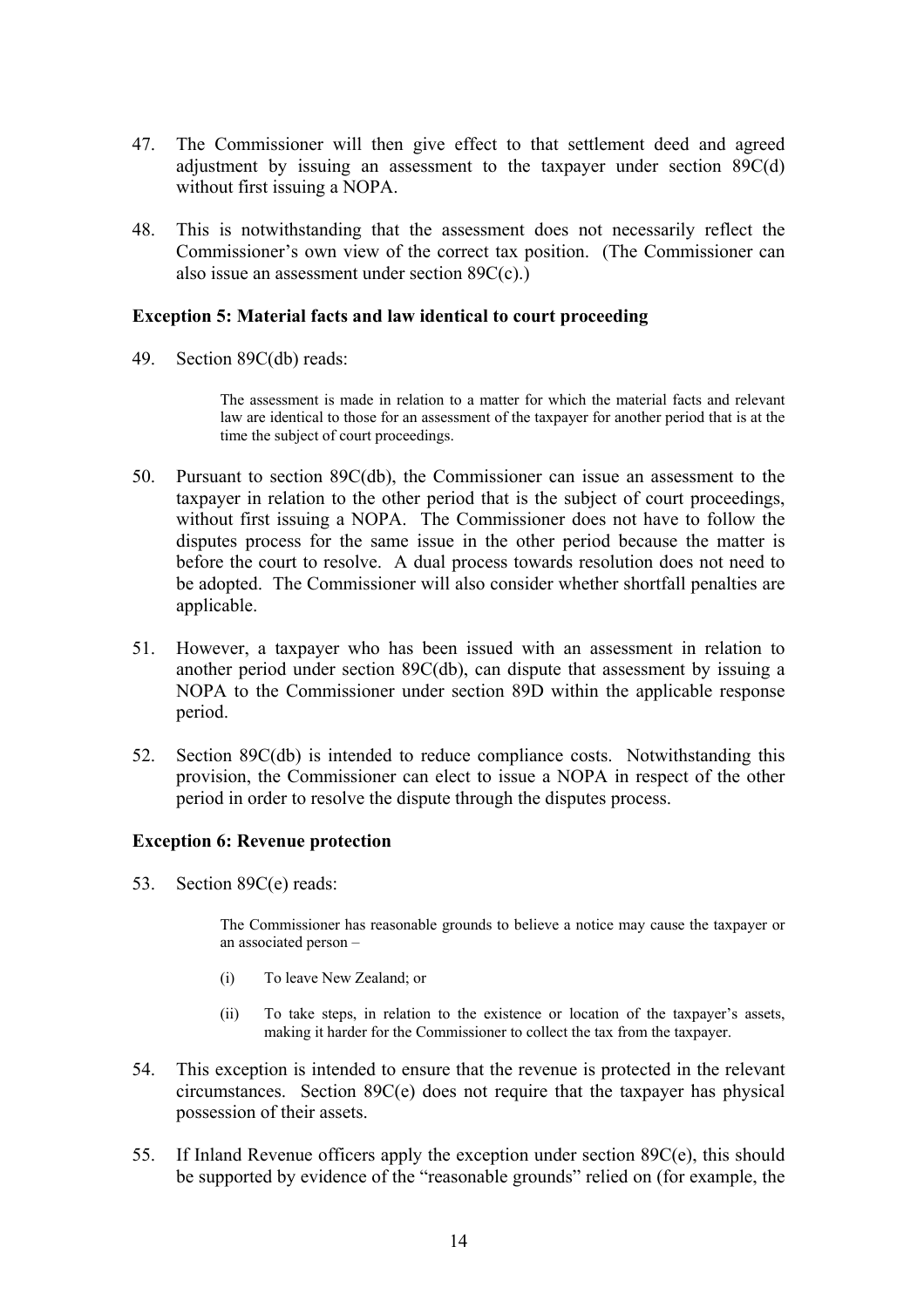taxpayer's correspondence with third parties, application to emigrate overseas and any transcripts of interviews with the taxpayer, etc.)

# **Exception 7: Fraudulent activity**

56. Section 89C(eb) reads:

The Commissioner has reasonable grounds to believe that the taxpayer has been involved in fraudulent activity.

- 57. Pursuant to section 89C(eb), a taxpayer has been involved in a fraudulent activity if they have:
	- (a) engaged or participated in, or has been connected with, any fraudulent activity that would have tax consequences for them, and
	- (b) acted deliberately with the knowledge that they were acting in breach of their legal obligations and did so without an honest belief that they were so entitled to act.
- 58. If the taxpayer has not been convicted of an offence relating to a fraudulent activity section 89C(eb) can still apply provided that the Commissioner believes on reasonable grounds that the taxpayer has been involved in a fraudulent activity.
- 59. If Inland Revenue officers apply the exception under section 89C(eb), this should be supported by sufficient evidence of the "reasonable grounds" relied on. The evidence does not have to be absolute proof but, merely sufficient to verify the "reasonable grounds".

#### **Exception 8: Vexatious or frivolous**

60. Section 89C(f) reads:

The assessment corrects a tax position previously taken by a taxpayer that, in the opinion of the Commissioner is, or is the result of, a vexatious or frivolous act of, or vexatious or frivolous failure to act by, the taxpayer.

- 61. If Inland Revenue officers apply this exception, this should be supported by documentation that evidences:
	- (a) the action or inaction giving rise to the tax positions previously taken, and
	- (b) why that action is considered to be vexatious or frivolous and any shortfall penalties/prosecution consideration. Examples of a tax position taken as result of a vexatious or frivolous act are a tax position that is:
		- (i) clearly lacking in substance, for example, where the taxpayer continues to take the same position that has previously been finalised, or
		- (ii) motivated by the sole purpose of delay.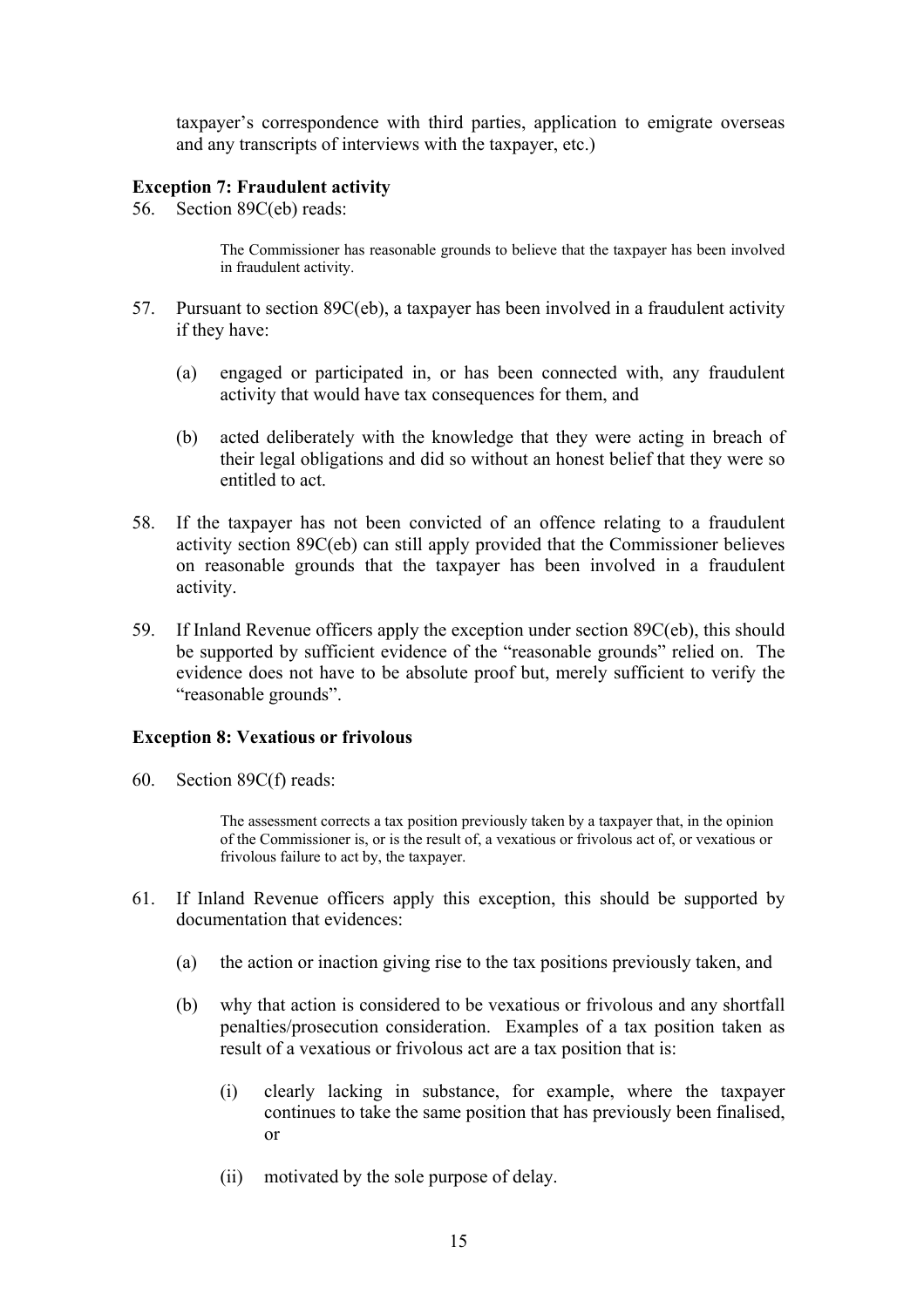62. Where this exception applies, the Commissioner must also consider the imposition of shortfall penalties in respect of the taxpayer's tax position resulting from a vexatious or frivolous act.

# **Exception 9: Taxation Review Authority or court determination**

63. Section 89C(g) reads:

The assessment is made as a result of a direction or determination of a court or the Taxation Review Authority.

- 64. For the purpose of section  $89C(g)$ , a direction or determination includes any court or Taxation Review Authority ("TRA") decision that affects the particular taxpayer in relation to a specific tax period and a court decision on a "test case" that applies to the taxpayer irrespective of whether they were a party to the test case.
- 65. The Commissioner must retain a copy of the direction or determination to support the application of this exception. In these circumstances, the Commissioner will endeavour to make an assessment including imposing shortfall penalties, within two weeks after receiving the written direction or determination. However, if the direction or determination relates to a test case the Commissioner can issue an assessment within the period specified under section 89O(5).

# **Exception 10: "Default assessment"**

66. Section 89C(h) reads:

The taxpayer has not provided a tax return when and as required by a tax law.

- 67. If section 89C(h) applies because the taxpayer has failed to provide a tax return the Commissioner can make an assessment or amended assessment pursuant to section 106(1) (commonly known as a "default assessment").
- 68. Where a taxpayer seeks to dispute a default assessment through the disputes process, the taxpayer must, within the applicable response period (that is, four months from the date that the default assessment is issued):
	- (a) provide a tax return in the prescribed form for the period to which the default assessment relates (pursuant to section 89D(2C) for GST and section 89D(2) for all other tax types) notwithstanding that the tax return will not include the taxpayer's assessment, and
	- (b) issue a NOPA to the Commissioner in respect of the default assessment.
- 69. The requirement to provide a tax return in respect of a default assessment made under section 106(1) before issuing a NOPA is an additional requirement of the disputes process. This ensures that the taxpayer has provided the information that is required by the tax law before they are entitled to dispute the assessment.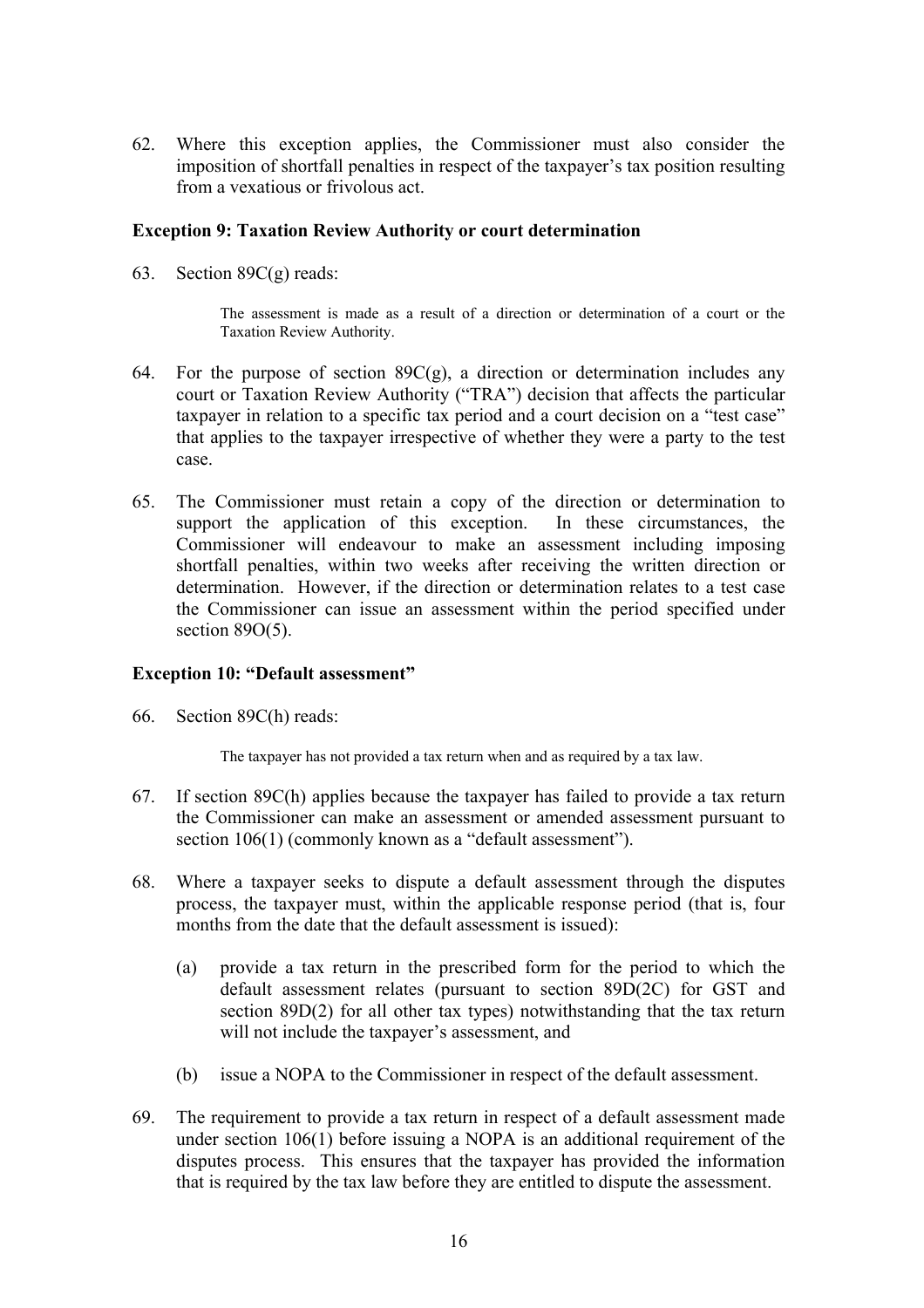- 70. If the Commissioner agrees with the taxpayer's NOPA and tax return, the Commissioner will generally amend the default assessment by exercising the discretion under section 113 subject to the statutory time bar in section 108 and any other relevant limitations. However, if the Commissioner does not agree with the taxpayer's tax return and NOPA the Commissioner can decide to not amend the default assessment and issue a NOR instead.
- 71. If a taxpayer cannot provide a NOPA because they are outside the applicable response period to dispute a default assessment or do not want to enter into the disputes process, they must still provide a tax return.
- 72. Although the Commissioner does not have to amend the initial assessment on receipt of the tax return from a defaulting taxpayer, the Commissioner can exercise the discretion to amend under section 113 subject to the time bar in section 108 or 108A and any other relevant limitations on the exercise of that discretion.
- 73. If the Commissioner decides not to exercise the discretion under section 113 to amend the default assessment on the basis of the tax return provided, the Commissioner can issue a NOPA in respect of the default assessment under section 89B(1) where, for example, new information received from the taxpayer suggests that the default assessment is incorrect. Any NOPA must be issued within two months after the date that the default assessment was issued.
- 74. The Commissioner is not precluded from further investigating an amended assessment issued on the basis of the taxpayer's tax return and, if necessary, issuing a NOPA to the taxpayer.

# **Exception 11: Failure to make or account for tax deductions**

75. Section 89C(i) reads:

The assessment is made following the failure by a taxpayer to withhold or deduct an amount required to be withheld or deducted by a tax law or to account for an amount withheld or deducted in the manner required by a tax law.

- 76. This exception is intended to address a taxpayer's failure to withhold, deduct or account to the Commissioner for an amount of tax including PAYE, schedular payments to non-resident contractors (formerly withholding payments) and resident withholding tax ("RWT"). The Commissioner must also consider whether shortfall penalties are applicable.
- 77. The Commissioner may not apply this exception if there is a dispute that involves statutory interpretation (for example, whether a particular item attracts liability for RWT) and/or shortfall penalties.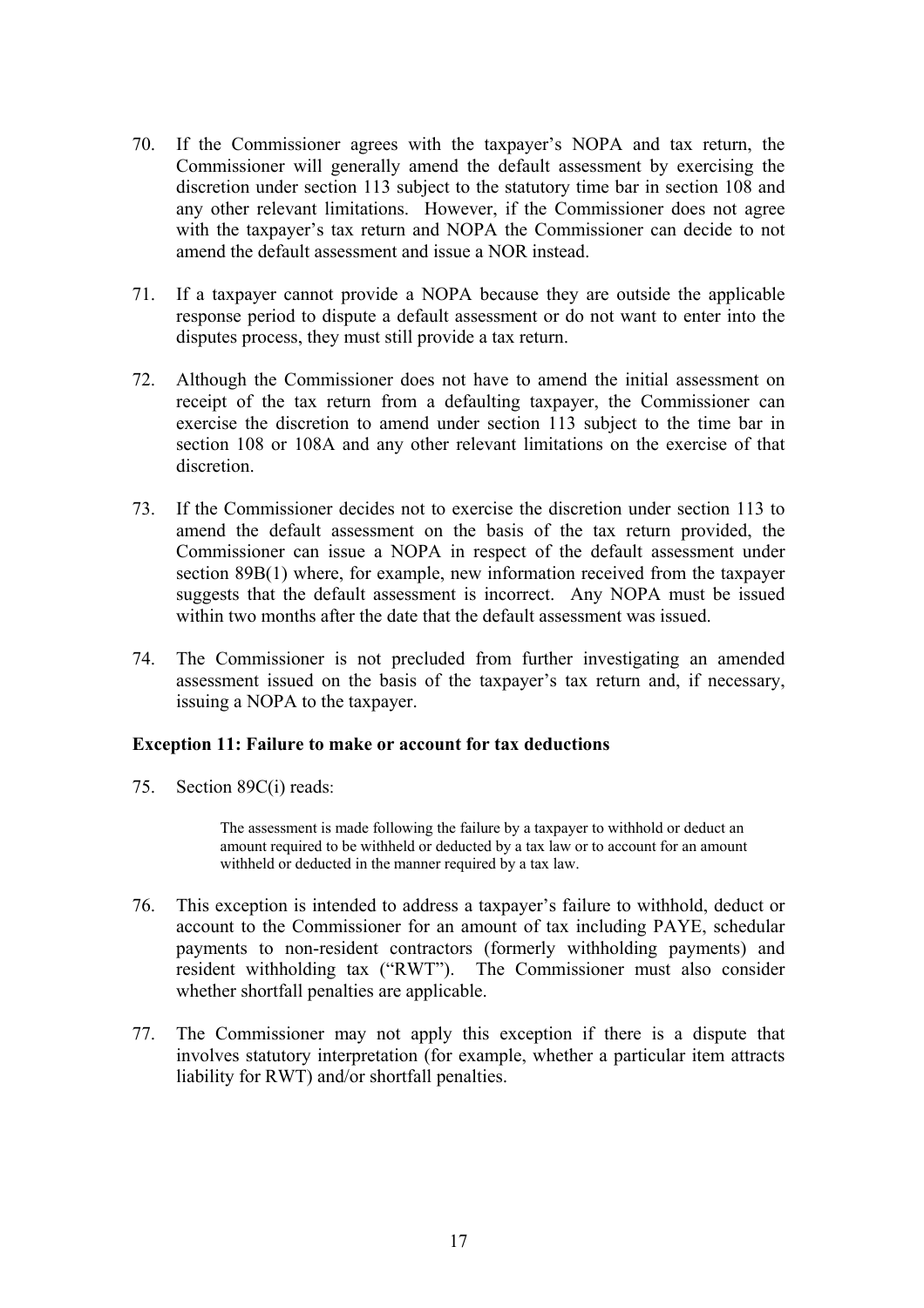# **Exception 12: Non-assessed tax return**

78. Section 89C(j) reads:

The taxpayer is entitled to issue a notice of proposed adjustment in respect of a tax return provided by the taxpayer, and has done so.

79. If a taxpayer proposes an adjustment in a NOPA with which the Commissioner agrees, the Commissioner can issue an assessment without first issuing a NOPA. This exception only applies to an adjustment that the taxpayer has proposed in their NOPA under section 89DA(1) within the applicable response period.

# **Exception 13: Consequential adjustment**

80. Section 89C(k) reads:

The assessment corrects a tax position taken by the taxpayer or an associated person as a consequence or result of an incorrect tax position taken by another taxpayer, and, at the time the Commissioner makes the assessment, the Commissioner has made, or is able to make, an assessment for that other taxpayer for the correct amount of tax payable by that other taxpayer…

- 81. If transactions affect multiple taxpayers, whether in the same way or in related but opposite ways, the Commissioner can reassess any consequentially affected taxpayers under section  $89C(k)$ , if an assessment is, or could be issued to some of the taxpayers for the correct amount of tax payable. This is notwithstanding that the consequentially affected taxpayers have not agreed to the amended assessments.
- 82. However, those taxpayers subject to the amended assessments can still issue a NOPA to dispute the consequential adjustment if they are within the applicable response period. The Commissioner must also consider whether shortfall penalties are applicable.
- 83. Section 109(b) deems any assessment that the Commissioner makes to be correct and, therefore, the Commissioner can make any consequential amendment under section 89C(k) accordingly. However, the Commissioner must be satisfied that there is a direct consequential link between the taxpayers before making any consequential adjustment. For example:
	- (a) Group loss offsets: if a loss company has claimed losses to which it is not entitled and the Commissioner has amended the loss company's loss assessment to disallow those losses, pursuant to section  $89C(k)$ , the Commissioner can also make a separate assessment for the profit company that has incorrectly offset the loss company's losses against its profits.
	- (b) GST: the supplier and recipient of a supply have incorrectly assumed that a transaction was GST-exempt. The Commissioner later agrees that the recipient was entitled to a GST input tax credit and issues an assessment to them allowing the credit. The Commissioner can also issue an assessment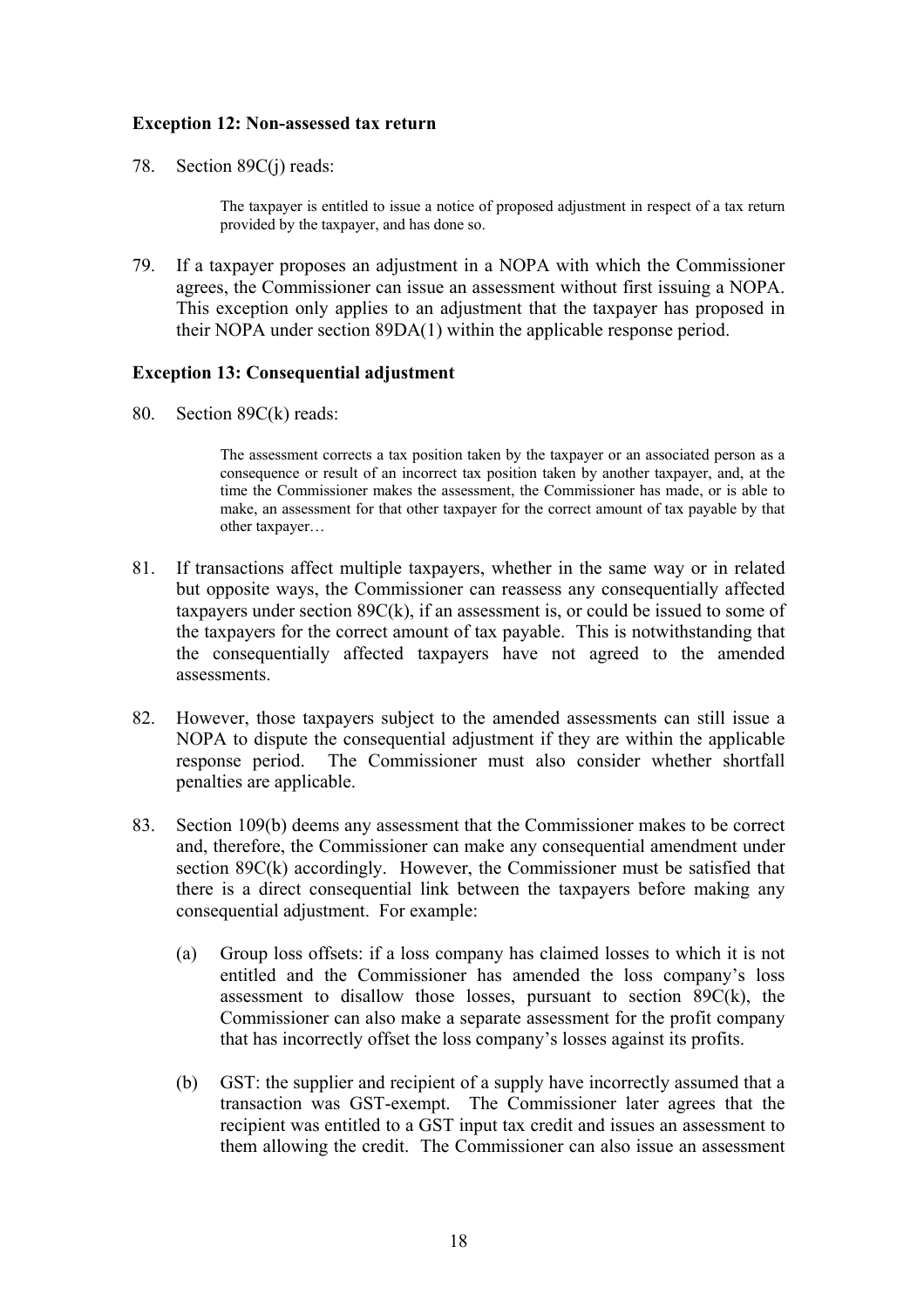to the supplier under section 89C(k) in respect of the output tax on the value of the supply.

84. However, in practice, the Commissioner can issue a NOPA to all the taxpayers affected in such cases.

# **A TAXPAYER CAN DISPUTE AN ASSESSMENT THAT IS ISSUED WITHOUT A NOPA**

- 85. The Commissioner can issue an assessment without first issuing a NOPA under section 89C in the circumstances outlined above. Although the Commissioner must always endeavour to apply the exceptions under section 89C correctly, any assessment made in breach of section 89C will still be treated as valid under section 114(a).
- 86. Where the Commissioner issues an assessment without first issuing a NOPA whether or not in breach of section 89C, the taxpayer can dispute the assessment through the disputes process under section 89D(1). (See *SPS 08/02: Disputes resolution process commenced by a taxpayer or any replacement SPS.*)
- 87. However, where the Commissioner issues a NOPA to a taxpayer and they accept the proposed adjustment by written agreement or are deemed to accept the proposed adjustment, then section 89I(1) precludes the taxpayer from challenging the assessment.
- 88. However, section 89I cannot apply if the Commissioner and taxpayer have agreed on an adjustment before entering into the disputes process. The parties can dispute the amended assessment, notwithstanding the previous agreement.

# **WHEN THE COMMISSIONER CAN ISSUE A NOPA**

- 89. Section 89B specifies when the Commissioner can issue a NOPA.
- 90. Under section 89B(1) the Commissioner can issue one NOPA for multiple issues, tax types and periods. Alternatively, the Commissioner can issue multiple NOPAs for the same issue and period, consistent with the obligation to correctly make an assessment within the four-year statutory time period.
- 91. The investigation will have been substantially completed, the facts ascertained, and the proposed adjustment identified and discussed with the taxpayer before a formal NOPA is issued. The Commissioner may actively use his powers to require production of documents in order to ensure that a sustainable position can be taken in the NOPA. The NOPA will also have been quality checked by the Legal and Technical Services unit.
- 92. A NOPA is not an assessment. It is an initiating action that allows open and full communication between the parties. If possible, the taxpayer will be given the opportunity to settle a dispute by entering into an agreed adjustment with Inland Revenue before the Commissioner issues a NOPA.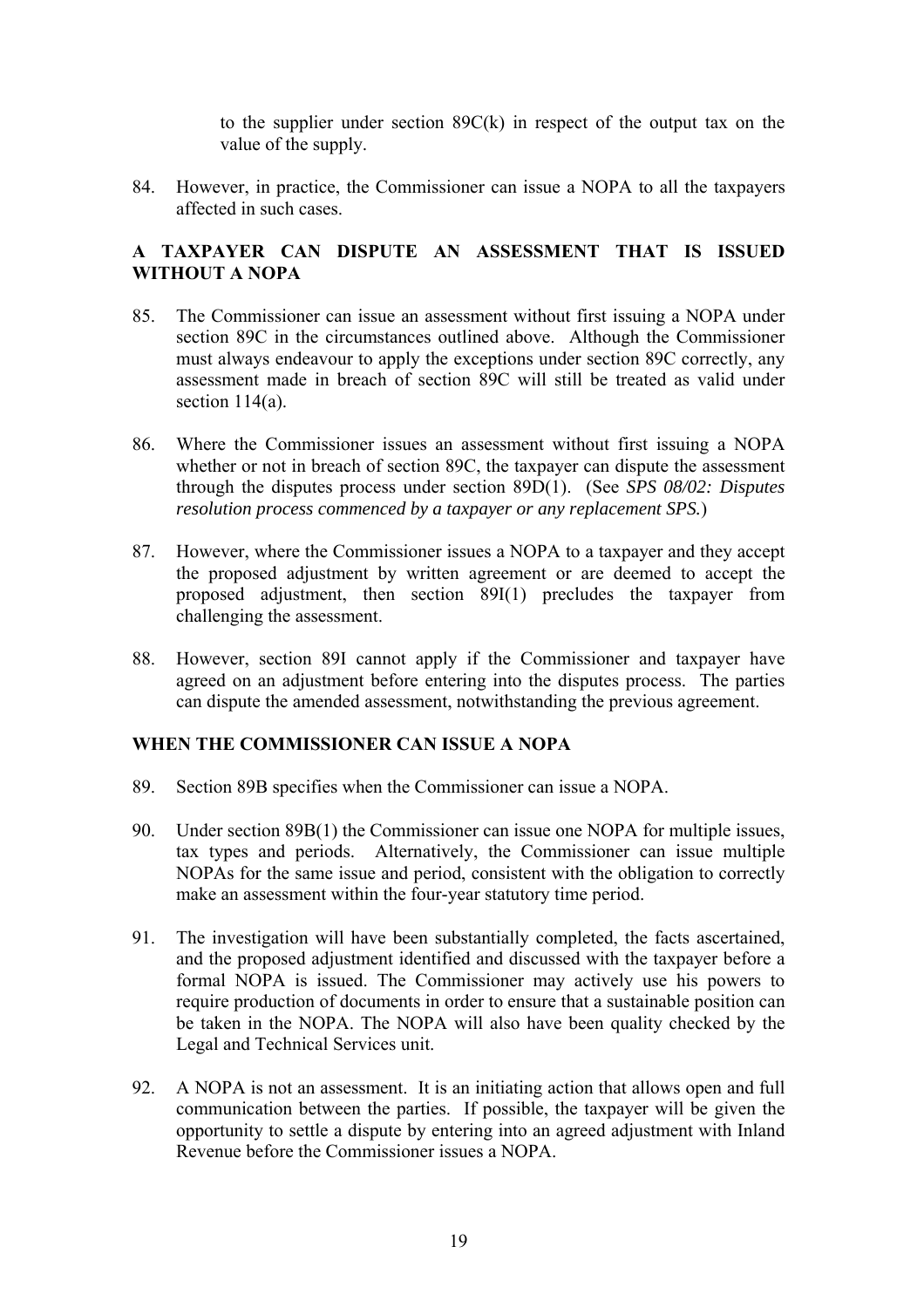- 93. However, the Commissioner or taxpayer is not precluded from issuing a NOPA in respect of any amended assessment that the Commissioner issues to reflect the agreed adjustment within the applicable response period.
- 94. A NOPA forms a basis for ensuring that the Commissioner does not issue an assessment without some formal and structured dialogue with the taxpayer in respect of the grounds upon which the Commissioner will issue any assessment or amended assessment (*McIlraith v CIR* (2007) 23 NZTC 21,456).
- 95. Once an investigation has commenced, the intended approach must be discussed with the taxpayer. If the Commissioner decides to issue a NOPA to a taxpayer, the responsible officer must endeavour to advise the taxpayer of this proposed approach within five working days before the date that the NOPA is issued to allow the taxpayer time to consider their position and/or seek advice. However, the taxpayer can also be advised earlier.
- 96. The Commissioner should ensure that any issues relating to the same period and tax type are kept together in the dispute.
- 97. The Commissioner can also exercise certain statutory powers (for example, issuing a section 17 notice) after a dispute has commenced and will continue to investigate the facts that relate to the dispute.
- 98. If the parties agree upon some and dispute other proposed adjustments for the same tax period and type, the Commissioner cannot issue an assessment that reflects any agreed adjustment already accepted under section 89J(1) until all the remaining disputed issues are resolved (even if the Commissioner does not pursue the disputed issue further) or determined by the Adjudication Unit. That is, the Commissioner will not issue a "partial" or "interim" assessment under section 89J(1) if the Commissioner is not satisfied that the assessment is correct.
- 99. However, where the statutory time bar is about to fall due, the Commissioner can issue an assessment to reflect both the agreed and disputed adjustment, provided that the requirements of section 89N are met. (See paragraphs 150 to 193 for further discussion).
- 100. Where it is practicable, Inland Revenue officers will contact the taxpayer or their tax agent within 10 working days after the NOPA is issued to ensure that it has been received. Inland Revenue officers making written contact should comply with section 14

# **Exceptions to the statutory time bar**

- (a) *Time bar waivers*
- 101. If it is contemplated that the disputes process cannot be completed before the statutory time bar period for amending an assessment commences, the parties can agree in writing pursuant to section  $108B(1)(a)$  to waive the time bar by up to 12 months to enable the full disputes process to be applied.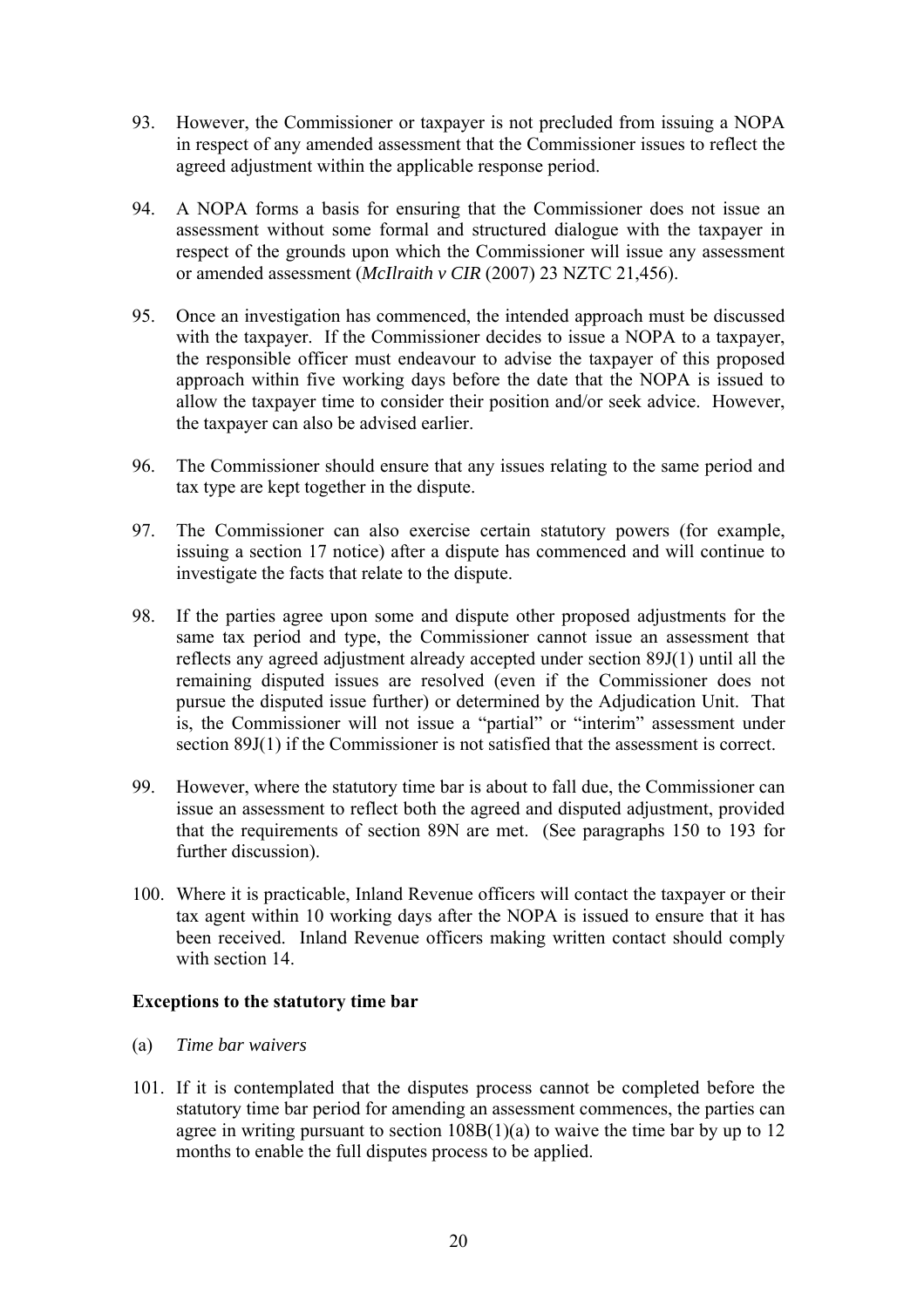- 102. The taxpayer can also give written notice to the Commissioner and waive the time bar for a further six months after the end of the 12-month period under section 108B(1)(b) to allow sufficient time for the dispute to progress through the adjudication process. This notice must be given to the Commissioner within the initial 12-month period.
- 103. If the time bar is waived, the taxpayer must be advised in writing that:
	- (a) a NOPA will be issued, and
	- (b) the disputes process will be followed.
- 104. To be effective, a statutory time bar waiver must be agreed in writing on the prescribed form (*IR775 Notice of waiver of time bar*) and delivered to the Commissioner before the relevant four-year period expires.
- 105. The statutory time bar waiver only applies to those issues that the parties have identified and understood before the initial statutory time bar. Other issues not so identified will still be subject to the original statutory time bar, unless section 108(2) or 108A(3) applies. (See paragraph 111 in this SPS.)
- (b) *The Commissioner's application to the High Court under section 89N(3)*
- 106. If a NOPA has been issued and the disputes process cannot be completed before the statutory time bar period expires, the Commissioner can apply to the High Court for more time to complete the process. (See the discussion regarding section 89N(3) in paragraphs 180 to 191 of this SPS.)
- 107. However, where the Adjudication Unit has insufficient time (that is, before the statutory time bar arises or further time allowed under section 108B(1) to fully consider a matter submitted to it expires) the Adjudication Unit will return the matter to the responsible officer to decide whether to issue an assessment or amended assessment or accept the taxpayer's position. Section 89N(2)(b) allows the Commissioner to amend an assessment at any time after the Commissioner has considered the taxpayer's SOP in relation to the particular period. (See paragraphs 317 to 319 for further discussion).
- (c) *Exceptions under section 89N(1)*
- 108. When a NOPA has been issued, the Commissioner will follow the disputes process unless an exception under section 89N applies. (The application of section 89N is discussed in detail later in paragraphs 149 to 190 of the SPS.) The Commissioner must obtain and document administrative approval for any departure from the full disputes process.

# **Limitations on the Commissioner issuing a NOPA**

- 109. Under section 89B(4), the Commissioner cannot issue a NOPA:
	- (a) if the proposed adjustment is the subject of challenge proceedings, or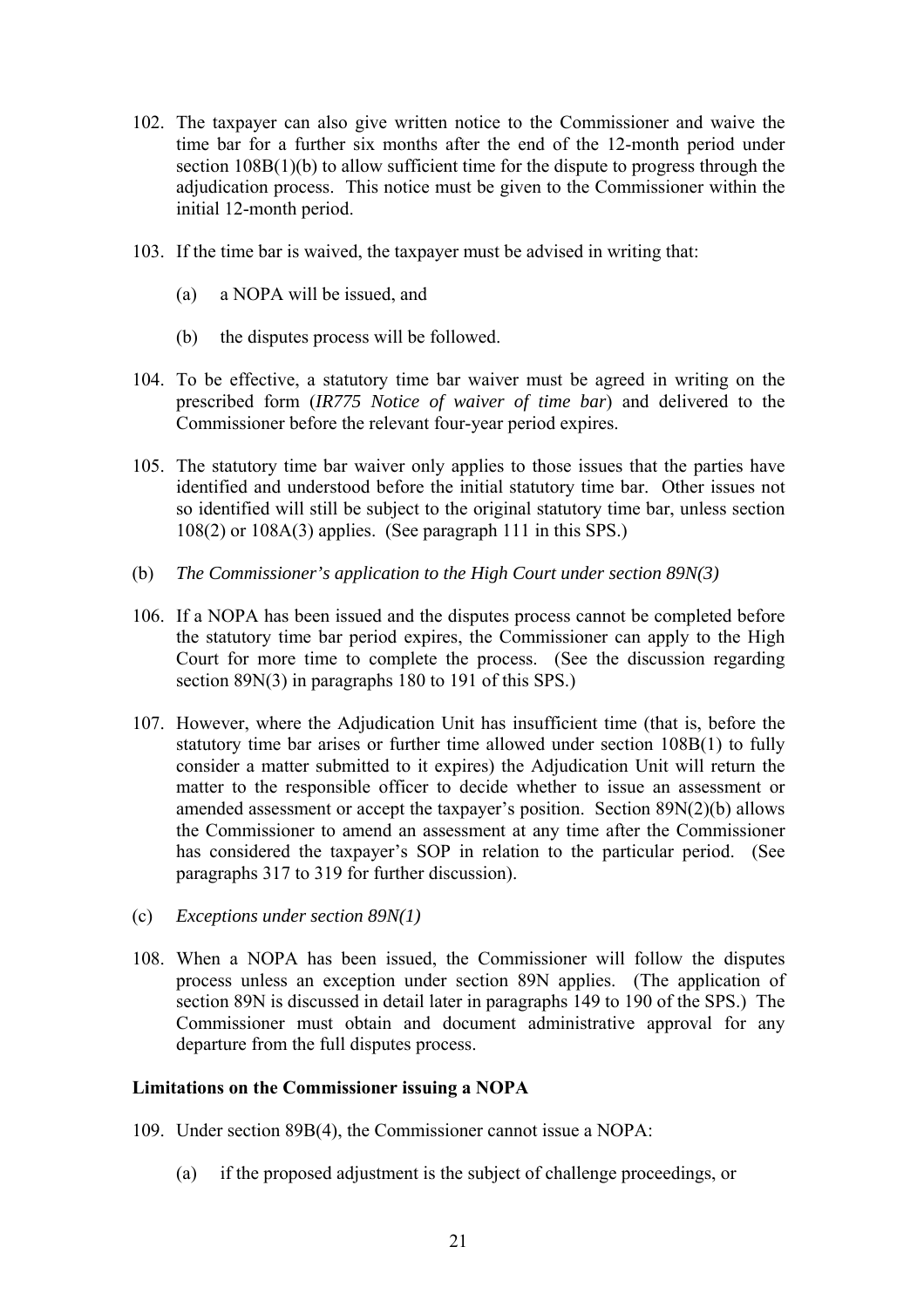- (b) after the statutory time bar has expired.
- 110. The time bar that arises under sections 108 and 108A prevents the Commissioner from issuing an assessment that increases the amount assessed. The Commissioner can still issue an assessment that decreases the amount of the initial assessment subject to the limitation on refunding overpaid tax under sections RM 2(1) of the ITA 2007 and 45(1) of the Goods and Services Tax Act 1985.
- 111. However, the Commissioner is not subject to the statutory time bar that arises under sections 108 and 108A, if the Commissioner considers that the taxpayer has:
	- (a) provided a fraudulent or wilfully misleading tax return (section  $108(2)(a)$ ), or
	- (b) omitted income for which a tax return must be provided that is of a particular nature or source (section 108(2)(b)), or
	- (c) knowingly or fraudulently failed to make a full and true disclosure of the material facts necessary to determine their GST payable (section 108A(3)).
- 112. Furthermore, the Commissioner is not subject to the statutory time bar that arises under section 108 if a taxpayer has a remaining tax credit to which section LA 6(1) of the ITA 2007 applies and the Commissioner seeks to amend an assessment or determination to give effect to section LA 6(3) of the ITA 2007 (section 108(3B)).
- 113. When considering whether the exception under section 108(2)(b) applies, the Commissioner will disregard omissions of relatively small amounts of income by applying the principle of *de minimis non curat lex* (*Babington v C of IR* [1957] NZLR 861).
- 114. The Commissioner accepts that the time bar ensures finality in relation to assessments, is a key protection for most taxpayers and the exclusions from its protection must be only invoked if there is an adequate basis in fact and law to support their operation. Section 89B(4)(b) requires that the Commissioner initially decides whether an exception to the time bar applies, for example, whether a tax return is fraudulent or wilfully misleading, before determining whether a NOPA can be issued under section 89B(1).
- 115. Any opinion that the Commissioner forms regarding the application of the exceptions to the time bar must be honestly held and reasonably justifiable on the basis of the evidence available and the relevant law. The decision must be clearly documented and include reference to the grounds and reasoning on which it is based. Any decision that is made under section 108A is not, in itself, a disputable decision.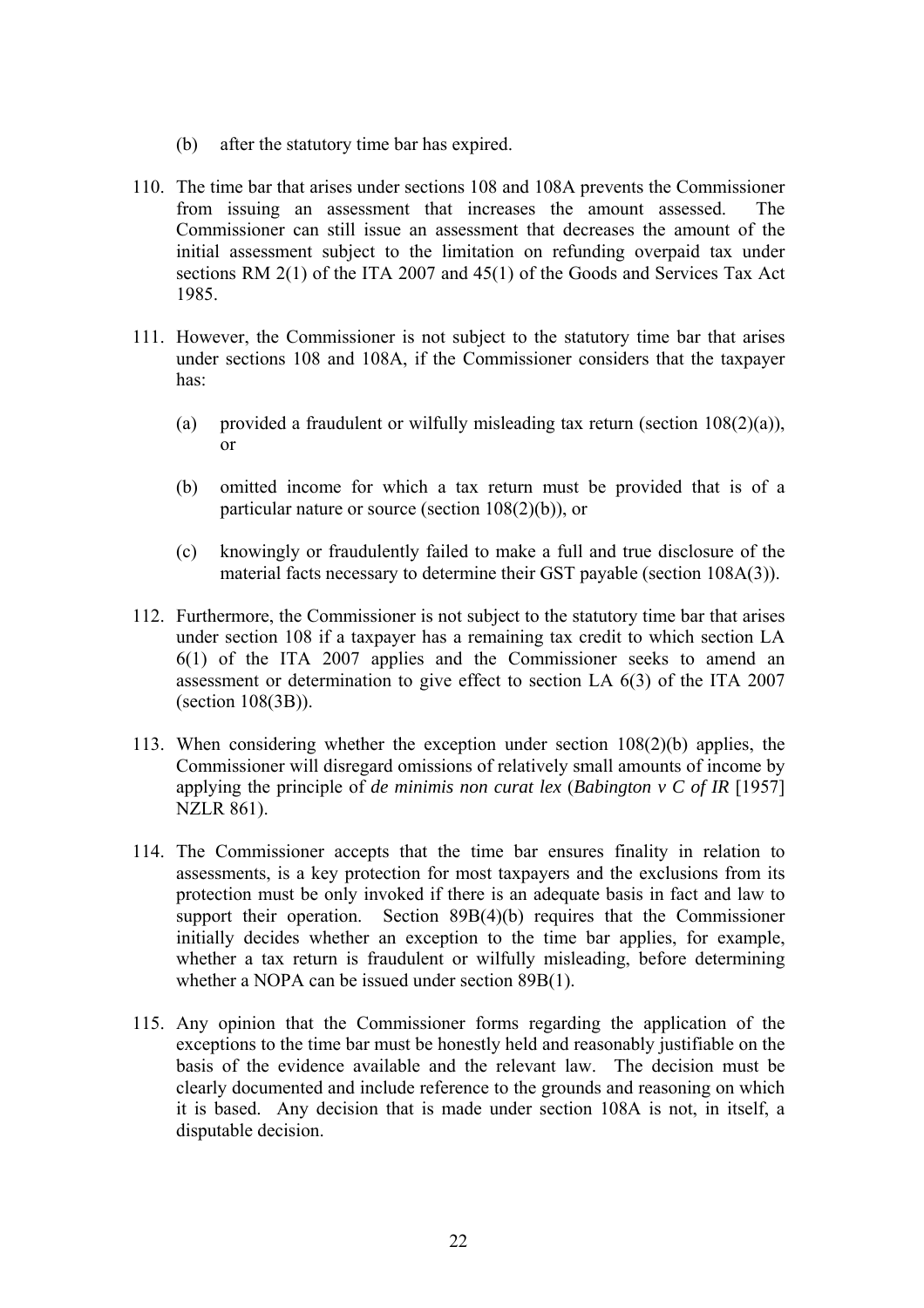- 116. The Commissioner is generally limited to a four-year period within which a taxpayer's assessment can be increased following an investigation or in certain other circumstances. In respect of a dispute, the assessment is amended (if necessary) after the disputes process is completed. The Commissioner will endeavour to undertake the various steps involved in the process within the fouryear period.
- 117. Section 89B(4)(a) applies to individual proposed adjustments. Where the proposed adjustment is the subject of court proceedings, the Commissioner cannot issue a NOPA in respect of those proposed adjustments. However, the Commissioner can issue a separate NOPA to the taxpayer in relation to the same tax period provided it relates to a different adjustment.
- 118. For example, a taxpayer challenges the deductibility of feasibility expenditure in the 2009 tax year pursuant to section 138B. The Commissioner can also issue a NOPA to the same taxpayer in relation to the tax treatment of a bad debt in the same tax year.

# **CONTENTS OF THE COMMISSIONER'S NOPA**

- 119. A NOPA is the document that commences the disputes process. It is intended to identify the points of contention and explain the legal or technical aspects of the issuer's position in relation to the proposed adjustment in a formal and understandable manner. This will ensure that information relevant to the dispute is quickly made available to the parties. Section 89F(1) and (2) specifies the content requirements for any NOPA that the Commissioner may issue.
- 120. Under section 89F(1)(b), the NOPA must be in the prescribed form (*IR770 Notice of proposed adjustment*). Any NOPA that the Commissioner issues must identify, in sufficient detail the adjustment proposed and explain concisely the facts and law that relate to the adjustment and how the law applies to the facts. When preparing a NOPA, the Commissioner should avoid repeating facts, arguments or using unnecessary detail.
- 121. Section 89F(2)(b) requires that the NOPA states the key facts and law concisely and in sufficient detail. The Commissioner must ensure that the document is relatively brief and simple to enable the parties to quickly progress the dispute without incurring substantial expenses or excessive preparation time but also detailed enough to explain all the issues relevant to the dispute. The Commissioner's NOPAs should be concise, accurate, coherent and logically presented. In preparing a NOPA Inland Revenue officers should avoid unnecessarily using legalistic language.
- 122. The Commissioner should identify (but not reproduce in full) the relevant legislation and legal principles derived from leading cases. These references should be in sufficient detail to clarify the grounds for the proposed adjustment. However, lengthy quotations from cases should be avoided.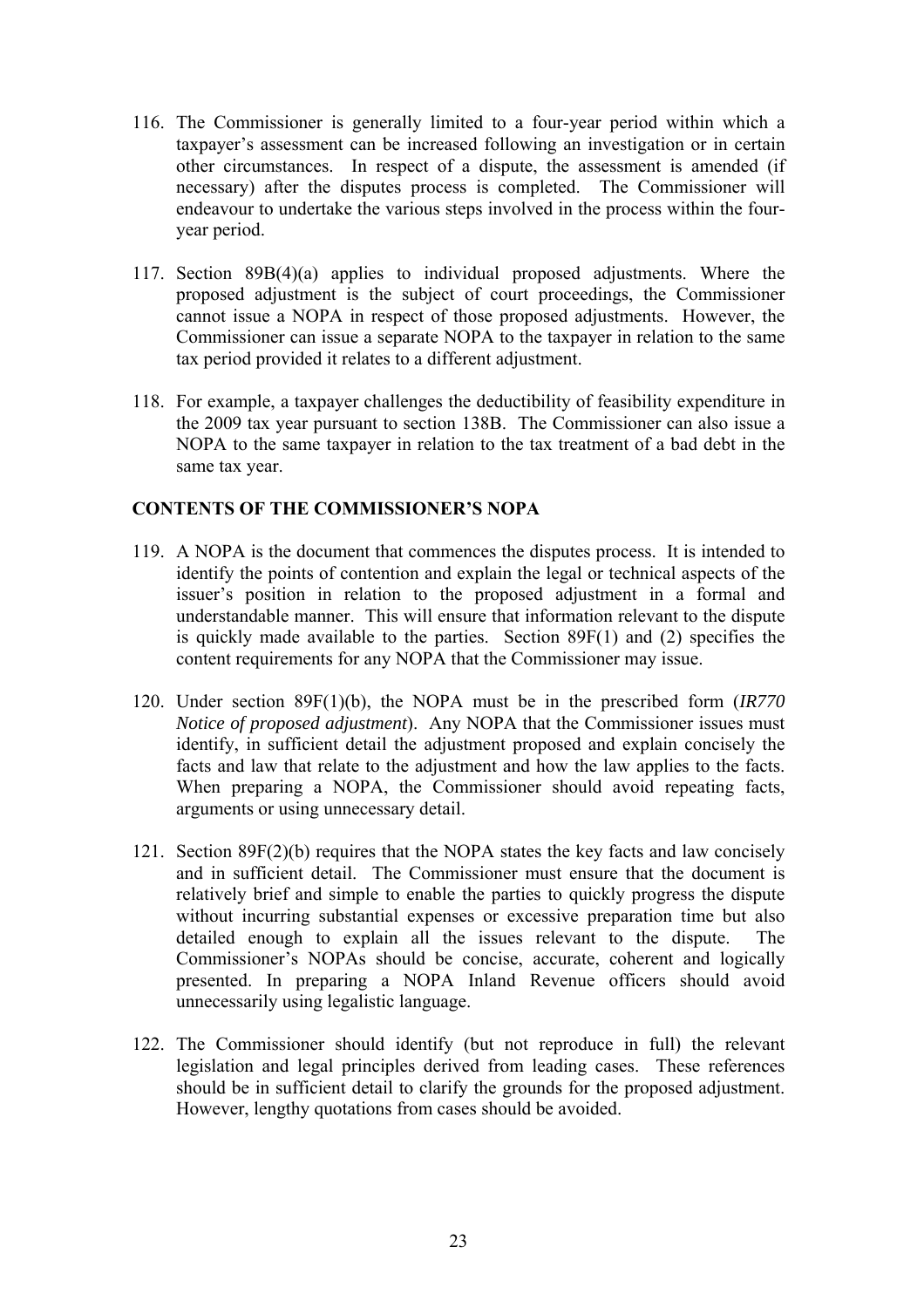- 123. The Commissioner has a statutory obligation to inform a taxpayer adequately, but it is recognised that the matters relevant to the dispute will be set out in greater detail at the SOP phase if the dispute is not resolved.
- 124. Therefore, what is included in a NOPA or NOR is not conclusive as between the parties because they can introduce further grounds or information or adjust the quantum of the proposed adjustments later in the disputes process (*CIR v Zentrum Holdings Limited* (2006) 22 NZTC 19,912). However, the parties cannot propose another adjustment involving new grounds and a fresh liability at the SOP phase.
- 125. The Commissioner must always endeavour to issue a NOPA that has sufficient details, is of a high standard and has been considered by a legal advisor. The Commissioner must endeavour to advise the taxpayer during the conference phase of any new grounds, information or reduction in quantum that will be introduced in the SOP.
- 126. If the Commissioner decides to increase the quantum of any proposed adjustment after the NOPA is issued the Commissioner must issue a new NOPA to the taxpayer.
- 127. Although candid and complete exchanges of information are implicit in the spirit and intent of the disputes process, the Commissioner's practice will be to ensure that the NOPA is, within those limits, as brief as practicable.
- 128. The content of any NOPA that the Commissioner issues must satisfy all the requirements specified in section 89F(2)(a) to (c).

# *Identify adjustments or proposed adjustments – section 89F(2)(a)*

- 129. The Commissioner must consider in respect of each proposed adjustment:
	- (a) the income amount or impact of the adjustment, and
	- (b) the tax year or period to which the proposed adjustment relates, and
	- (c) whether use of money interest will apply.
- 130. The Commissioner will also consider whether shortfall penalties and/or other appropriate penalties of lesser percentages apply. That is, where sufficient evidence is held to support the imposition of the penalties and this can be justified (by reference to any relevant guidelines.)

# *Shortfall penalties*

131. Shortfall penalties are separate items of adjustment that must be explained and supported in the same manner as the underlying tax shortfall. Section 94A(2) also requires that shortfall penalties must be assessed the same way as the underlying tax. However, although assessments of shortfall penalties relate to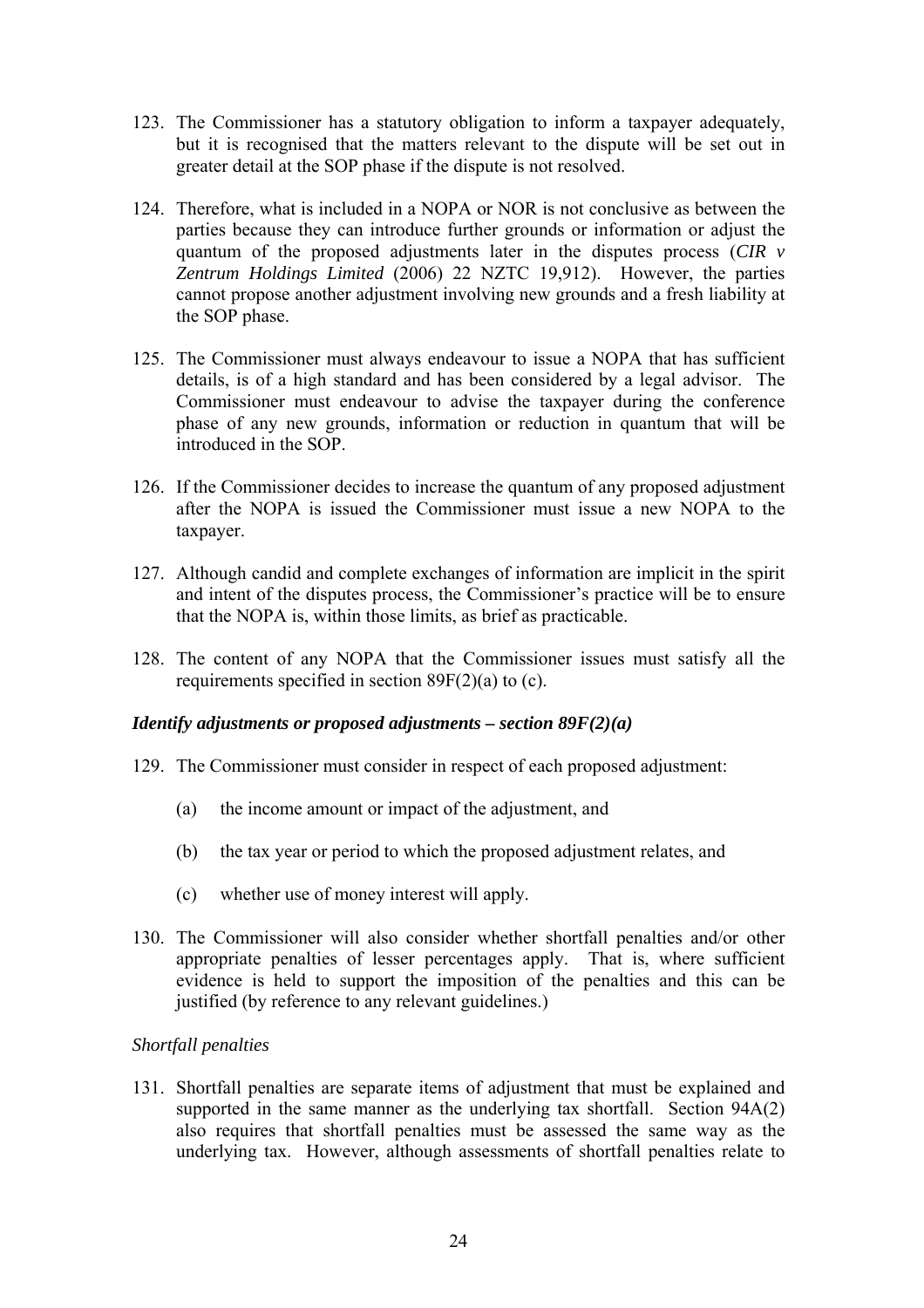the underlying tax they are not subject to the time bars that arise under section 108 or 108A.

- 132. Where there is sufficient evidence to suggest that shortfall penalties should be imposed, the relevant Inland Revenue officer must ensure that the shortfall penalties are proposed in the same NOPA as the substantive issues. However, the officer can dispense with this practice if any of the following exceptions apply:
	- (a) the evidence supporting the imposition of shortfall penalties does not become available until after the Commissioner has issued the NOPA on the substantive issues. In such circumstances, a separate NOPA may be issued in respect of the shortfall penalties at a later stage.
	- (b) before entering into the disputes process, a taxpayer has accepted the proposed adjustment in relation to the substantive issues, but not accepted the imposition of the shortfall penalties. In this circumstance, the Commissioner may still issue a NOPA to the taxpayer for the proposed penalties.
	- (c) the taxpayer makes a voluntary disclosure of the substantive issues to the Commissioner and the only disputed issue relates to the imposition of the shortfall penalties.
	- (d) prosecution action is being considered and shortfall penalties also apply because the taxpayer has committed one of the culpable acts (for example, evasion), in most instances the Commissioner must first complete any prosecution action against the taxpayer before the shortfall penalties can be imposed.

Pursuant to section 149(5), if shortfall penalties have been imposed the Commissioner cannot subsequently prosecute the taxpayer for taking the incorrect tax position unless the shortfall penalties are imposed under section 141ED. Therefore, the Commissioner may omit proposing shortfall penalties in a NOPA if prosecution is being considered as an option. The Commissioner must issue a new NOPA in respect of any shortfall penalties that are to be imposed after the prosecution.

133. Furthermore, the Commissioner cannot propose shortfall penalties at the SOP phase if they were not previously proposed in the Commissioner's NOPA.

# State the facts and  $law -$ **section 89F(2)(b)**

#### *Facts*

134. To provide a concise statement of facts, the Commissioner must focus on the material factual matters relevant to the legal issues. This includes, for each proposed adjustment, the facts relevant to proving all arguments made in support of the adjustment including any facts that are inconsistent with any arguments that the taxpayer has previously raised.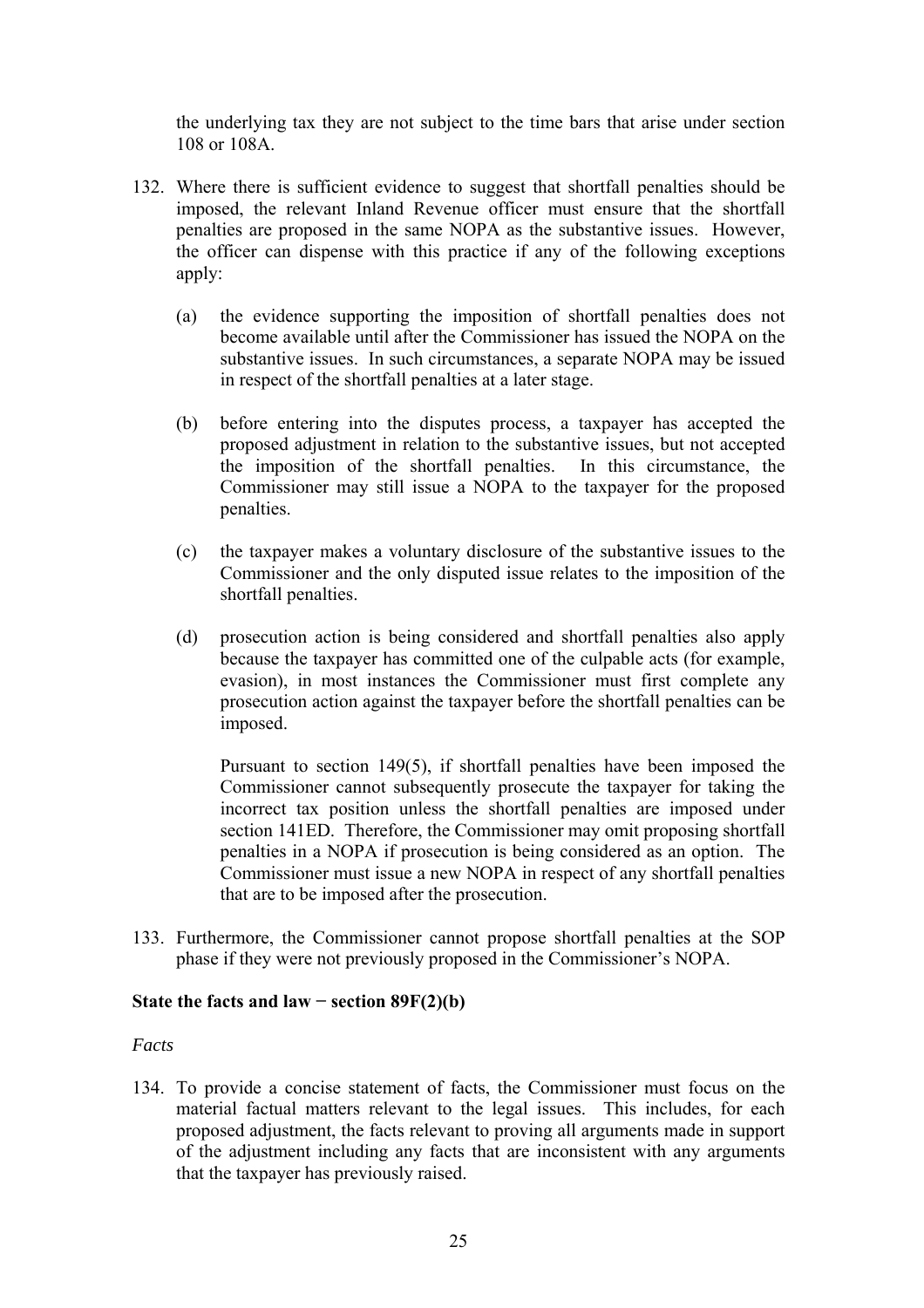- 135. The Commissioner should endeavour to state all the material facts in brief, so as to avoid irrelevant detail or repetition. For example, where the parties both know the background to the disputed issues, a summary of the facts in the NOPA will suffice. Where possible, the Commissioner will refer to and/or append any documents that have previously set out the facts on which the Commissioner relies.
- 136. Although the Commissioner will make every attempt to be concise in the NOPA, the Commissioner considers that the explanation of the material facts should be relative to the complexity of the issues.

# *Law*

- 137. Under section 89F(2)(b) the Commissioner must state the law concisely by including an outline of the relevant legislative provisions and principles derived from leading cases that affect the proposed adjustment.
- 138. It is sufficient that the Commissioner explains the nature of the legal arguments without providing lengthy quotations from the relevant case law.

# **How the law applies to the facts − section 89F(2)(c)**

- 139. The Commissioner must apply the legal arguments to the facts to ensure that the proposed adjustment is not a statement that appears out of context. The application of the law to the facts must be stated concisely and logically support the proposed adjustment.
- 140. The Commissioner must outline all relevant materials and arguments (including alternative arguments) on which the Commissioner intends to rely. If more than one argument supports the same or a similar outcome, the NOPA must include all the arguments.
- 141. The evidence exclusion rule under section 138G(1) does not apply to the issues, facts, evidence and propositions of law that are raised in the Commissioner's NOPA. That is, the Commissioner is not restricted to raising the same issues, facts, evidence and propositions of law that are specified in the NOPA at the SOP phase or in challenge proceedings that the taxpayer has commenced where a disclosure notice has not been issued.

# **Size and length of Commissioner's NOPAs**

# *General guidelines*

142. The length of a Commissioner's NOPA will necessarily vary from case to case. The **maximum length** of a Commissioner's NOPA is administratively capped at 30 pages. The 30-page limit excludes any discussion on shortfall penalties (if included in the same Commissioner's NOPA as the substantive issues), the last page of instructions on "What to do next", and schedules that show complicated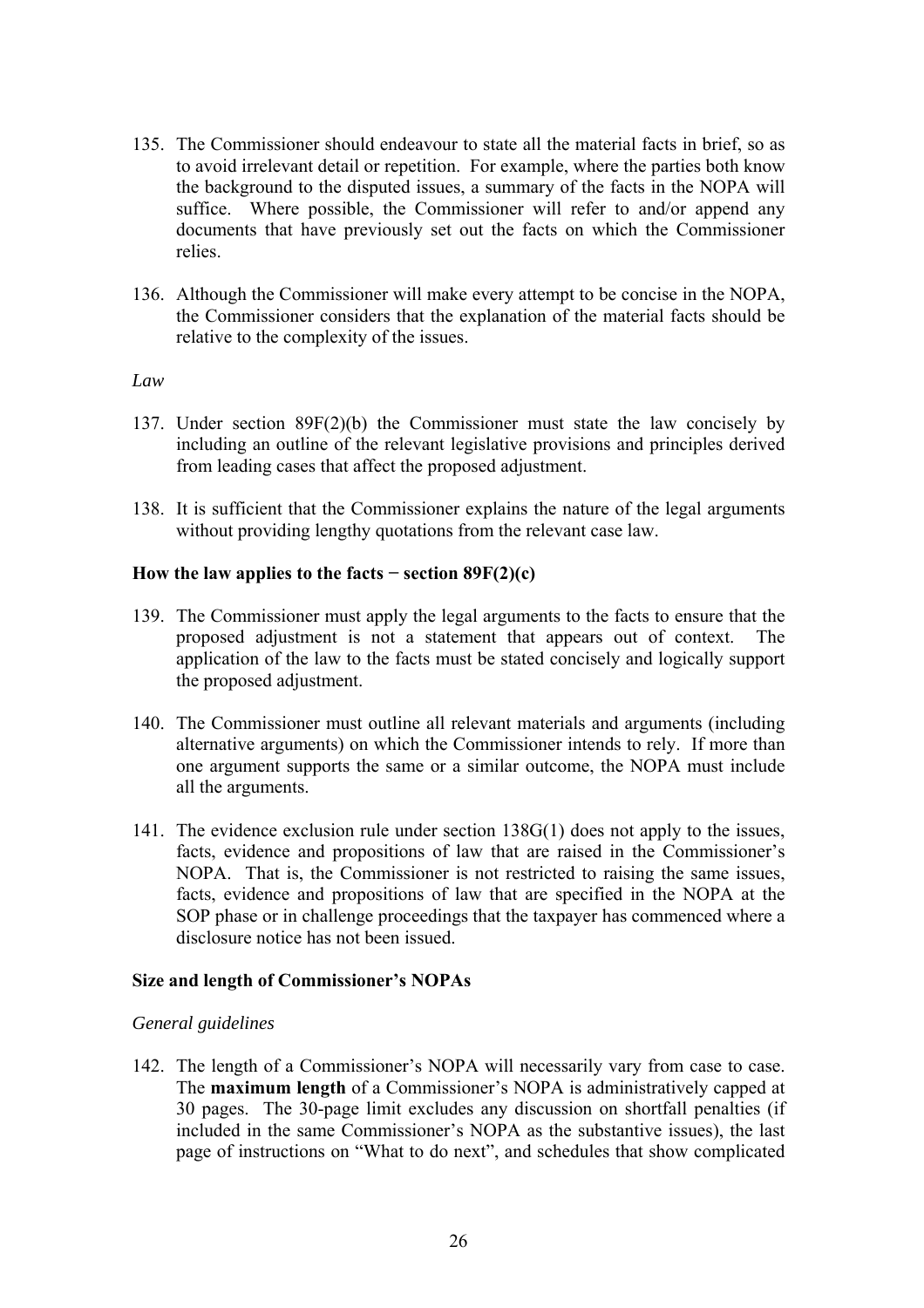calculations and diagrams. The application of the 30-page limit is subject to the following further restrictions:

- (a) For disputes involving less than \$5,000 of tax (excluding evasion and tax avoidance issues), the Commissioner's NOPA should not exceed five pages.
- (b) Where the dispute concerns one issue only (for example, the imposition of shortfall penalties), the Commissioner's NOPA should not exceed ten pages.
- 143. A longer Commissioner's NOPA may be appropriate, where the dispute concerns multiple issues or the issue is very complex and involves a substantial amount of tax.
- 144. The Commissioner will strive to keep NOPAs as short as possible, but this will be balanced with the need to achieve the objective of issuing the NOPA, (ie sufficiently communicating to the recipient the proposed adjustments and the reasons for them). Inland Revenue officers are required to get approval before a Commissioner's NOPA can exceed the 30-page limit.
- 145. Wherever practicable, all adjustments proposed for a particular taxpayer should be included in one NOPA. However, where new issues arise during the disputes process, the Commissioner is not precluded from commencing separate disputes for these new issues. If the parties are still in dispute after the conference phase, the proposed adjustments in multiple NOPAs may, subject to the taxpayer's agreement, be combined into one SOP. Combining multiple issues into one dispute has the benefit of reducing compliance costs and should reduce the time taken in the disputes process.

# **TIMEFRAMES TO COMPLETE THE DISPUTES PROCESS**

- 146. If the Commissioner has commenced the disputes process by issuing a NOPA to a taxpayer and the dispute remains unresolved, where practicable, the Commissioner must negotiate a timeframe with the taxpayer to ensure that the dispute is progressed in a timely and efficient way.
- 147. Although not statutorily required, agreeing to a timeframe is a critical administrative requirement that requires both parties to be ready to progress the dispute in a timely manner. The parties should endeavour to meet the agreed timeframe. Where there are delays in the progress of the dispute the responsible officer will manage the delay including any relationship with internal advisers and liaise with the taxpayer.
- 148. If the negotiated timeframe cannot be achieved, the Commissioner must enter into a continuing discussion with the taxpayer to either arrange a new timeframe or otherwise keep them advised of when the disclosure notice and SOP will be issued. This is consistent with the purpose of the disputes process which is to promote the prompt and efficient resolution of disputes. Therefore, the failure to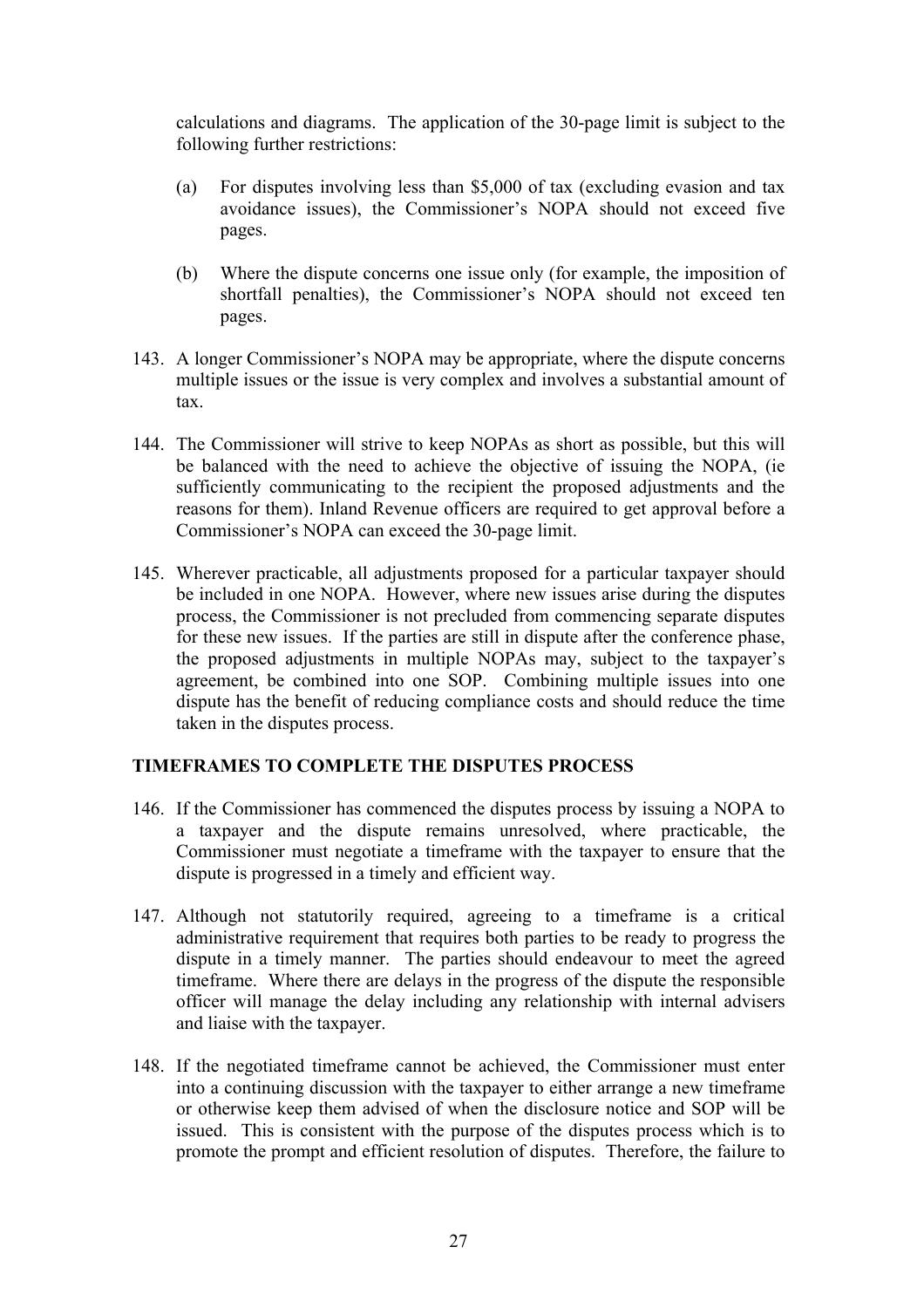negotiate or adhere to an agreed timeframe will not prevent a case from progressing through the disputes process in a timely manner.

149. In addition to the above administrative practice, the Commissioner is bound by section 89N(2). Under that provision, if a NOPA has been issued and the parties cannot agree on the proposed adjustment, the Commissioner cannot amend an assessment without completing the disputes process unless any of the exceptions in section 89N(1)(c) apply. These exceptions are explained in paragraphs 150 to 191 of this SPS. If any of these exceptions apply the disputes process will end and the dispute will not go through the adjudication phase.

# **Section 89N − exceptions − when an assessment can be issued without completing the disputes process**

150. If a NOPA has been issued and the dispute is unresolved, the Commissioner can issue an assessment without completing the disputes process under the following circumstances:

# **Exception 1: In the course of the dispute, the Commissioner considers that the taxpayer has committed an offence under an Inland Revenue Act that has had the effect of delaying the completion of the disputes process (section 89N(1)(c)(i)).**

- 151. Section 89N(1)(c)(i) reads:
	- (i) the Commissioner notifies the disputant that, in the Commissioner's opinion, the disputant in the course of the dispute has committed an offence under an Inland Revenue Act that has had an effect of delaying the completion of the disputes process:
- 152. The exception applies where the Commissioner may need to act quickly to issue an assessment because the Commissioner considers that the taxpayer has committed an offence under an Inland Revenue Act that has caused undue delay to the progress of the dispute.
- 153. For example, in the course of a dispute a taxpayer obstructed Inland Revenue officers in obtaining information from the taxpayer's business premise under section 16. The Commissioner will advise the taxpayer in writing that the Commissioner considers that they have committed an offence under section 143H. The offence has the effect of delaying the completion of the disputes process meaning that the Commissioner does not have to complete that process and can amend the taxpayer's assessment under section 113.
- 154. Another example of when the exception may apply is where, in the course of a dispute, a taxpayer wilfully refuses to attend an enquiry made under section 19 on the date specified in the Commissioner's notice. In these circumstances, the Commissioner will advise the taxpayer in writing that the Commissioner considers that they have committed an offence under section 143F that has had the effect of delaying the completion of the disputes process. The Commissioner can then exercise the discretion to amend the taxpayer's assessment under section 113 without completing the disputes process.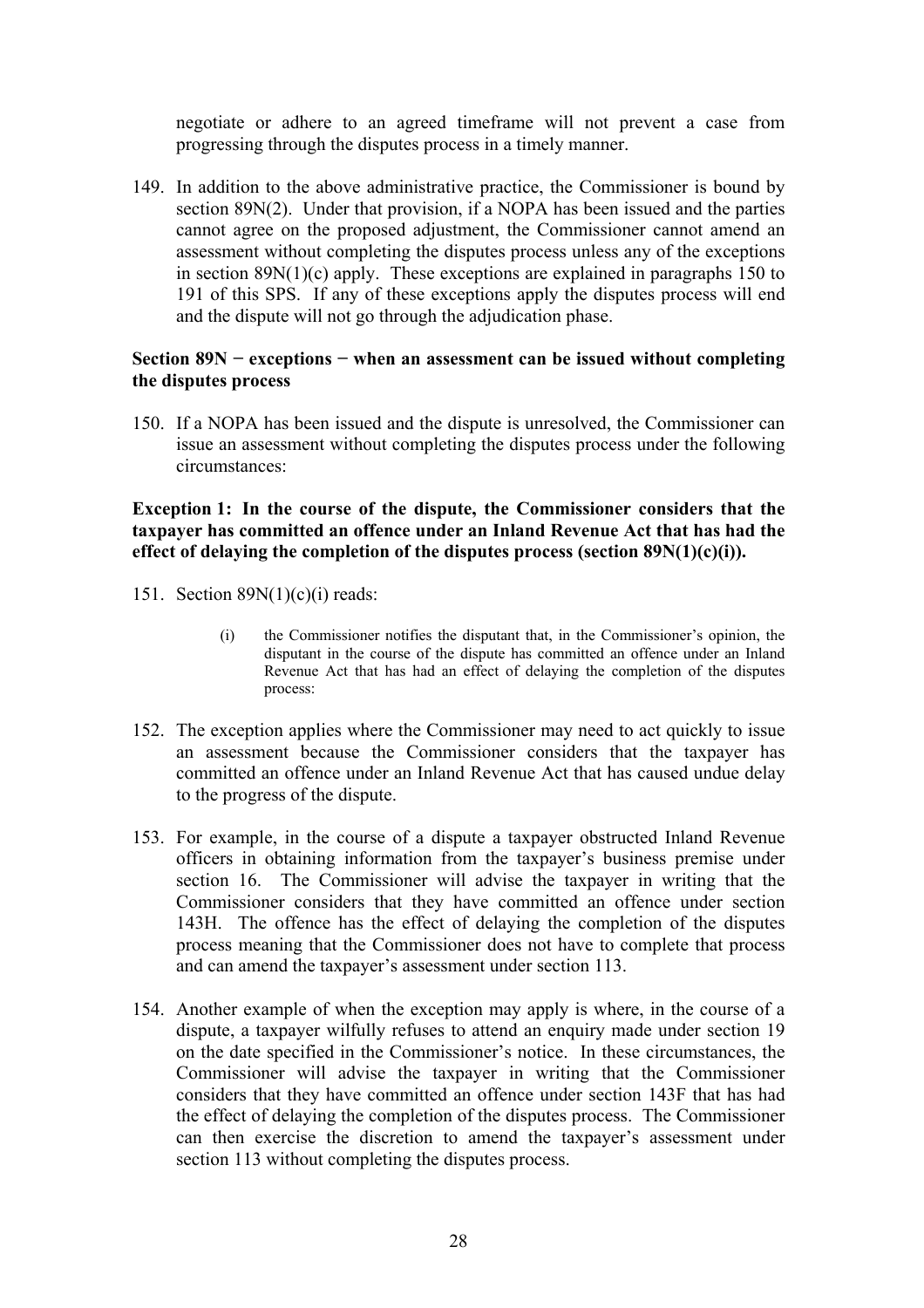155. In order to apply this exception, Inland Revenue officers must form an opinion that is honestly and reasonably justifiable on the basis of the evidence available. The Inland Revenue officer's decision must be clearly documented and stipulate the grounds and reasoning on which it is based.

**Exception 2: A taxpayer involved in a dispute, or person associated to them, may take steps to shift, relocate or dispose of the taxpayer's assets to avoid or delay the collection of tax, making the issue of an assessment urgent (section 89N(1)(c)(ii) and (iii)).** 

- 156. If the Commissioner has reasonable grounds to believe that the taxpayer or a person associated with them ("associated person") intends to dispose of assets in order to avoid or defer the payment of an outstanding or pending tax liability, the Commissioner can urgently issue an assessment to the taxpayer. Section  $89N(1)(c)(ii) & (iii) reads:$ 
	- (ii) The Commissioner has reasonable grounds to believe that the disputant may take steps in relation to the existence or location of the disputant's assets to avoid or delay the collection of tax from the disputant:
	- (iii) The Commissioner has reasonable grounds to believe that a person who is an associated person of the disputant may take steps in relation to the existence or location of the disputant's assets to avoid or delay the collection of tax from the disputant:
- 157. In order to issue an assessment on the basis of either of the above exceptions, Inland Revenue officers must record any relevant correspondence and evidence (for example, the directors' written instructions to shift the company's assets overseas, evidence of electronic wiring of funds to overseas countries, transcripts of interviews with the taxpayer, etc) or other grounds for the reasonable belief.

# **Exception 3: The taxpayer involved in a dispute or a person associated with them involved in another dispute involving similar issues has begun judicial review proceedings in relation to the dispute (section 89N(1)(c)(iv) and (v)).**

- 158. Section  $89N(1)(c)(iv)$  and (v) reads:
	- (iv) The disputant has begun judicial review proceedings in relation to the dispute:
	- (v) a person who is an associated person of the disputant and is involved in another dispute with the Commissioner involving similar issues has begun judicial review proceedings in relation to the other dispute:
- 159. These exceptions apply to any judicial review proceedings that are brought against the Commissioner. In judicial review proceedings, the parties' resources are likely to be directed away from advancing the dispute through the disputes process.
- 160. For the purpose of section  $89N(1)(c)(v)$ , an associated person of a taxpayer may be involved in a similar issue to the taxpayer even if the issue relates to a different revenue type. In other circumstances, the revenue type may be the same. For example, if the dispute between the Commissioner and taxpayer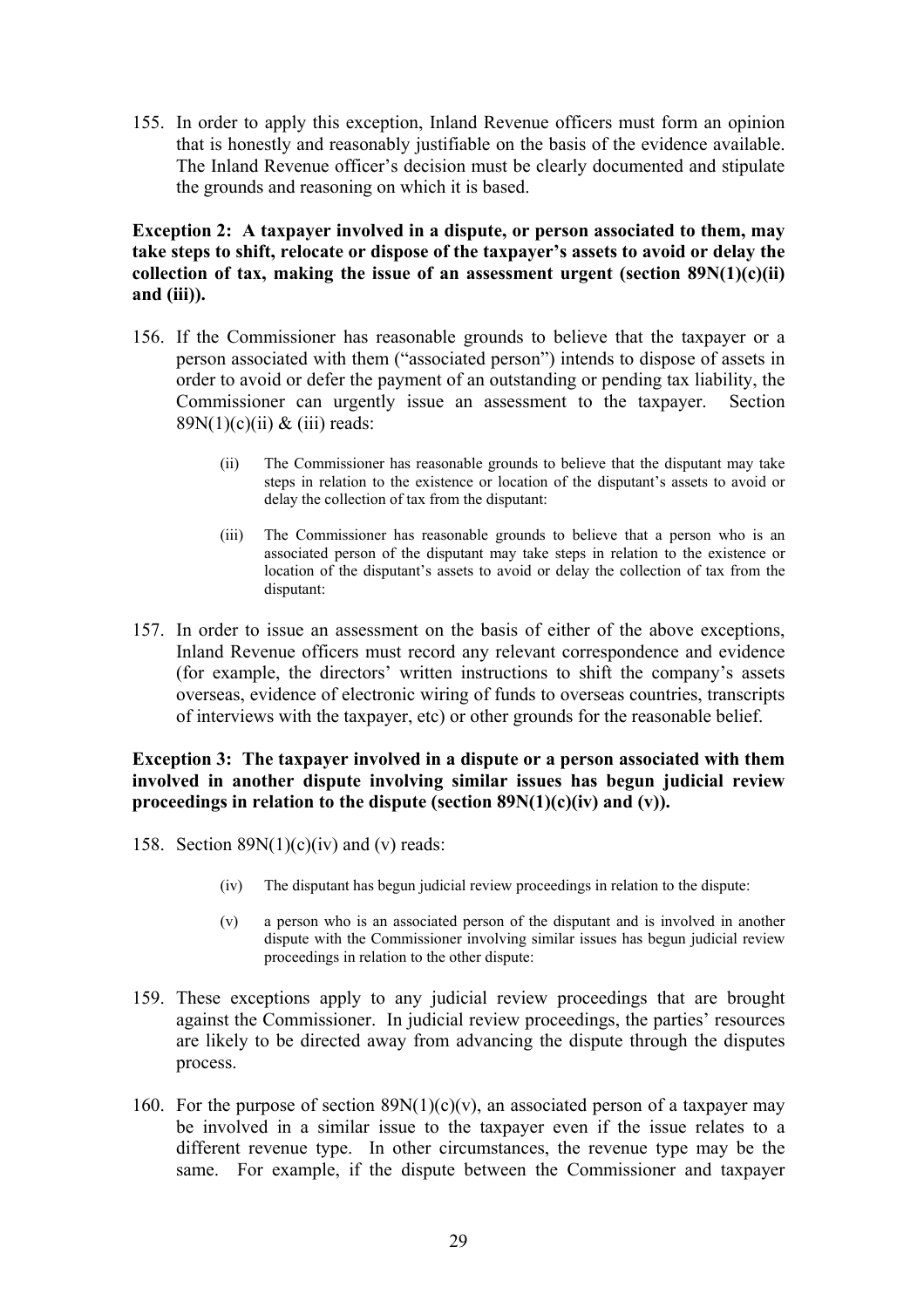relates to PAYE issues, but the dispute between the Commissioner and person associated with the taxpayer relates to income tax the taxpayer may still be involved in similar issues to the person associated with them.

161. Even if the two disputes relate to the same revenue type, section  $89N(1)(c)(v)$ will not apply in some circumstances. For example, the dispute with the taxpayer relates to the tax treatment of entertainment expenditure, whereas the dispute with the person associated with the taxpayer relates to the capital and revenue distinction of merger expenditure. The Commissioner would not regard these two disputes as involving similar issues.

# **Exception 4: The taxpayer fails to comply with a statutory requirement for information relating to the dispute (section 89N(1)(c)(vi)).**

- 162. Section  $89N(1)(c)(vi)$  reads:
	- (vi) During the disputes process, the disputant receives from the Commissioner a requirement under a statute for information relating to the dispute and fails to comply with the requirement within a period that is specified in the requirement:
- 163. Generally, a taxpayer provides information to Inland Revenue voluntarily. However, when this does not occur the Commissioner can seek information from the taxpayer under a statutory provision, for example section 17 or 19. (The Commissioner's practice regarding section 17 is currently set out in *SPS 05/08: Section 17 Notices*.) The requirement for statutory information will specify the period within which the information must be provided. This period will allow the taxpayer reasonable and sufficient time to comply.
- 164. Where the taxpayer does not comply with a formal requirement for information that relates to the dispute (for example, as a tactic to delay the progress of the disputes process), the Commissioner can issue an assessment to the taxpayer without first completing the disputes process.

# **Exception 5: The taxpayer elects to have the dispute heard by the TRA acting in its small claims jurisdiction (section 89N(1)(c)(vii)).**

- 165. Section  $89N(1)(c)(vi)$  reads:
	- (vii) the disputant elects under section 89E to have the dispute heard by a Taxation Review Authority acting in its small claims jurisdiction:
- 166. A taxpayer can issue a NOPA to the Commissioner under section 89D or 89DA or a NOR rejecting the Commissioner's NOPA under section 89B (See *SPS 08/02: Disputes resolution process commenced by a taxpayer* and any replacement SPS).
- 167. At the same time, under section 89E(1)(a) the taxpayer can elect in their NOPA or NOR that the TRA acting in its small claims jurisdiction should hear any unresolved dispute arising from the NOPA (whether issued by the Commissioner or taxpayer), if the amount in dispute is \$30,000 or less. Any such election is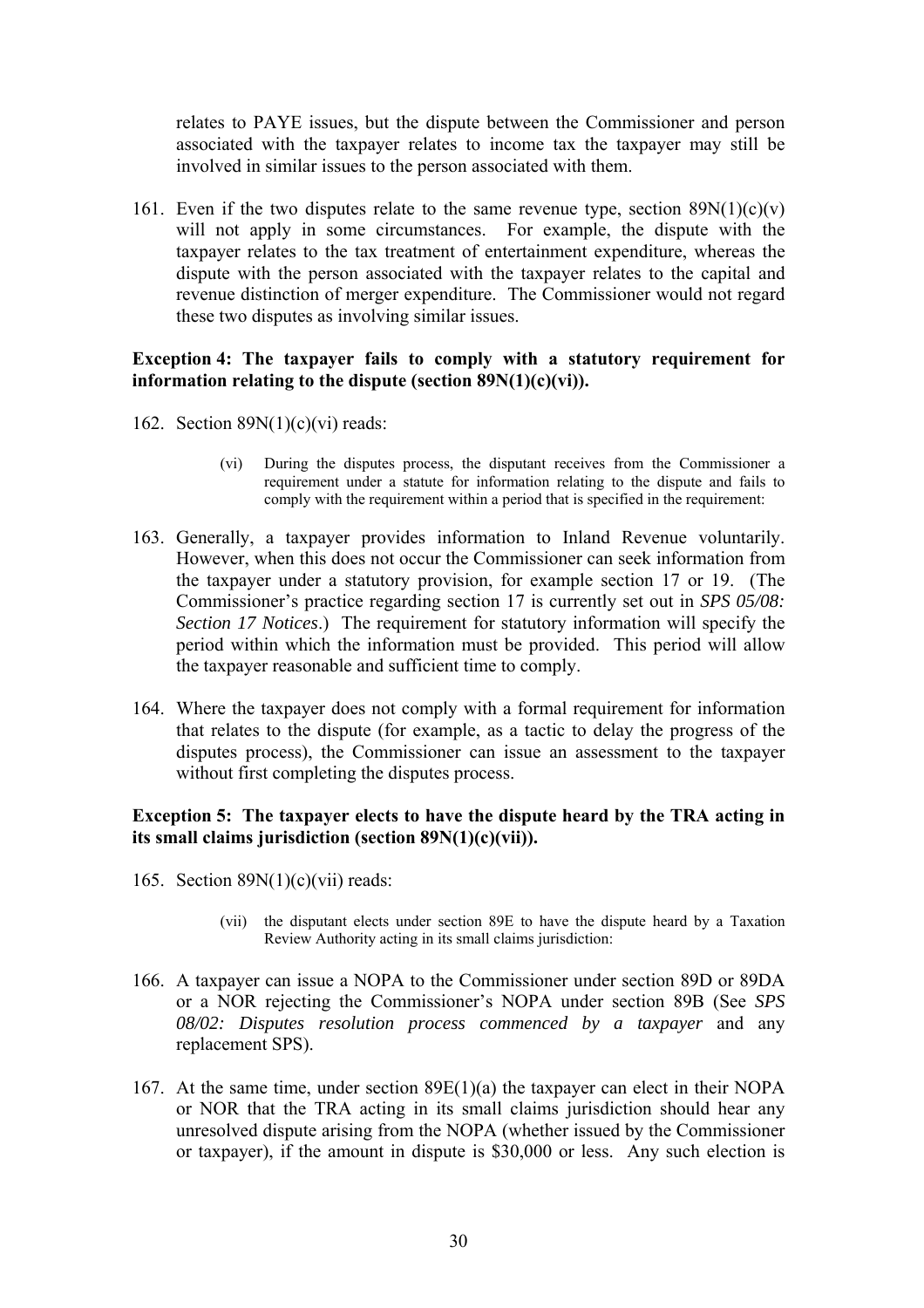irrevocable, final and binding on the taxpayer. In this case, the full disputes process does not have to be followed.

# **Exception 6: The parties agree in writing that the dispute should be resolved by the court or TRA without completing the disputes process (section 89N(1)(c)(viii)).**

- 168. Section  $89N(1)(c)(viii)$  reads:
	- (viii) the disputant and the Commissioner agree in writing that they have reached a position in which the dispute would be resolved more efficiently by being submitted to the court or Taxation Review Authority without completion of the disputes process:
- 169. Under this exception, where the Commissioner or taxpayer commences the disputes process, the parties can make such an agreement in writing before either party issues their SOP. This would occur, for example, if the parties could incur excessive compliance and administrative costs in completing the full disputes process relative to the amount in dispute.
- 170. This exception allows the taxpayer to bring challenge proceedings against the Commissioner. The parties must have exchanged a NOPA and NOR before the taxpayer can bring challenge proceedings under section 138B(1).
- 171. The circumstances under which the Commissioner will enter into such an agreement are discussed in detail from paragraph 259 to 285. This SPS refers to this exception as opting out of the disputes process or "opt out".

# **Exception 7: The parties agree in writing to suspend the disputes process pending the outcome of a test case (section 89N(1)(c)(ix)).**

- 172. Section  $89N(1)(c)(ix)$  reads:
	- (ix) the disputant and the Commissioner agree in writing to suspend proceedings in the dispute pending a decision in a test case referred to in section 89O.
- 173. Section 89O(2) allows a dispute to be suspended pending the result of a test case. Pursuant to section 89O(3), the parties can agree in writing to suspend the dispute from the date of the agreement until the earliest date that:
	- (a) the court's decision is made, or
	- (b) the test case is otherwise resolved, or
	- (c) the dispute is otherwise resolved.
- 174. If the parties agree to suspend the disputes process, any statutory time bar affecting the dispute is stayed. The Commissioner can then make an assessment that is consistent with the test case decision. (However, the taxpayer is not precluded from challenging the Commissioner's assessment under section 89D(1), even if it is consistent with the test case decision.)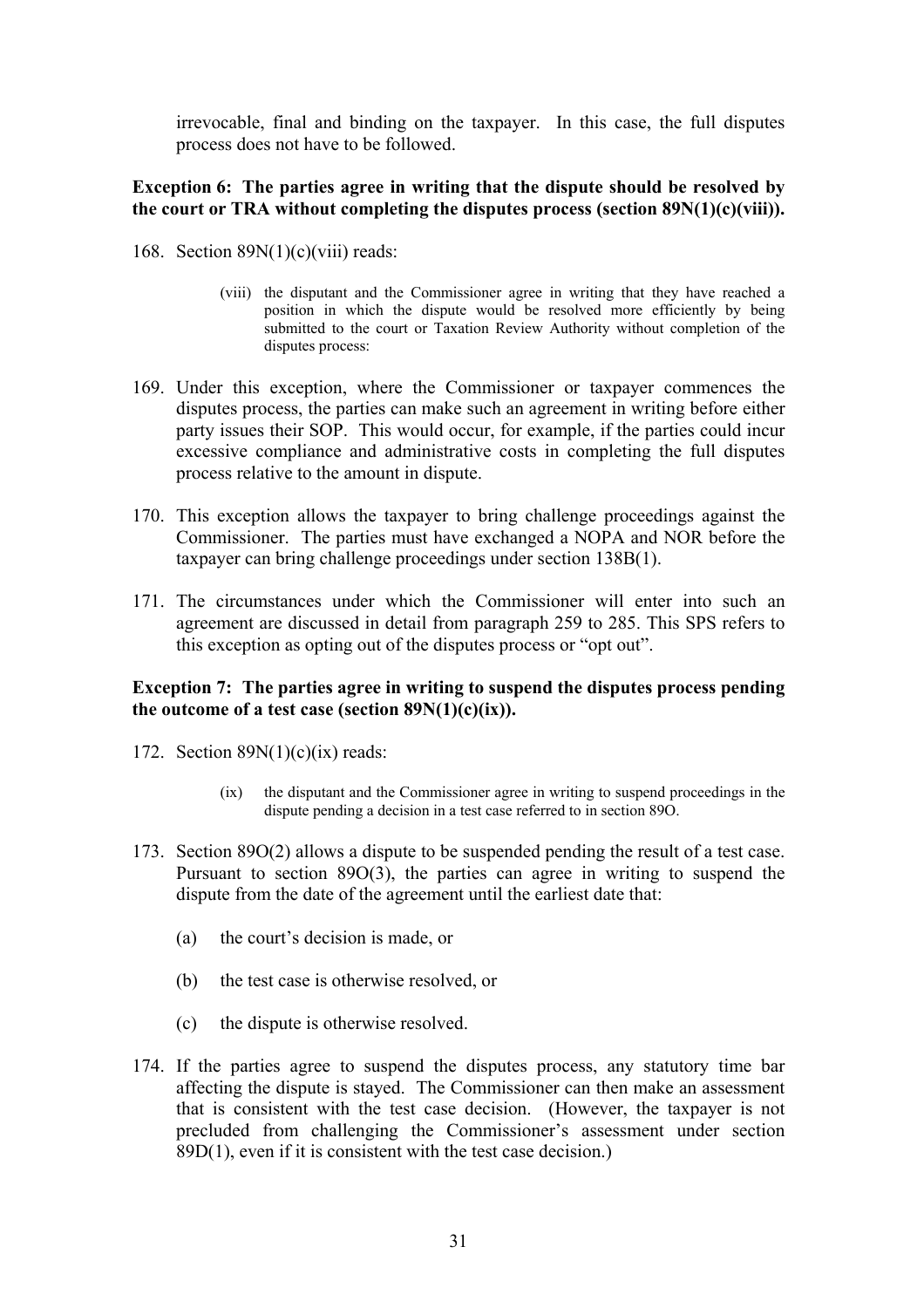- 175. The Commissioner must issue an amended assessment or perform an action within the time limit specified in section 89O(5).
- 176. Section 89O(5) reads:

The Commissioner must make an amended assessment, or perform an action, that is the subject of a suspended dispute by the later of the following:

- (a) the day that is 60 days after the last day of the suspension:
- (b) the last day of the period that  $-$ 
	- (i) begins on the day following the day by which the Commissioner, in the absence of the suspension, would be required under the Inland Revenue Acts to make the amended assessment, or perform the action; and
	- (ii) contains the same number of days as does the period of the suspension.
- 177. If the statutory time bar arising under section 108 or 108A is imminent, section 89O(5) allows the Commissioner more time to complete the disputes process.
- 178. For example, the Commissioner commences a dispute and on 1 March 2010 agrees with the taxpayer in writing to suspend the disputes proceedings pending the decision in a designated test case. The disputed issue is subject to a statutory time bar that commences after 31 March 2010 and the taxpayer does not agree to delay its application under section  $108B(1)(a)$ . A decision is reached in the test case on 31 July 2010.
- 179. The Commissioner must make an amended assessment or perform an action that is the subject of the suspended dispute by 29 September 2010. This date is calculated as follows:
	- (a) The suspension period commences on the date of the agreement (1 March 2010) and ends on the date of the court's decision in the test case (31 July 2010). This is a period of 153 days.
	- (b) The last date that the Commissioner can make an amended assessment falls on the later of the following two dates:
		- (i) 29 September 2010, that is 60 days after the date that the suspension period ends on 31 July 2010 pursuant to section 89O(5)(a), and
		- (ii) 31 August 2010, that is 153 days after the period commences on 1 April 2010 pursuant to section 89O(5)(b).

# **Exception 8: The Commissioner applies to the High Court for an order to allow more time to complete or dispense with the disputes process.**

180. Section 89N(3) reads: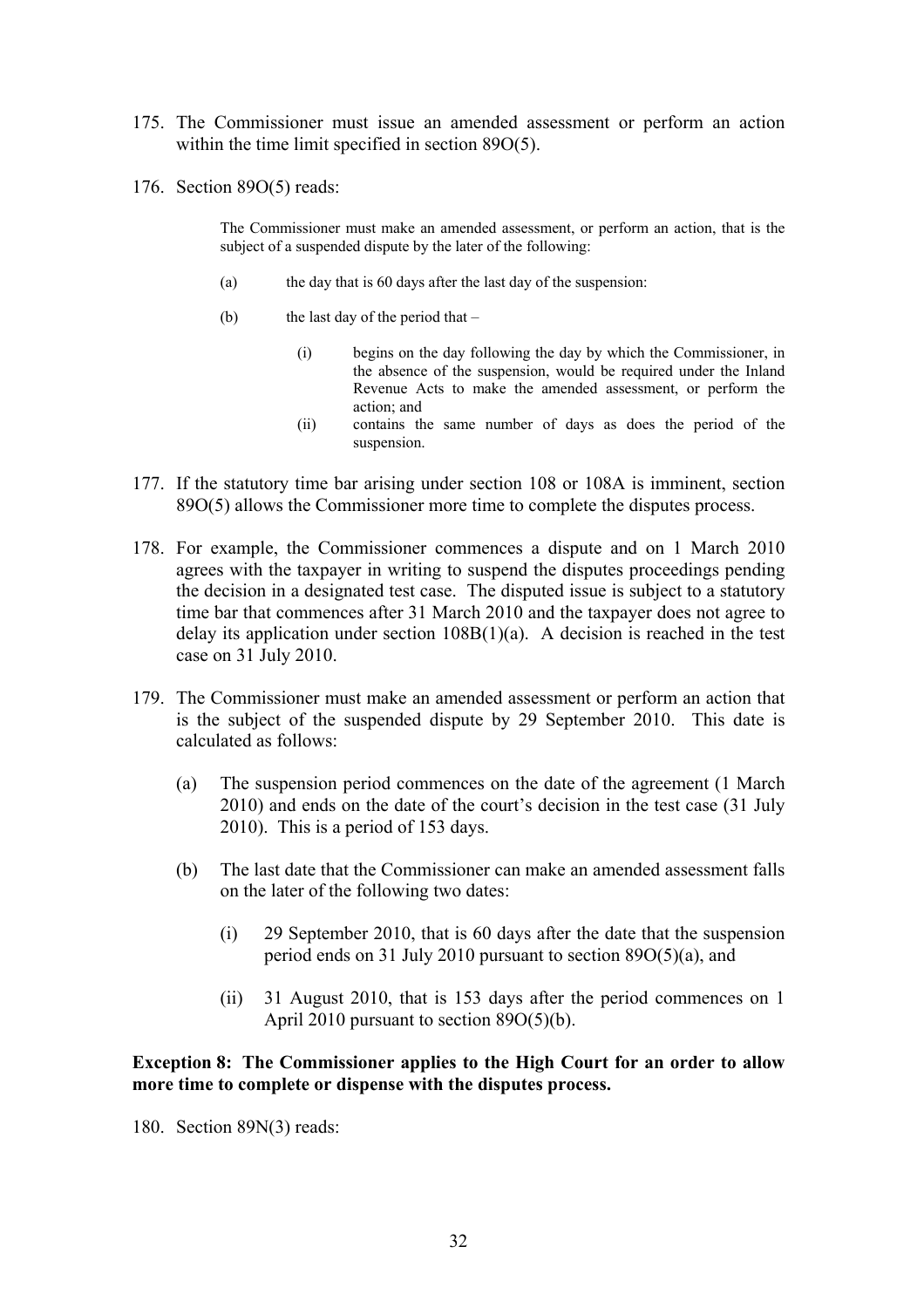… [T]he Commissioner may apply to the High Court for an order that allows more time for the completion of the disputes process, or for an order that completion of the disputes process is not required.

- 181. The Commissioner envisages that this exception will be used if section 89N(1)(c) does not apply and there are exceptional circumstances.
- 182. Any application made by the Commissioner under section 89N(3) must be based on reasonable grounds. Whether there are reasonable grounds will depend on considerations such as the complexity of the issues in the dispute, whether the taxpayer has caused delays, the dispute involves large amounts of revenue or there were significant matters in the dispute that were unforeseen by either party and provided a justification for the delay.
- 183. For example, due to unusual circumstances the Commissioner does not learn about a proposed adjustment until late. Further delays by the taxpayer and the need for the Commissioner to obtain significant legal advice means that the Adjudication Unit cannot consider the dispute before the time bar starts. In this circumstance, the Commissioner may apply to the High Court for an order that allows more time for the disputes process to be completed under section 89N(3). (Note: This is only an example of a possible unforeseen situation and it is anticipated that there will be a wide variety of circumstances under which an application under section 89N(3) will be appropriate.)
- 184. The Commissioner's application to the High Court under section 89N(3) is subject to statutory time limits. The Commissioner must apply before the fouryear statutory time bar falls due.
- 185. The Commissioner must also issue an amended assessment within the time limit specified in section 89N(5). Section 89N(5) reads:

If the Commissioner makes an application under subsection (3), the Commissioner must make an amended assessment by the last day of the period that -

- (a) begins on the day following the day by which the Commissioner, in the absence of the suspension, would be required under the Inland Revenue Acts to make the amended assessment; and
- (b) contains the total of
	- (i) the number of days between the date on which the Commissioner files the application in the High Court and the earliest date on which the application is decided by the High Court or the application or dispute is resolved:
	- (ii) the number of days allowed by an order of a court as a result of the application.
- 186. Section 89N(5) allows the Commissioner more time to complete the disputes process where the statutory time bar under section 108 or 108A is imminent.
- 187. For example, the Commissioner commences the disputes process. On 1 March 2010 the Commissioner applies to the High Court under section 89N(3) for an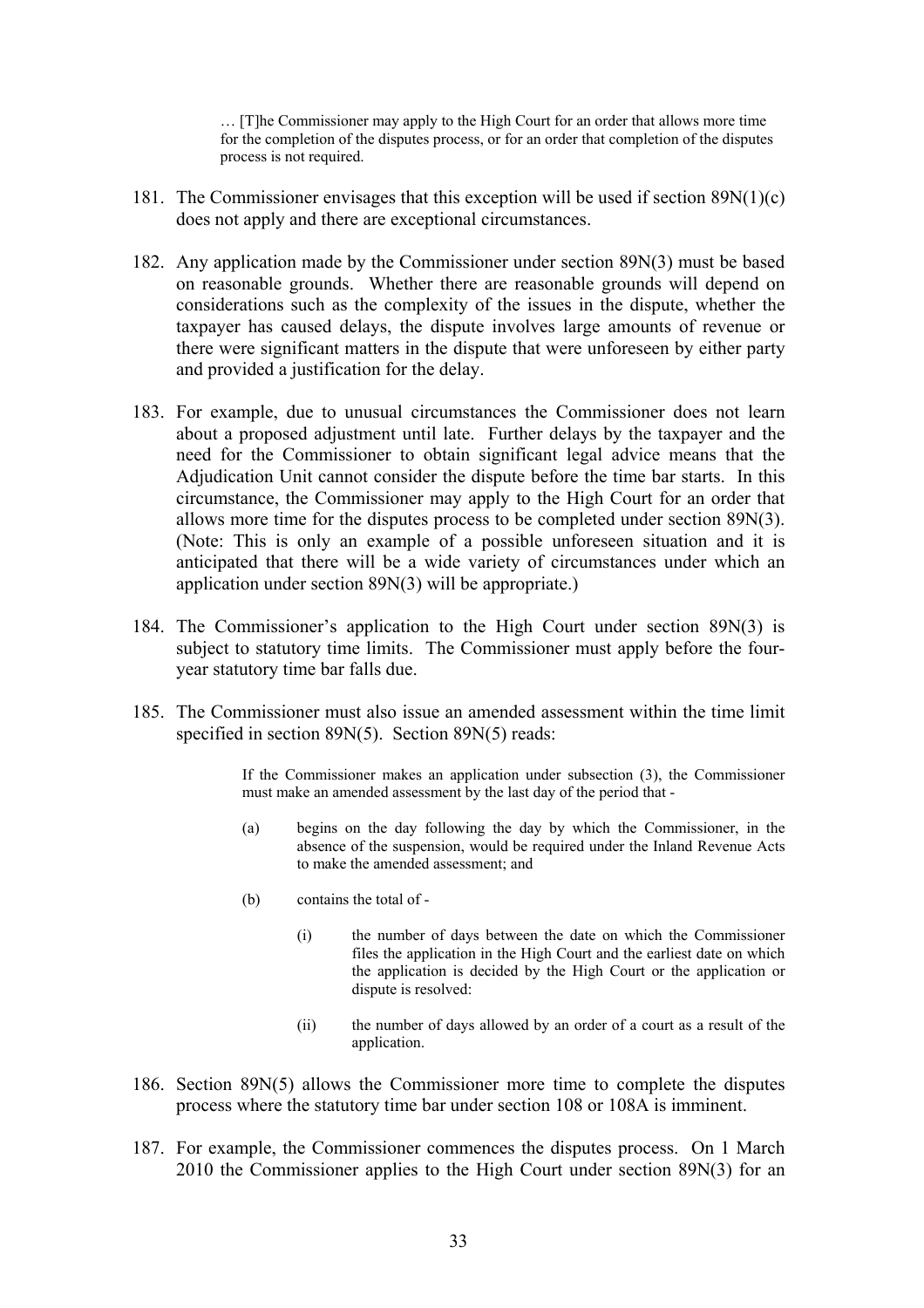order allowing more time to complete the process. The disputed issue is subject to a statutory time bar that commences after 31 March 2010 and the taxpayer does not agree to delay its application under section 108B(1)(a). On 30 June 2010, the High Court makes an order that allows the Commissioner's application and gives the Commissioner 30 further days to complete the disputes process.

- 188. Pursuant to section 89N(5), the Commissioner must make an amended assessment by 30 August 2010. This date is calculated as follows:
	- (a) The Commissioner would have one month to make the amended assessment before the statutory time bar commences. That is, 1 March 2010 to 31 March 2010. The period during which an amended assessment must be made under section 89N(5)(a) commences on 1 April 2010.
	- (b) The period during which the assessment must be made includes 122 days, that is the period between 1 March 2010 and 30 June 2010 (the date of the decision) under section  $89N(5)(b)(i)$  and the 30-day period allowed by the High Court order under section  $89N(5)(b)(ii)$ . This is a total of 152 days.
	- (c) The Commissioner must issue an amended assessment to the taxpayer on the date that is 152 days from 1 April 2010. That is, by 30 August 2010.
- 189. During the period from 1 March to 30 August 2010, the parties may continue to attempt to resolve the dispute. This may include exchanging SOPs and going through the adjudication process.
- 190. The above example indicates that the Commissioner has more time to complete the disputes process. The time bar will not commence until 30 August 2010.
- 191. Where the Commissioner applies to the High Court under section 89N(3) for an order to truncate the disputes process, the Commissioner must issue an assessment within the period as calculated under section 89N(5). Applying the same facts as in the above example, the Commissioner must issue an assessment to the taxpayer by 30 August 2010.

#### **Application of the exceptions in section 89N(1)(c)**

- 192. The Commissioner's practice is that the parties must endeavour to resolve the dispute before or via the adjudication process. If this is not possible and any of the exceptions in section  $89N(1)(c)$  apply the Commissioner can amend an assessment without completing the whole disputes process, that is, before the parties accept a NOPA, NOR or SOP that the other has issued, or the Commissioner has considered the taxpayer's SOP. This will conclude the disputes process and the dispute will not go through the Adjudication phase.
- 193. In this circumstance, the taxpayer can challenge the Commissioner's assessment by filing proceedings in the TRA (either acting in its general or small claims jurisdiction) or the High Court within the applicable response period, that is, within two months starting on the date that the notice of assessment is issued (See paragraph 170 of this SPS).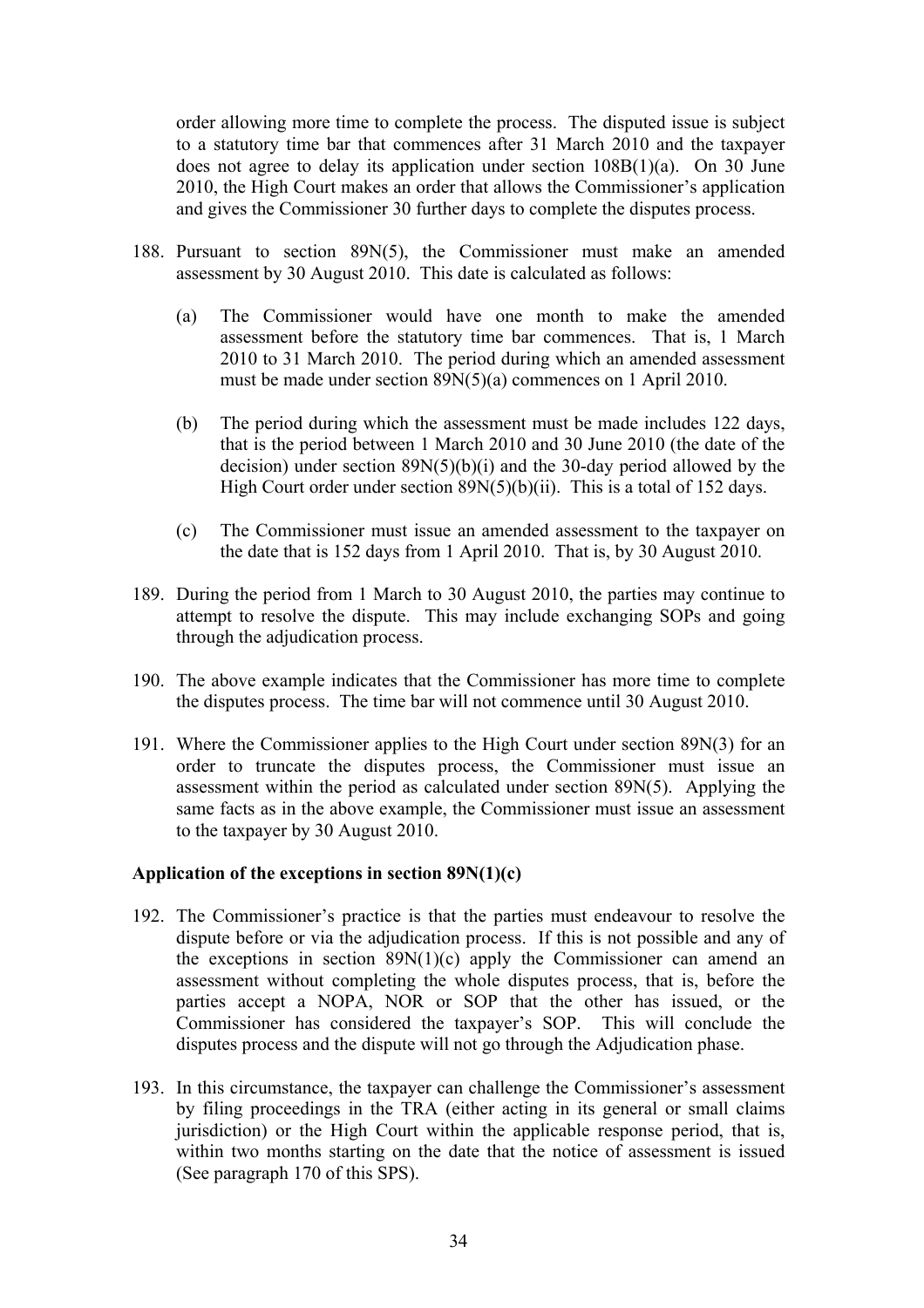#### **TAXPAYER'S RESPONSE TO THE COMMISSIONER'S NOPA: NOR**

- 194. If a taxpayer disagrees with the Commissioner's proposed adjustment, then, under section 89G(1), they must advise the Commissioner that any or all of the proposed adjustments are rejected by issuing a NOR within the two-month response period. That is, within two months starting on the date that the Commissioner's NOPA is issued. The Commissioner interprets this as requiring Inland Revenue's receipt of the NOR within the response period.
- 195. For example, if a NOPA is issued on 9 April 2010, the taxpayer must advise the Commissioner that it is rejected by issuing a NOR to the Commissioner for receipt on or before 8 June 2010. However, taxpayers are encouraged to issue their NOR to the Commissioner once they have completed it.
- 196. The Commissioner will make reasonable efforts to contact the taxpayer or their tax agent two weeks before the response period expires to ascertain whether the taxpayer will issue a NOR in response to the Commissioner's NOPA. Such contact may be made by telephone or letter.
- 197. Section 89G(2) specifies the content requirements of a NOR. The taxpayer must state concisely in the NOR:
	- (a) the facts or legal arguments in the Commissioner's NOPA that they consider are wrong, and
	- (b) why they consider that those facts and arguments are wrong, and
	- (c) any facts and legal arguments that they rely upon, and
	- (d) how the legal arguments apply to the facts, and
	- (e) the quantitative adjustments to any figure proposed in the Commissioner's NOPA that results from the facts and legal arguments that the taxpayer relies upon.
- 198. In respect of the requirement under section  $89G(2)(c)$  that the taxpayer specifies the facts and legal arguments upon which they are relying, the taxpayer can also refer to legislative provisions, case law and any legal arguments that are raised in the Commissioner's NOPA. The taxpayer does not have to refer to different legislative provisions, case law and legal arguments.
- 199. Pursuant to section  $89G(2)(e)$ , the requirement for a quantitative adjustment establishes to what extent the taxpayer considers that the Commissioner's adjustment in the NOPA is incorrect. This amount need not be exact, however, every attempt should be made to ensure that it is as accurate as possible. The amount in dispute can be altered, as the dispute progresses irrespective of whether the parties have agreed on the new figure.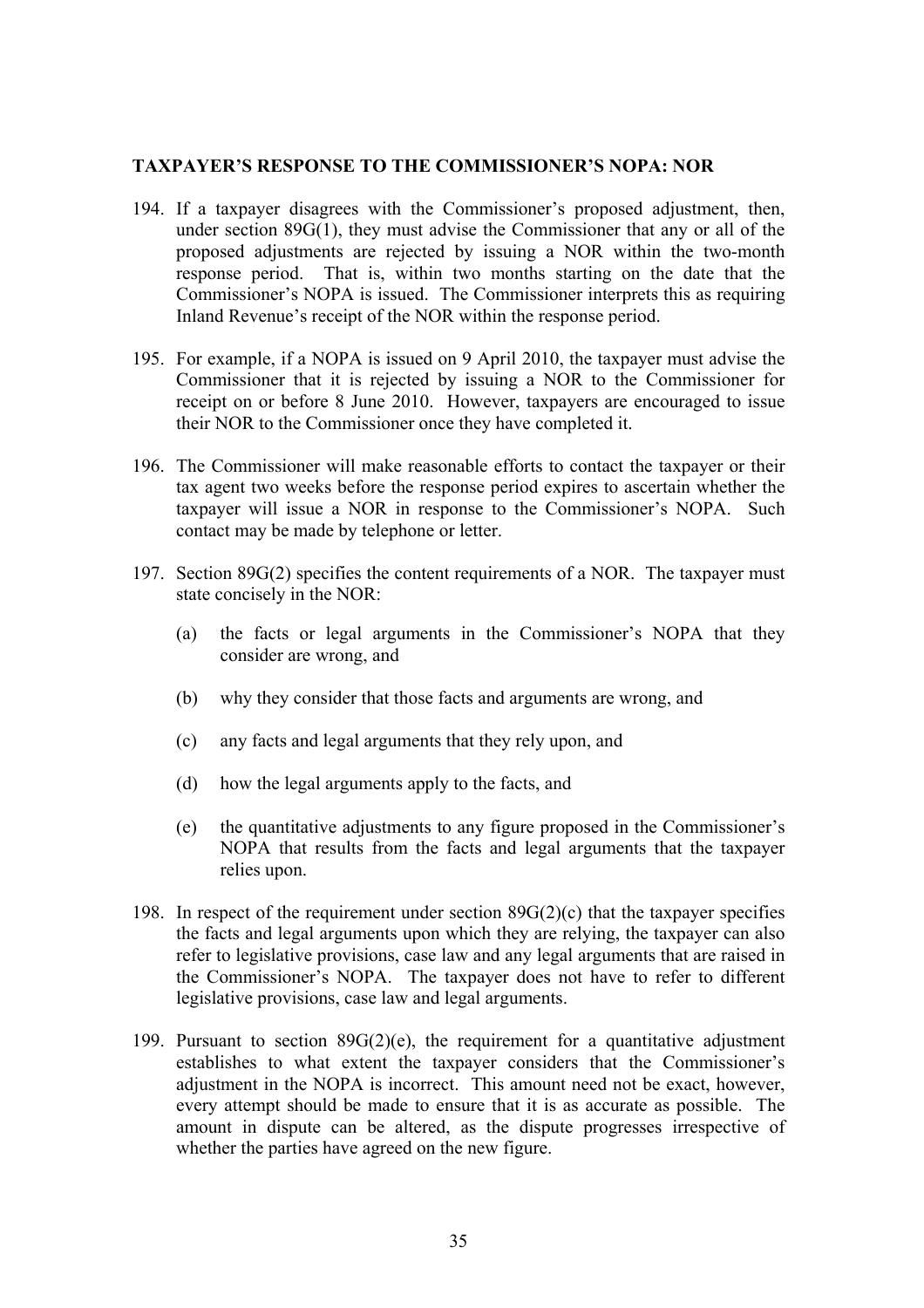# **DEEMED ACCEPTANCE**

200. Under section 89H(1), if the taxpayer:

- (a) has not issued a NOR within the two-month response period, and
- (b) there are no exceptional circumstances as defined in section 89K(3),

the taxpayer is deemed to have accepted the adjustment that is proposed in the Commissioner's NOPA and section 89I applies. The Commissioner will usually advise the taxpayer that the deemed acceptance has occurred within two weeks after the two-month response period expires.

201. Pursuant to section 89I(2), the Commissioner must include or take into account each proposed adjustment that the taxpayer accepts or is deemed to accept in a notice of assessment issued to the taxpayer.

#### **Exceptional circumstances under section 89K**

- 202. Section 89K(3) reads:
	- (a) an exceptional circumstance arises if—
		- (i) an event or circumstance beyond the control of a disputant provides the disputant with a reasonable justification for not rejecting a proposed adjustment, or for not issuing a notice of proposed adjustment or statement of position, within the response period for the notice:
		- (ii) a disputant is late in issuing a notice of proposed adjustment, notice of response or statement of position but the Commissioner considers that the lateness is minimal, or results from 1 or more statutory holidays falling in the response period:
	- (b) an act or omission of an agent of a disputant is not an exceptional circumstance unless—
		- (i) it was caused by an event or circumstance beyond the control of the agent that could not have been anticipated, and its effect could not have been avoided by compliance with accepted standards of business organisation and professional conduct; or
		- (ii) the agent is late in issuing a notice of proposed adjustment, notice of response or statement of position but the Commissioner considers that the lateness is minimal, or results from 1 or more statutory holidays falling in the response period.
- 203. The legislation defines exceptional circumstances very narrowly. The cases regarding "exceptional circumstances," such as *Treasury Technology Holdings Ltd v CIR* (1998) 18 NZTC 13,752, *Milburn NZ Ltd v CIR* (1998) 18 NZTC 14,005, *Fuji Xerox NZ Ltd v CIR* (2001) 17,470 (CA), *Hollis v CIR* (2005) 22 NZTC 19,570 and *Balich v CIR* (2007) 23 NZTC 21,230 are also relevant.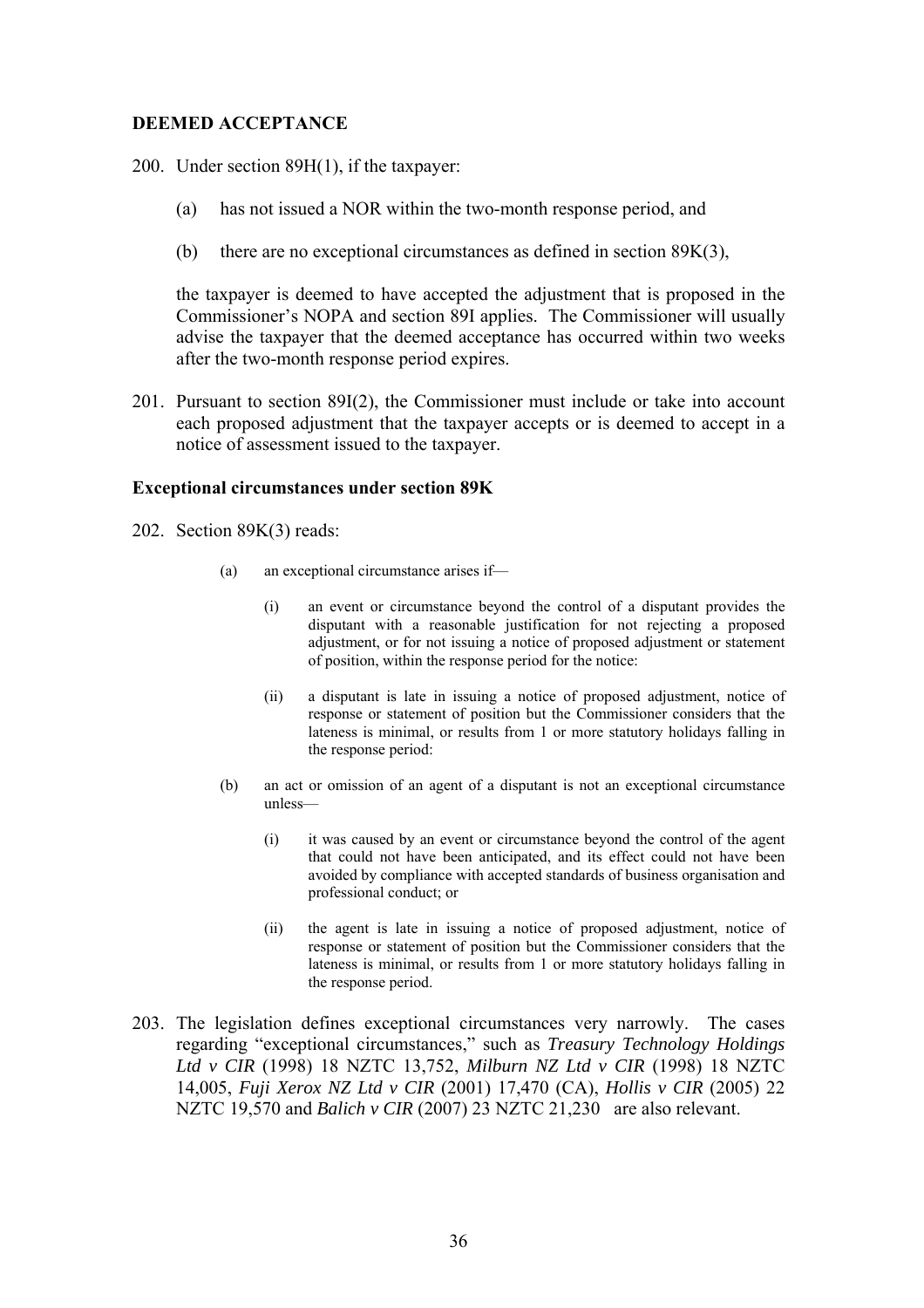- 204. The case law confirms that the definition of "exceptional circumstances" in sections 89K(3) and 138D should be applied consistently. The following guidelines have emerged from the case law:
	- (a) a taxpayer's misunderstanding or erroneous calculation of the applicable response period will usually not be regarded as an event or circumstance beyond the taxpayer's control under section 89K(3)(a),
	- (b) an agent's failure to advise their client that they have received a notice of assessment or other relevant document that causes the taxpayer to respond outside the applicable response period will not generally be considered to be an exceptional circumstance under section 89K(3)(b) (*Hollis v CIR*), and
	- (c) an exceptional circumstance can arise if the taxpayer has relied on misleading information regarding the applicable response period given to them by the Commissioner that has caused them to respond outside that response period (*Hollis v CIR*).
- 205. The Commissioner will only accept a late NOR on rare occasions. See *Tax Information Bulletin* Vol 8, No 3 (August 1996) for some examples of situations that can be an "exceptional circumstance" beyond a taxpayer's control.
- 206. The exception for lateness as a result of statutory holidays is self explanatory. The Commissioner can also accept a late NOR if the Commissioner considers that the lateness is minimal, that is, the document was only one to two days late and the other factors relevant to the exercise of the discretion under section 89K(1) are satisfied. (See discussion in paragraph 208).
- 207. For example, the response period ends on Saturday and the taxpayer provides a NOR on the following Tuesday. The Commissioner treats the response period as ending on Monday on the basis of section 35(6) of the Interpretation Act 1999 and accepts that the lateness of the NOR was minimal. That is, the Commissioner has received the NOR within one to two days of Monday, the last day of the response period. If the response period ended on Friday and the taxpayer provided the NOR on the following Monday, the Commissioner would also accept that the lateness is minimal.
- 208. Besides the degree of lateness, the Commissioner considers that the exercise of the discretion under section 89K(1) requires that the following factors are also taken into account:
	- (a) the date on which the NOR was issued, and
	- (b) the response period within which the NOR should be issued, and
	- (c) the real event, circumstance or reason why the taxpayer failed to issue the NOR within the response period, and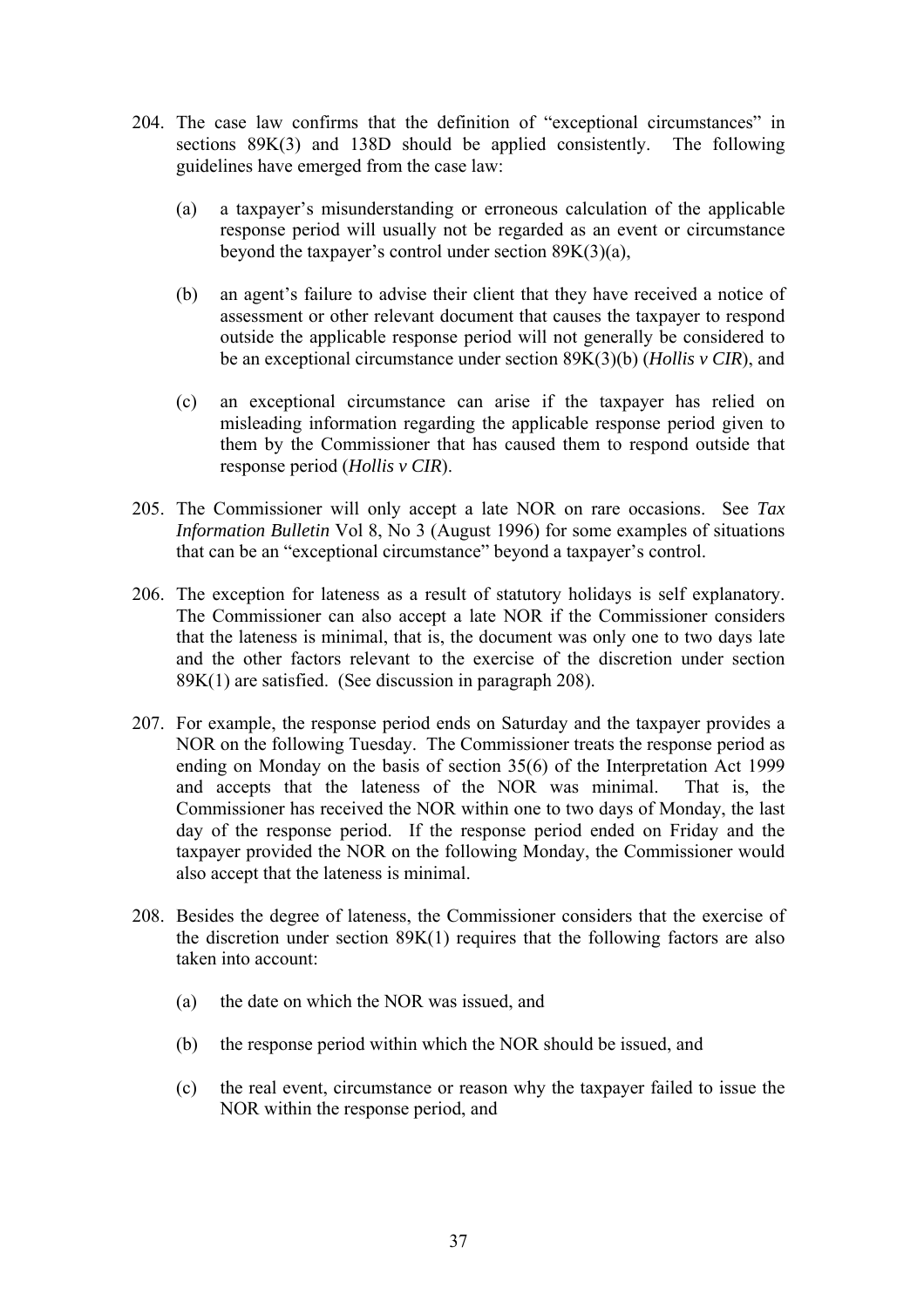- (d) the taxpayer's compliance history in relation to the tax types under consideration (for example, has the taxpayer paid tax or filed a tax return or NOR late in the past?)
- 209. For example, a taxpayer issues a NOR to the Commissioner two days after the applicable "response period" has expired. The taxpayer does not provide a legitimate reason for the lateness. The taxpayer also has a history of filing late NORs within the minimal allowable lateness period (that is, up to two days outside the applicable "response period") and has been advised on the calculation of the "response period" on more than one occasion.
- 210. Although the degree of lateness was minimal on each occasion, the Commissioner would not accept the taxpayer's NOR in this circumstance. This ensures that the section  $89K(3)(b)(ii)$  exception is not treated as an extension of the "response period" in all circumstances.
- 211. The Commissioner will consider a taxpayer's application made under section 89K(1)(b) after receiving the relevant NOR or SOP. The responsible officer will document the reasons for accepting or rejecting the taxpayer's application and advise the taxpayer of their decision in writing within 15 working days after Inland Revenue receives the application.
- 212. The taxpayer must provide reasons to support their claim that exceptional circumstances exist under section 89K(3). The taxpayer should address the factors referred to in paragraph 208. If the reasons provided are unclear, the Commissioner may require further information and give the taxpayer an opportunity to provide that information before determining whether section 89K applies.
- 213. If the Commissioner rejects a taxpayer's application made under section 89K to treat a NOR or SOP as made within the response period, the taxpayer will be deemed to have accepted the proposed adjustment made in the Commissioner's NOPA. (Any decision that the Commissioner makes under section 89K is not a "disputable decision".)

# **Receipt of a taxpayer's notice of response**

- 214. When Inland Revenue receives a taxpayer's NOR, it will usually be forwarded to the responsible officer within five working days after its receipt. Upon receipt, the responsible officer will ascertain and record the following:
	- (a) the date on which the NOR was issued, and
	- (b) whether the NOR has been issued within two months starting on the date that the Commissioner's NOPA is issued, and
	- (c) the salient features of the NOR including any deficiencies in its content.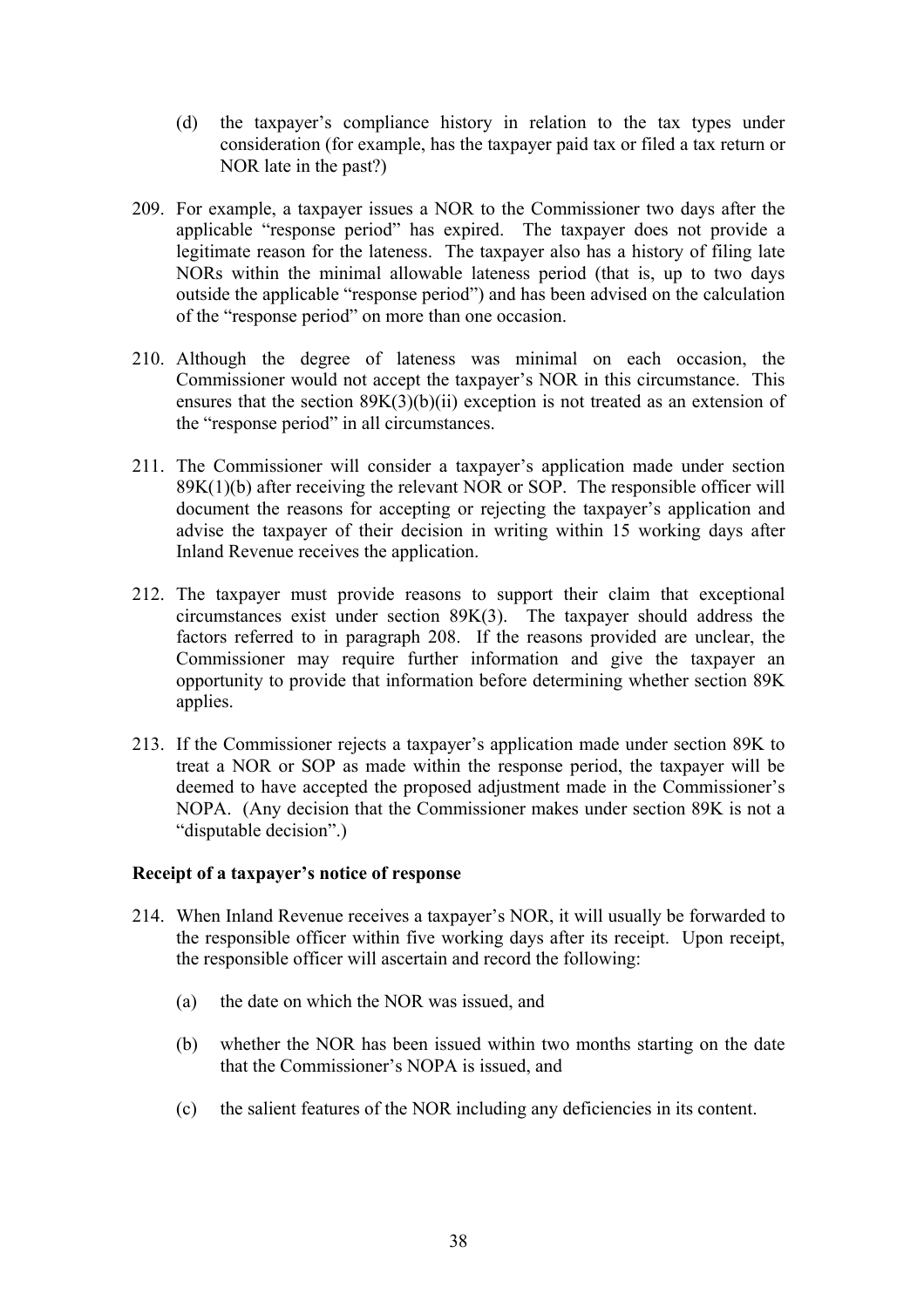- 215. Where it is practicable, the Commissioner will advise the taxpayer or their tax agent by telephone or in writing within 10 working days that Inland Revenue has received the NOR.
- 216. The Commissioner will make reasonable efforts to advise the taxpayer or their tax agent within one month after receiving the NOR whether the NOR is being considered or has been accepted, rejected in full or in part.
- 217. If the NOR is accepted in full, the Commissioner will usually issue to the taxpayer written confirmation that the NOR has been accepted in full and, if applicable, a notice of assessment within one month after advising that the NOR is accepted.
- 218. If the Commissioner must investigate further before deciding to accept or reject a NOR, the responsible officer will regularly update the taxpayer or their agent on the progress of the further analysis or enquiry work that is undertaken.

# **Deficiencies in the content of the notice of response**

- 219. Where Inland Revenue has received a NOR that it considers has deficiencies (that is, the requirements under section 89G(2) may not be met), the responsible Inland Revenue officer will take reasonable steps to have the taxpayer correct the information in the NOR before the response period expires.
- 220. The taxpayer will be advised as soon as practicable that the Commissioner considers that the NOR may not meet the requirements of section 89G(2) and why. They will also be advised that any additional or corrected information should be provided within the response period.
- 221. Taxpayers are encouraged to issue their NOR immediately after they have completed it because they could have insufficient time to rectify any deficiencies if the response period is due to expire.
- 222. Generally where the deficiencies are not able to be remedied and it is possible to treat the NOR as sufficient, or if the NOR advances sufficient argument to allow the dispute to develop and progress, then the Commissioner will continue with the dispute. The argument that the NOR is deficient will be incorporated into the Commissioner's SOP and the Commissioner will also fully argue the substantive issue.
- 223. However, if the NOR received is highly unsatisfactory the Commissioner will not continue with the dispute. This will be on the grounds that the NOR does not satisfy the requirements set out in section 89G(2).
- 224. A NOR is likely to be considered highly unsatisfactory only where the taxpayer's position is materially inconsistent and not capable of coherent explanation, or there is no observable explanation at all of the taxpayer's grounds for dispute. In these situations the taxpayer will be deemed to have accepted the proposed adjustment under section 89H(1), unless any of the exceptional circumstances under section 89K applies.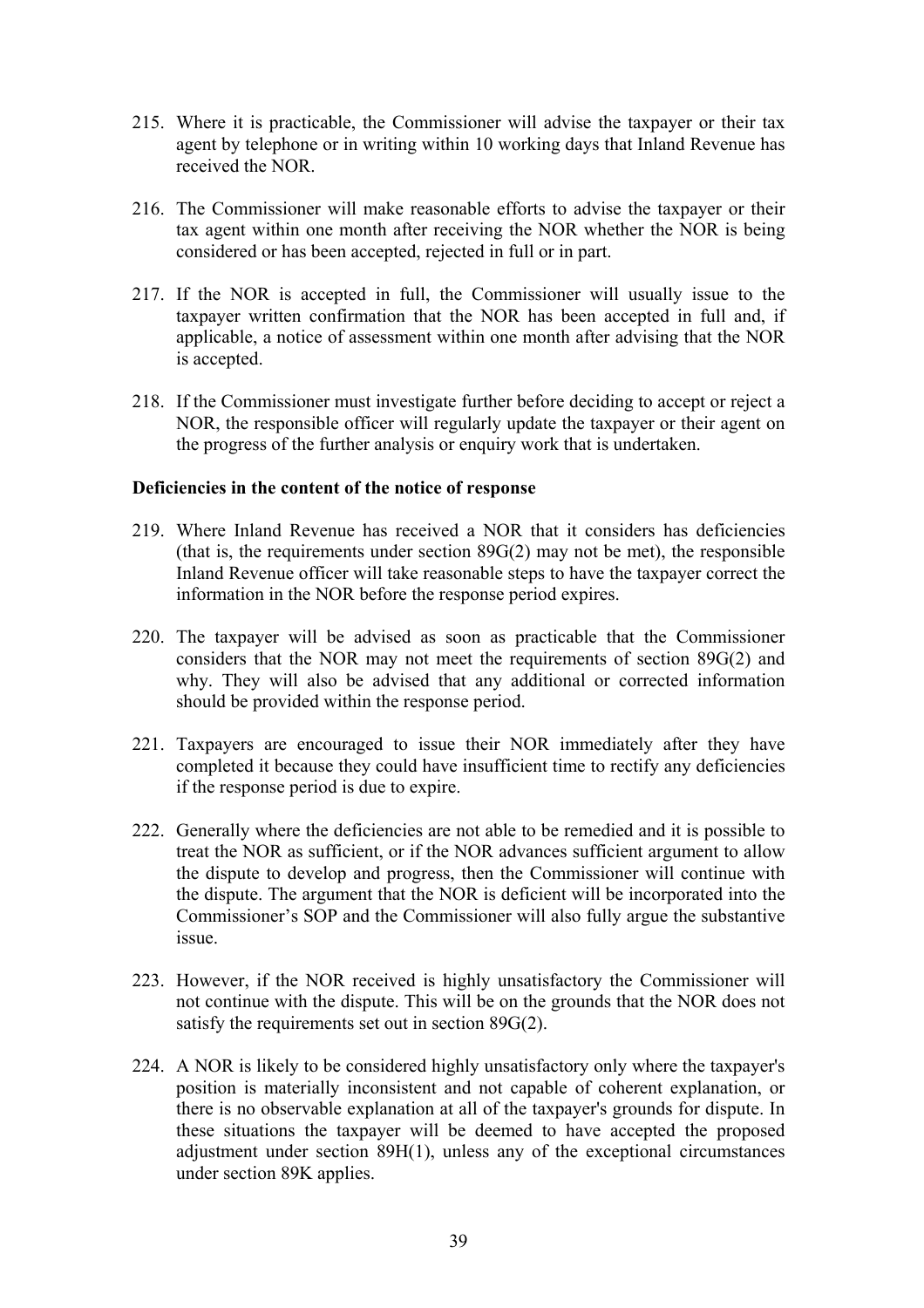- 225. In considering the adequacy of the taxpayer's NOR, the Commissioner will not base his view on the strength or weakness of the taxpayer's argument. The Commissioner will only be concerned with whether the NOR meets its statutory requirements.
- 226. The approach outlined above is consistent with that taken by the Court of Appeal in *CIR v Alam and Begum* (2009) 24 NZTC 23,564.

# **CONFERENCE PHASE**

#### **What is the conference phase of the disputes process?**

- 227. The conference phase of the disputes process allows the taxpayer and Inland Revenue officers directly involved in the dispute to exchange material information relating to the dispute (if this has not already been done prior to the conference phase). More importantly it is an opportunity for the parties to the dispute to try to resolve the differences in their understanding of facts, laws and legal arguments.
- 228. The word "resolve" in this context is not limited to final resolution of the dispute. Settlement is a possibility but this is not the only objective of the conference phase. The parties may "resolve" part of the dispute by agreeing on some of the facts and clarifying some of the legal arguments, while agreeing to disagree on other matters, which will become the focus in the later phases of the disputes process.
- 229. Generally, if a dispute remains unresolved after the NOR phase, the conference phase will follow. However, the Commissioner will have fully considered the taxpayer's NOR including any new records, documents and information mentioned in that document before determining that the dispute remains unresolved.
- 230. The conference phase is an administrative process that aims to clarify and, if possible, resolve the dispute. However, the conference phase should not be used by either party for the purpose of delaying the completion of the disputes process.

#### **Legal and other advisers attending a conference**

231. If a dispute is not settled earlier, the parties can obtain expert legal or other advice during the conference phase in addition to advice previously obtained. These advisers can attend any meetings in relation to the dispute.

# **Conference facilitation**

232. Conference facilitation is a new feature in the conference phase. A facilitated conference will involve an independent internal facilitator who will promote and encourage structured discussion between Inland Revenue officers and the taxpayer on an informed basis and with the *bona fide* intention of resolving the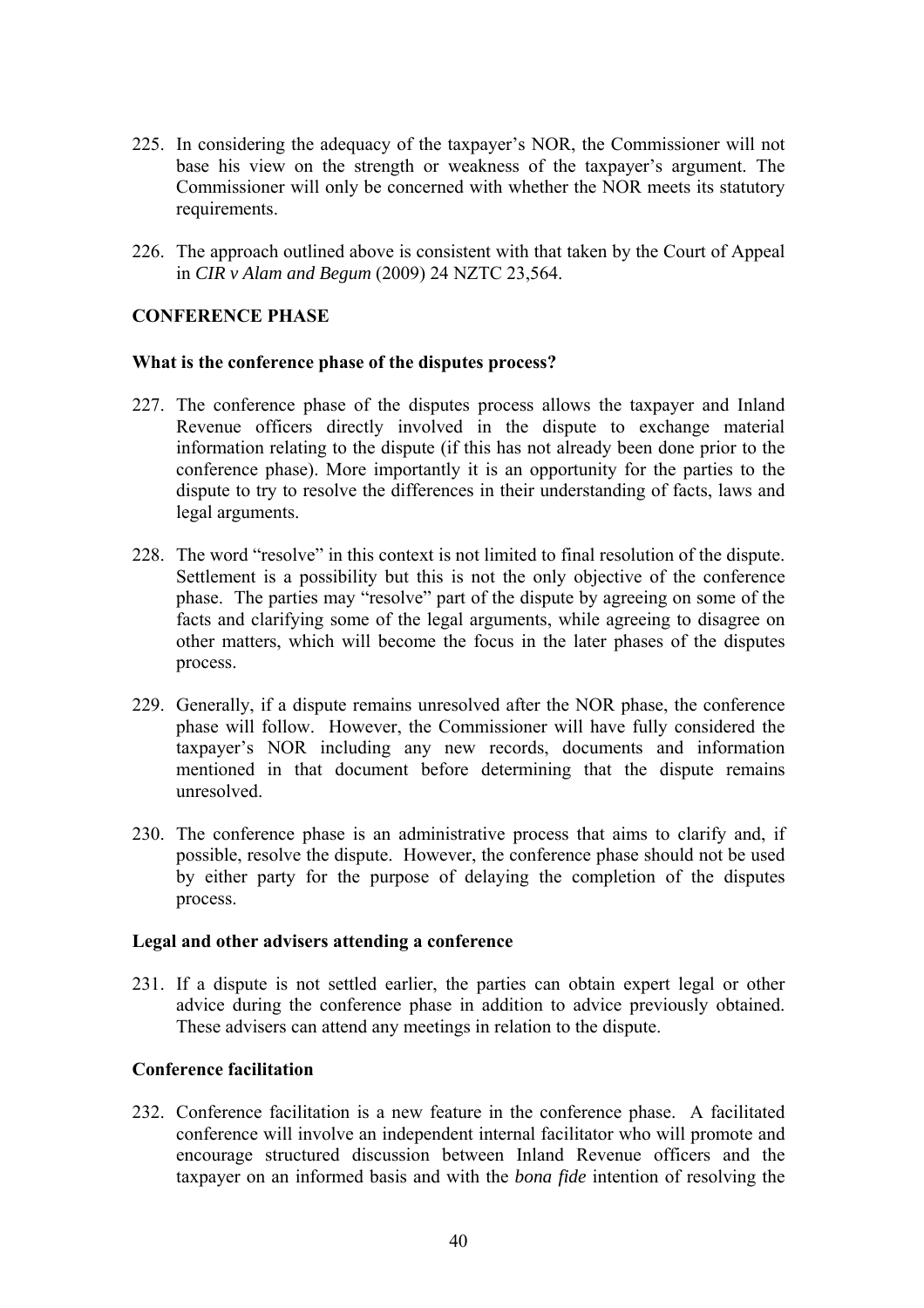dispute. The conference facilitator will be a senior Inland Revenue officer who will not have been involved in the dispute prior to the conference phase. The facilitator will have sufficient technical knowledge to understand and lead the conference meeting.

- 233. The conference facilitator will not be responsible for making any decision in relation to the dispute, except for determining when the conference phase has come to an end. In particular, it is not the role of the facilitator to undertake settlement of the dispute. If this possibility arises it is the responsibility of the taxpayer and the Inland Revenue officers involved in the dispute.
- 234. Having a conference facilitated is optional and a conference can be held without a facilitator but, conference facilitation will be offered to all taxpayers as part of the disputes process. The Commissioner's offer to taxpayers of a facilitated conference will be made in writing ("the conference facilitation letter") within one month from the date of issue of the taxpayer's NOR. The conference facilitation letter marks the commencement of the conference phase.
- 235. The format of the conference meeting need not be limited to a face-to-face meeting. The parties to the dispute may agree to hold a telephone or video conference. (For reasons of simplicity, the SPS refers to "meetings" to include these different conference formats.)
- 236. The taxpayer is expected to respond within two weeks from the date of the conference facilitation letter. The taxpayer should indicate whether they will attend the conference meeting, whether they will accept the conference facilitation offer, whether there are any special needs or requirements at the meeting and who else will be attending the meeting. If the taxpayer does not respond within this timeframe, the Inland Revenue officers directly involved in the dispute will contact the taxpayer about the conference facilitation letter.

# **Preparation for the conference meeting**

- 237. When a taxpayer agrees to attend a conference meeting, Inland Revenue will contact the taxpayer within two weeks from the taxpayer's agreement, will establish a timeframe, and agree on how the meeting will be conducted.
- 238. Prior to the conference meeting, the taxpayer should inform Inland Revenue whether their advisors will attend the conference meeting.
- 239. The parties to the dispute may agree to exchange information relevant to the dispute before the conference is held. A copy of that information will be provided to the facilitator where the taxpayer has accepted the conference facilitation offer. The Inland Revenue officers will provide the taxpayer a list of information that has been given to the facilitator. The taxpayer may request a copy of any information on that list if it is not already in their possession. It is also crucial for the parties to exchange the information prior to the meeting if the agreed format of the conference is a telephone or video conference.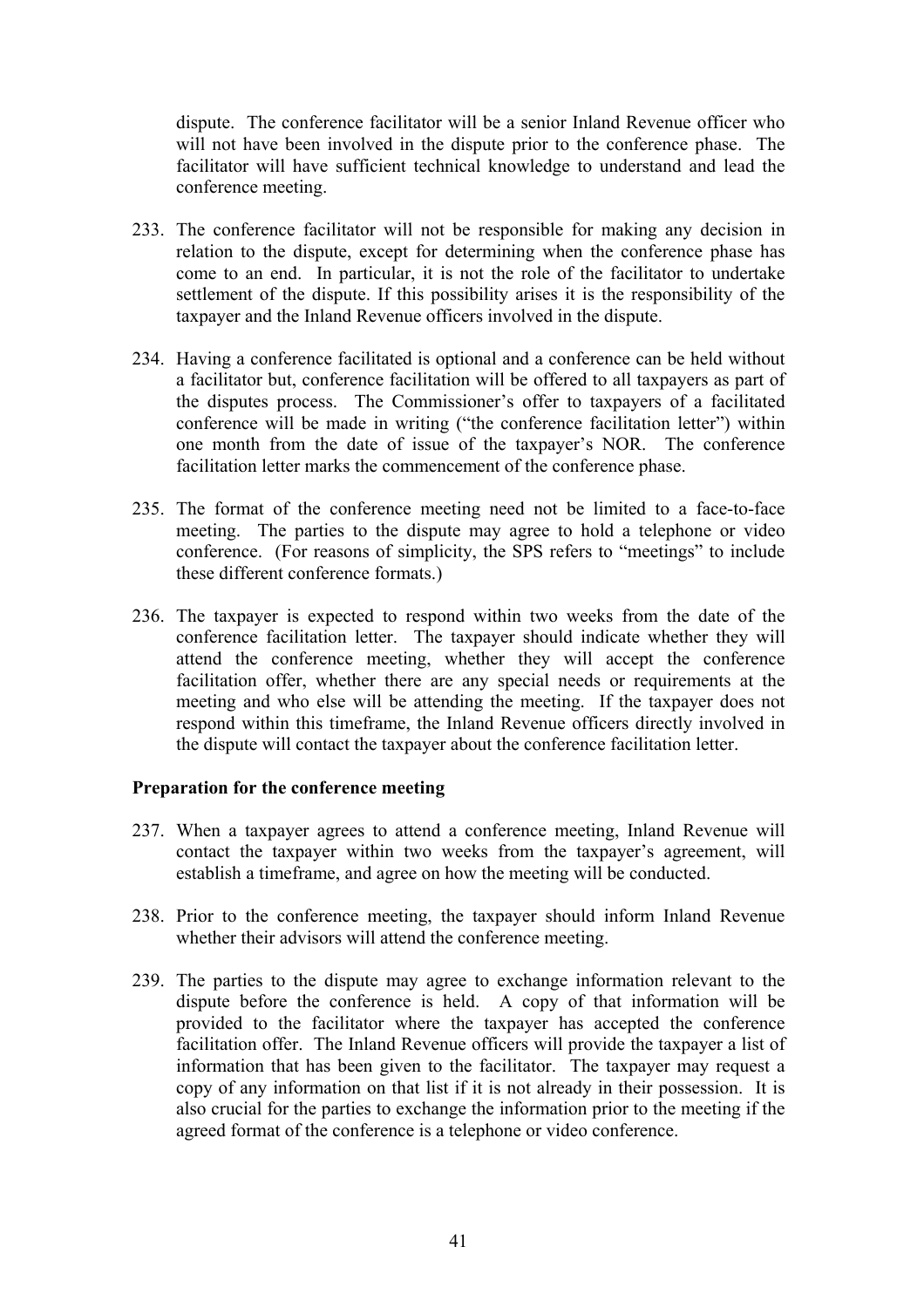- 240. Inland Revenue may decide not to pursue the dispute further after considering the taxpayer's information. The whole disputes process (including the conference phase) would come to an end in these cases.
- 241. The conference phase will generally be expected to be completed within three months, but this will vary depending on the facts and complexities of the specific case. A longer conference phase may be justified in some disputes if the parties are engaged in meaningful discussions.
- 242. An agenda will be useful for both parties at the conference meeting. An agreed agenda should divide the conference meeting into two parts. The first part of the meeting should involve an exchange of material information and discussion of contentious facts and issues relating to the dispute. Any procedural matters such as the timeframe for completing the disputes process, the adjudication process, time bar waivers and the possibility of opting out of the disputes process will also be discussed. The second part of the meeting, if applicable, would involve negotiation of possible areas of resolution of the dispute. Any communication made and any materials prepared for the purpose of negotiating a settlement or resolution during this part of the meeting will be treated as being on a "without prejudice" basis.
- 243. Where there is no agenda the conference facilitator will, where there is a facilitated conference, guide the taxpayer and the Inland Revenue officers to discuss the contentious facts and issues at the conference meeting.
- 244. Where the option of conference facilitation has been declined, the parties to the dispute should work out the appropriate structure at the conference meeting, bearing in mind that one of the aims of any conference is to reach agreement on some or all the facts and issues and thus, resolve the dispute.

# **At the conference meeting**

# *Facilitated Conference*

- 245. The facilitator will:
	- (a) Explain the objectives of the conference phase on the basis of the agreed agenda.
	- (b) Remind the parties of any rules relating to the conference (these will generally have been set out in the conference facilitation letter).
	- (c) Clarify who the parties are at the conference meeting and the capacities they hold (e.g. whether they are the authorised tax advisors; whether they have authority to settle the dispute at the meeting, etc.)
	- (d) Ask whether the parties agree to record the meeting discussions using audio or video technology. (Refer to *SPS INV 330 Tape-Recording Inland Revenue Interviews* or any replacement SPS).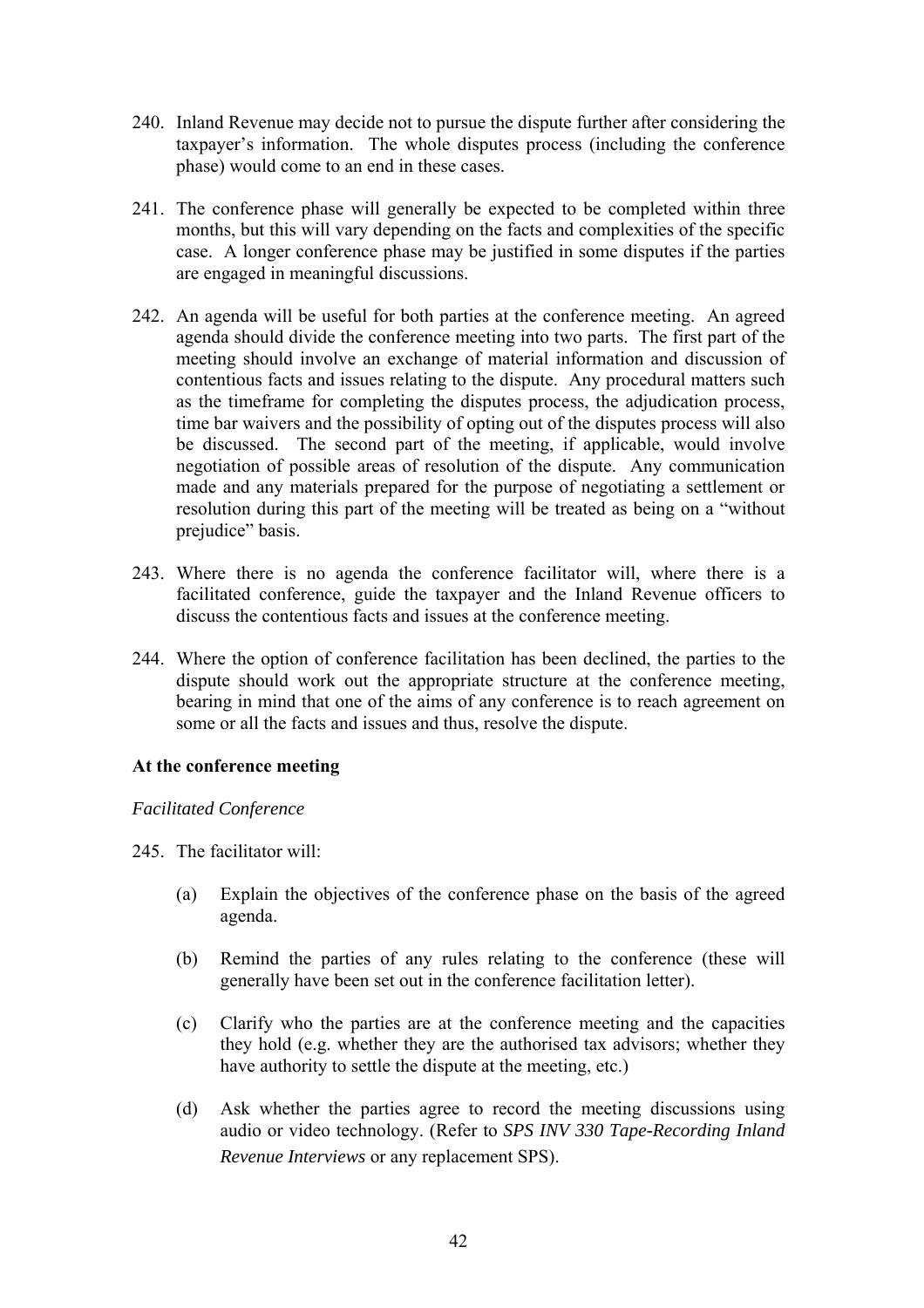- (e) Run through the agenda.
- (f) Encourage the parties to present evidence in support of their perceived facts (either at the conference meeting or on a later date if the evidence cannot be provided at the time of the meeting). Where possible, encourage the parties to reach agreement on all the facts of the dispute. If no agreement can be made, encourage the parties to establish the common grounds and address the matters that they agree to disagree. These agreements will be recorded in writing. The agreements will be sent to the taxpayer to verify the correctness and sign by a specified date.
- (g) Promote constructive discussion of only the contentious tax issues and where possible, encourage both parties to explore the issues, resolve or settle the dispute (subject to our internal revenue delegations and guidelines on settlement). If the contentious tax issues cannot be resolved, ask both parties to do one or more of the following:
	- At the end of the conference meeting, ask the parties to consider whether the conference phase comes to an end. Consider whether there is need for another meeting, noting that another meeting can be justified if both parties need to exchange further information in support of their tax technical arguments but continuous meetings are discouraged if this is seen as a delaying tactic.
	- Where the parties agree to end the conference phase and the facilitator considers that the objectives of the conference phase have been achieved, the facilitator can clearly signal the end of the conference phase to the parties.
	- Agree on the timeframe for completing the disputes process and submitting the dispute to the adjudication process. This includes the timeframe for taxpayers to meet outstanding information requests and Inland Revenue officers' undertaking to provide copies of information relevant to the disputes. The agreed timeframe will also factor in time bar waivers if given by the taxpayer and the time required for any court challenge that relates to documents, which are claimed to be protected by professional legal privilege and tax advice documents, which are claimed to be protected by the non-disclosure rights. Ask the taxpayer whether a time bar waiver will be given if the time bar applicable to the assessment in dispute is imminent.
	- Clearly indicate whether the communication made and/or documents prepared for the purpose of negotiating potential settlement or resolution of the dispute will be treated as being on a "without prejudice" basis.
	- Ask the taxpayer to consider whether the opt-out process applies and advise the taxpayer of the right to opt-out within the required timeframe, so that it is not necessary to complete the disputes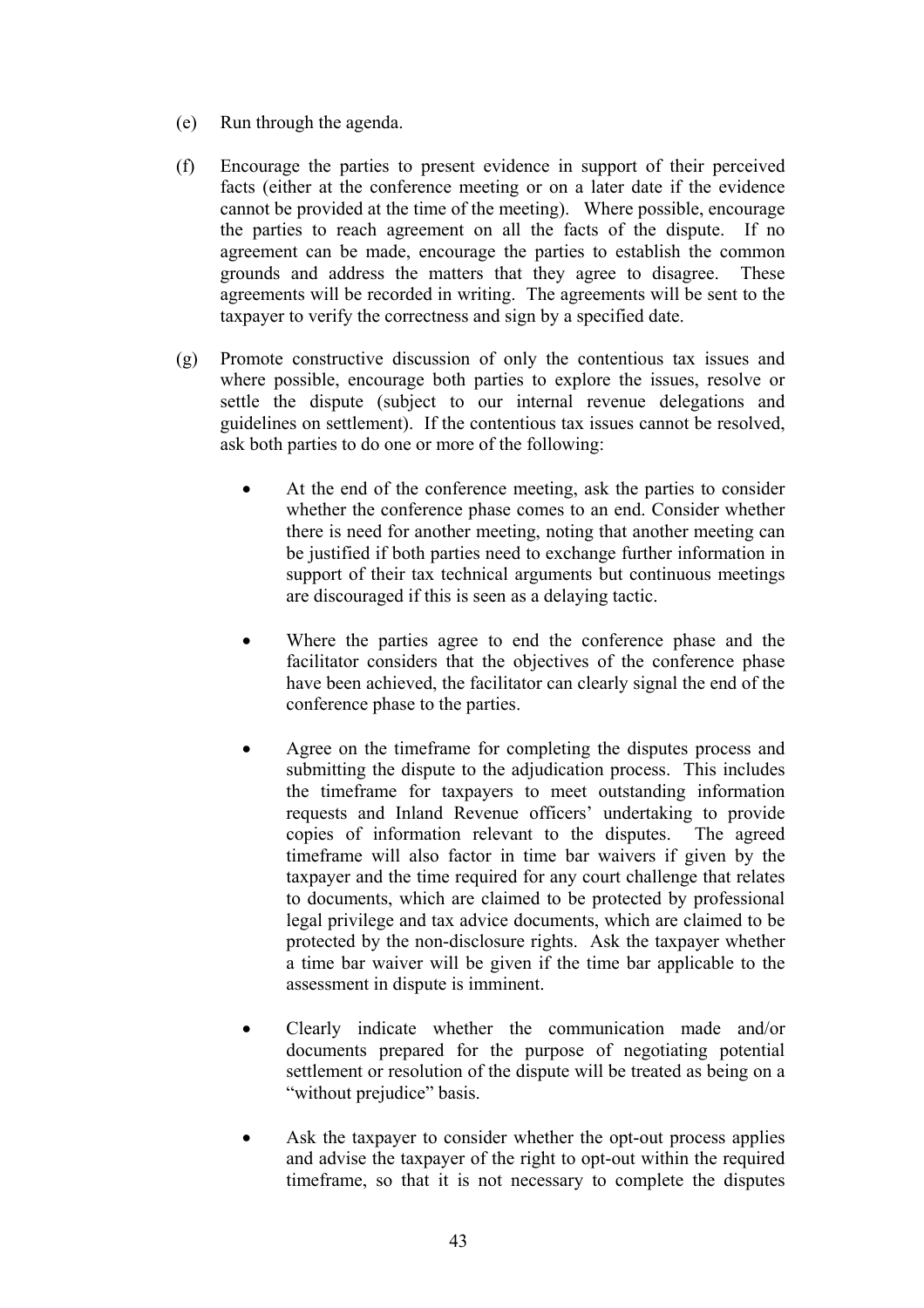process as required under section 89N and that the dispute will be more efficiently resolved by a hearing authority.

- (h) Note that any agreement between the parties will be recorded in writing and signed either at the conference meeting by both parties or on a later date after the taxpayer has verified the correctness of the agreement.
- (i) Note that the Inland Revenue officers directly involved in the dispute will remain as the first point of contact.

# *Unfacilitated conference*

- 246. In an unfacilitated conference, the parties at the conference should agree on and perform tasks similar to those listed in paragraphs 245(a) to (h) above.
- 247. At the end of the conference meeting, it is important for the Inland Revenue officers and the taxpayer to discuss whether they consider that the conference phase has come to an end and record any agreement in writing.

# **After the conference meeting**

248. The following is relevant only if the conference phase does not end at the meeting.

#### *Facilitated conference*

- 249. Where a conference facilitator is involved, the facilitator will:
	- (a) follow up on the agreed matters including the agreed timeframe and exchange of information (but does not include enforcing the agreement between the taxpayer and the Inland Revenue officers directly involved in the dispute);
	- (b) assess any need to attend a further meeting;
	- (c) suggest to the parties that the conference phase has ended and ask them to reach an agreement on this matter, then clearly notify the parties of the date on which the conference phase has ended.

#### *Unfacilitated conference*

250. In a conference that did not have a facilitator, the Inland Revenue officers will perform these tasks. They may suggest to the taxpayer that the conference phase has ended after all the material information relating to the dispute has been exchanged and all the contentious facts and issues have been discussed. The parties will then agree in writing on the date on which the conference phase has ended. If the parties cannot agree on when to end the conference phase, the Investigations Manager will be responsible for making the decision on ending the conference phase after considering all the parties' relevant reasons and concerns.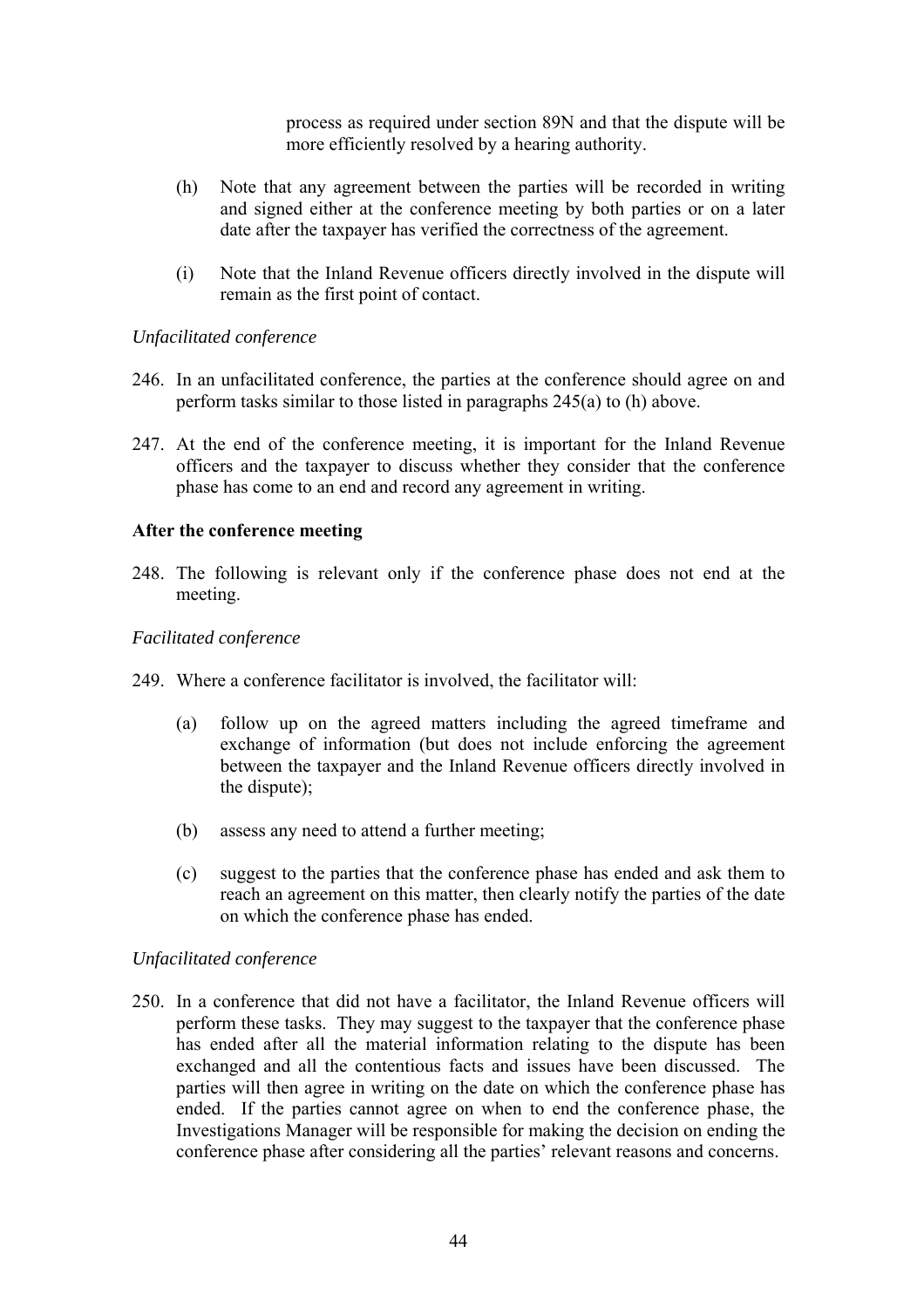# **End of the conference phase**

251. It is important for the taxpayer and the Inland Revenue officers to be fully aware of when the conference phase comes to an end. The conference phase is not necessarily complete just because the parties have held the final meeting. For example, the parties may need further information or to consider further submissions made at the meeting. In most cases, it is expected that the parties involved in the dispute will agree on when the conference phase has ended. Such agreement will be put in writing.

# *Facilitated conference*

- 252. Where conference facilitation is involved, the facilitator will be responsible for clarifying the agreed end date of the conference phase with the parties.
- 253. If the facilitator considers that both the taxpayer and Inland Revenue officers have exchanged all the material information relevant to the dispute, have fully discussed the tax technical issues and have not resolved the dispute, the facilitator may suggest to the parties that the conference phase can come to its end.
- 254. If there is no agreement and the parties' reasons for continuing the conference phase are considered to be insufficient, the conference facilitator can make a decision to end the conference phase and notify the parties of that decision. The following are examples of strong indicators that the conference phase has come to its end:
	- (a) The taxpayer and/or the tax advisors stop contacting the Inland Revenue officers directly involved in the dispute for a few weeks;
	- (b) The parties did not exchange information notwithstanding that this had been agreed on at the conference meeting, thus leading to the exercise of the Commissioner's powers (eg section 17 notices);
	- (c) The parties agree to disagree with each other and express interest in progressing to the SOP phase;
	- (d) The taxpayer appears to be using delaying tactics at the conference phase when the issue in dispute is subject to an imminent time bar.
- 255. In rare situations, where conference facilitation is involved and the facilitator is concerned with the parties' decision to end the conference phase before achieving the objectives of the conference meeting, the facilitator may adjourn the meeting and discuss the concerns with the responsible Inland Revenue officers. The facilitator may also contact the taxpayer or the taxpayer's tax advisors to discuss whether the conference phase should come to its end. The facilitator will seek the parties' agreement as to whether or not the conference phase is complete.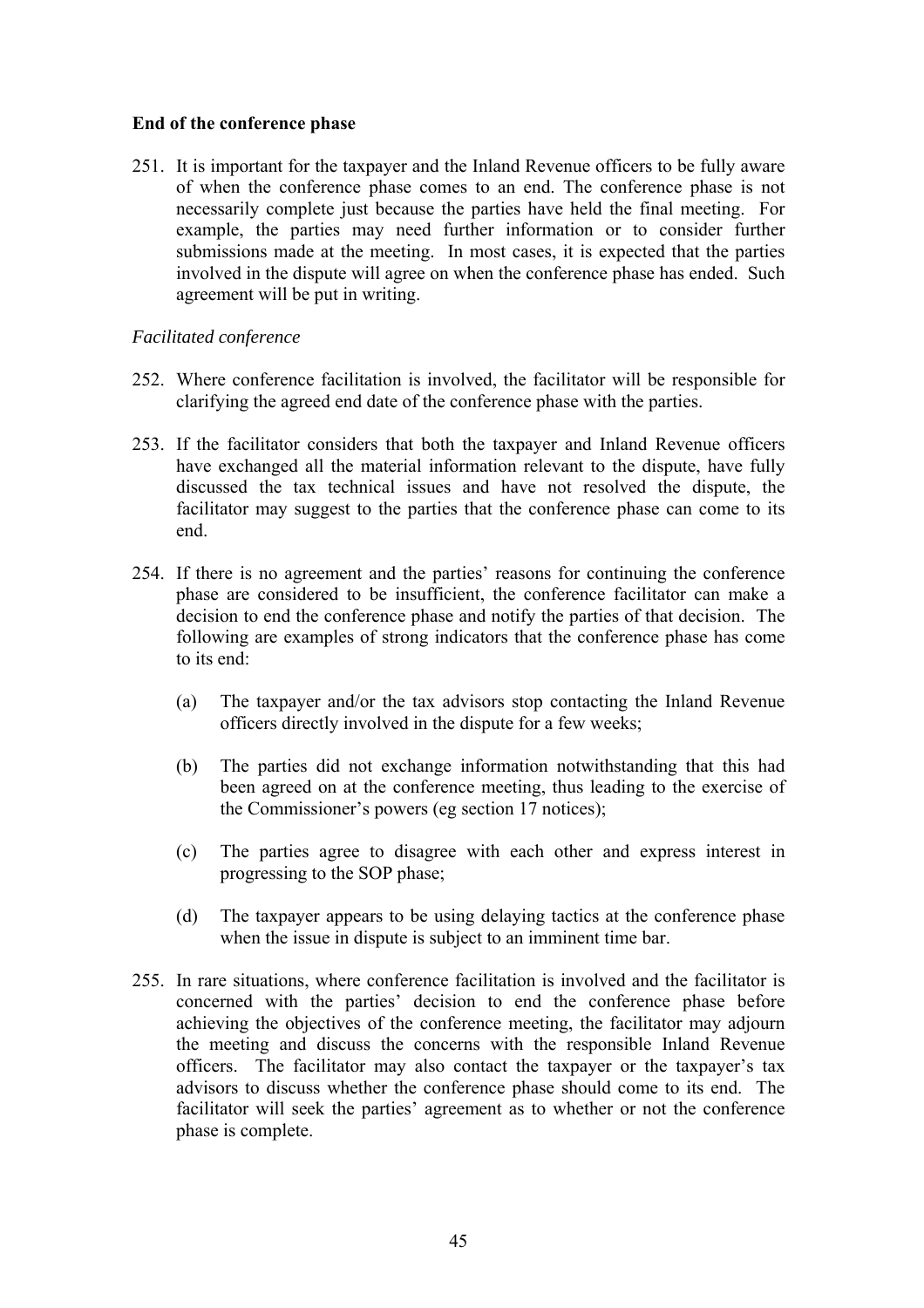# *Unfacilitated conference*

256. Where no conference facilitation is involved, the taxpayer and the Inland Revenue officers will work out when to end the conference phase. They must consider whether the objectives of the conference phase have been achieved before reaching the agreement. If no agreement can be reached, the Investigations Manager will review the conduct of the parties during the conference phase and make a decision on whether the conference phase has come to an end.

# **After the conference phase**

- 257. When a dispute remains unresolved after the conference phase has been completed, the Commissioner must issue a disclosure notice together with a SOP unless the Commissioner and the taxpayer have agreed to the taxpayer opting out of the disputes process. The disclosure notice and Commissioner's SOP will be generally issued within three months from the end of the conference phase (see paragraphs 305 to 314 for further discussion on the timeframes for issue of the Commissioner's disclosure notice and SOP).
- 258. If the taxpayer wants to request the Commissioner's agreement to opt out of the disputes process under section  $89N(1)(c)(viii)$ , they will be required to sign a declaration that all material information relating to the dispute has been provided to the Commissioner.

# **OPT OUT OF THE DISPUTES PROCESS**

- 259. Section  $89N(1)(c)(viii)$  provides that the Commissioner and a taxpayer can agree in writing not to complete the disputes process if the Commissioner is satisfied that the dispute can be more efficiently resolved at a hearing authority (referred to as "opt-out").
- 260. A taxpayer may request to opt out of the remainder of the disputes process. If they do, the Inland Revenue officers directly involved in the dispute will consider whether the Commissioner will agree to the taxpayer's request to opt out.
- 261. Before the Commissioner will agree to a taxpayer's request to opt out the Commissioner must be satisfied that the taxpayer has participated meaningfully during the conference phase. In addition, the taxpayer must have signed a declaration that all material information has been provided to the Commissioner.
- 262. This means that the Commissioner will not agree to opting out unless there has been a conference.
- 263. In addition to attending the conference, the Commissioner considers that a taxpayer will have participated meaningfully during the conference phase where:
	- (a) The taxpayer has provided information as requested by Inland Revenue (if it has not already been provided prior to the conference phase); and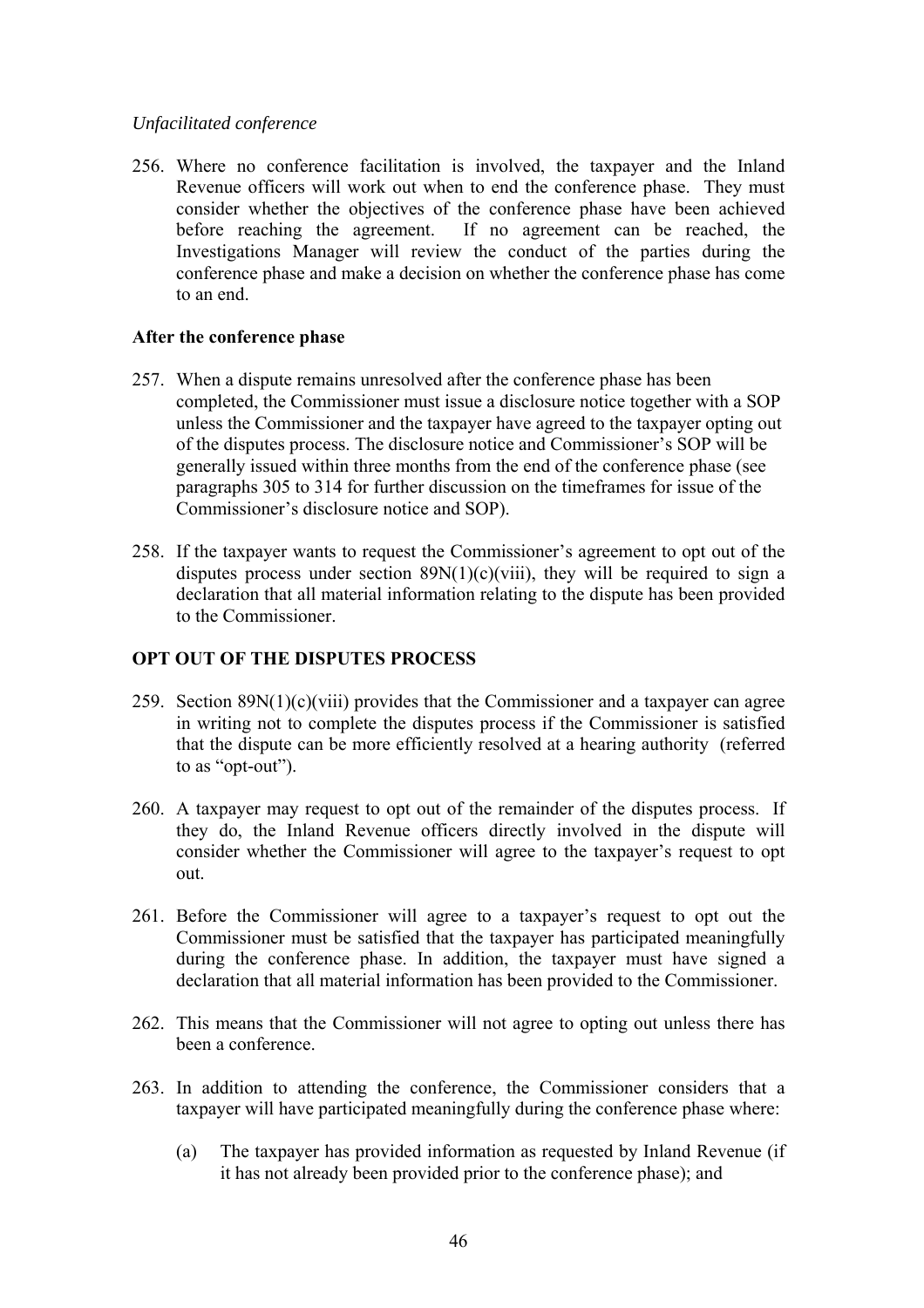- (b) The taxpayer has discussed the contentious facts and issues of the dispute with Inland Revenue. This discussion will have involved identifying and clarifying what the dispute turns on, seeking potential resolution of the dispute or reaching agreements to enable the dispute to move forward to the next phase if it remains unresolved.
- 264. If the taxpayer has participated meaningfully during the conference phase and signed a declaration that all material information has been provided the Commissioner will agree to the taxpayer's request to opt out of the disputes process in circumstances where one of the following applies:
	- (a) the total amount of tax in dispute is \$75,000 or less except where the dispute is part of a wider dispute;
	- (b) the dispute turns on issues of fact (eg facts that are to be determined by reference to expert opinions or valuation) only;
	- (c) the dispute concerns facts and issues that are waiting to be resolved by a court; or
	- (d) the dispute concerns facts and issues that are similar to those considered by the Adjudication Unit of the Office of the Chief Tax Counsel ("OCTC") if similar issues have been considered in a dispute in the past.
- 265. Where the dispute does not fall within the criteria listed above, the Commissioner may still agree to opt out of the disputes process if it is considered that the dispute can be resolved more efficiently at a hearing authority.
- 266. The taxpayer may request to opt out of the disputes process within two weeks from the end of the conference phase. Inland Revenue will advise the taxpayer in writing as to whether it agrees to the request to opt out within two weeks from the date of the taxpayer's request.
- 267. Where the opt-out request has been agreed to and the dispute remains unresolved after taking into account the information and discussion during the conference phase, the Commissioner will issue an amended assessment.
- 268. When it is considered that the taxpayer does not meet the criteria for opting out of the disputes process, the taxpayer will be advised of the decision in writing.

# **(a) The \$75,000 or less threshold**

269. The Commissioner will agree to a taxpayer opting-out of the disputes process if the total amount of core tax in dispute is \$75,000 or less. This is subject to the requirement that the taxpayer must have participated meaningfully during the conference phase. The "\$75,000 or less" threshold does not apply if the dispute is part of a wider dispute that involves a number of taxpayers. An example of this is a tax avoidance arrangement similar to the "Trinity forestry scheme" in *Accent Management Ltd v CIR* (2007) 23 NZTC 21,323; [2007] NZCA 230.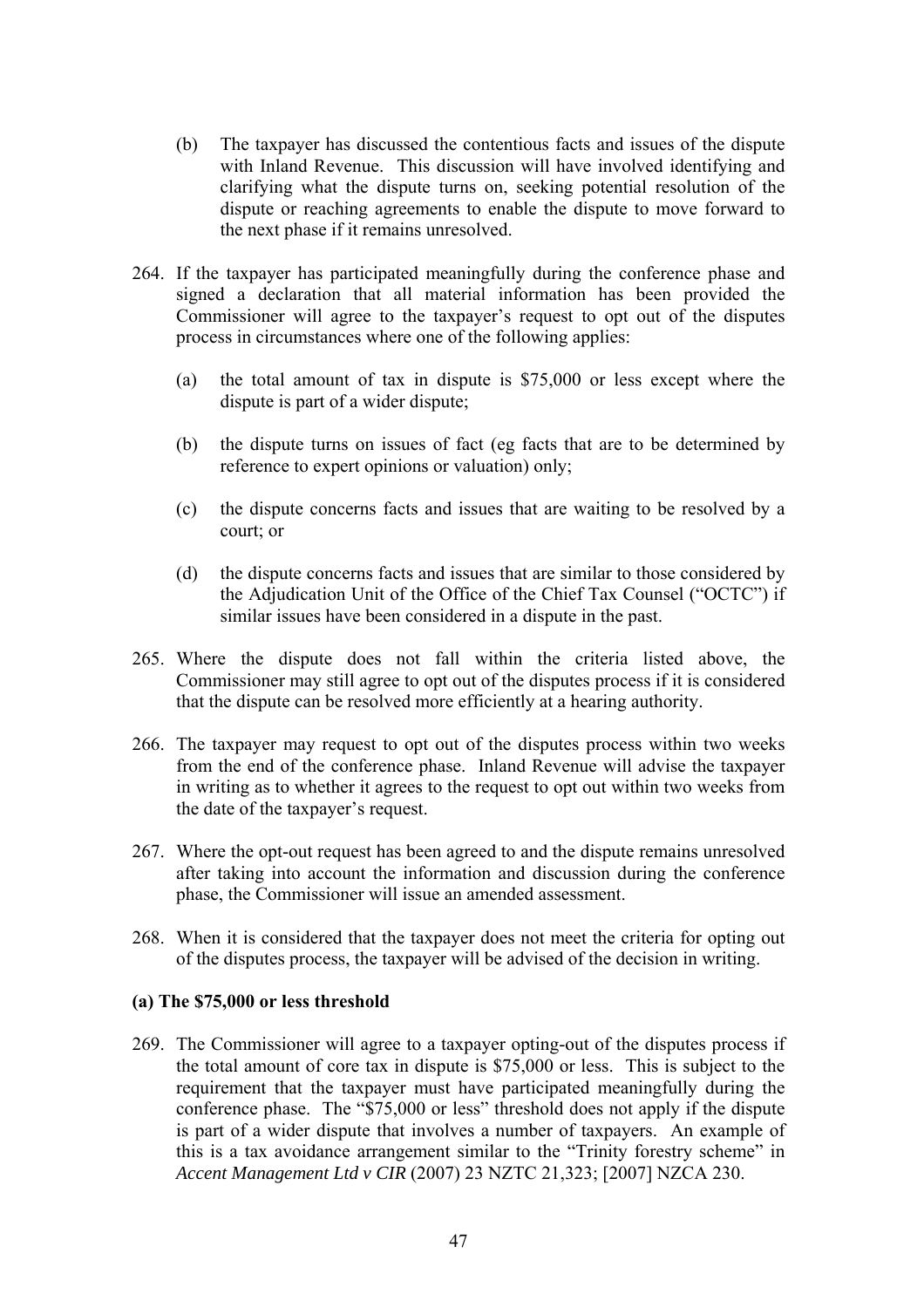- 270. The "\$75,000 or less" threshold excludes:
	- o shortfall penalties, either proposed in the same NOPA as the core tax or proposed in a separate NOPA;
	- o use of money interest that results from the Commissioner's proposed adjustment in the NOPA; and
	- o late payment penalties imposed on the taxpayer, if applicable.
- 271. The following paragraphs illustrate how the threshold will apply.
- 272. In some disputes, the Commissioner may propose adjustments in respect of more than one tax type or more than one return period/income year. The "\$75,000 or less" threshold applies to the net total amount of tax in the **same** dispute. The threshold will take into account the following:
	- o the proposed adjustments made by the Commissioner in the same NOPA for all return periods and/or income years and tax types;
	- o any variation of the amount of tax in dispute due to the Commissioner's partial acceptance of the taxpayer's NOR; and
	- o any variation of the net total amount of tax in dispute as agreed between the participants during the conference phase.

# **(b) The dispute turns on issues of fact only**

- 273. The Commissioner will agree to a taxpayer's request to opt out if the dispute turns on issues of fact or evidence only.
- 274. The "issues of fact" requirement may apply where the disputed facts are to be determined by reference to expert opinions or valuation.
- 275. Disputes on tax avoidance issues will not meet the "issues of fact" requirement. In these disputes, case law requires consideration of issues such as whether the arrangement has used a specific provision in a way that cannot have been within the contemplation and purpose of Parliament when it enacted the provision. This will involve analysing mixed questions of law and fact.

# **(c) The dispute concerns facts and issues that are waiting to be resolved by a court**

- 276. The opt-out process is available if the facts and issues relating to the dispute are similar to those that are waiting to be resolved by a court. The Commissioner will agree to a taxpayer's request to opt out in these cases.
- 277. A taxpayer may become aware of a current court case that concerns facts and issues that they consider to be similar to their dispute. The Commissioner will consider this position when deciding whether to accept the taxpayer's opt-out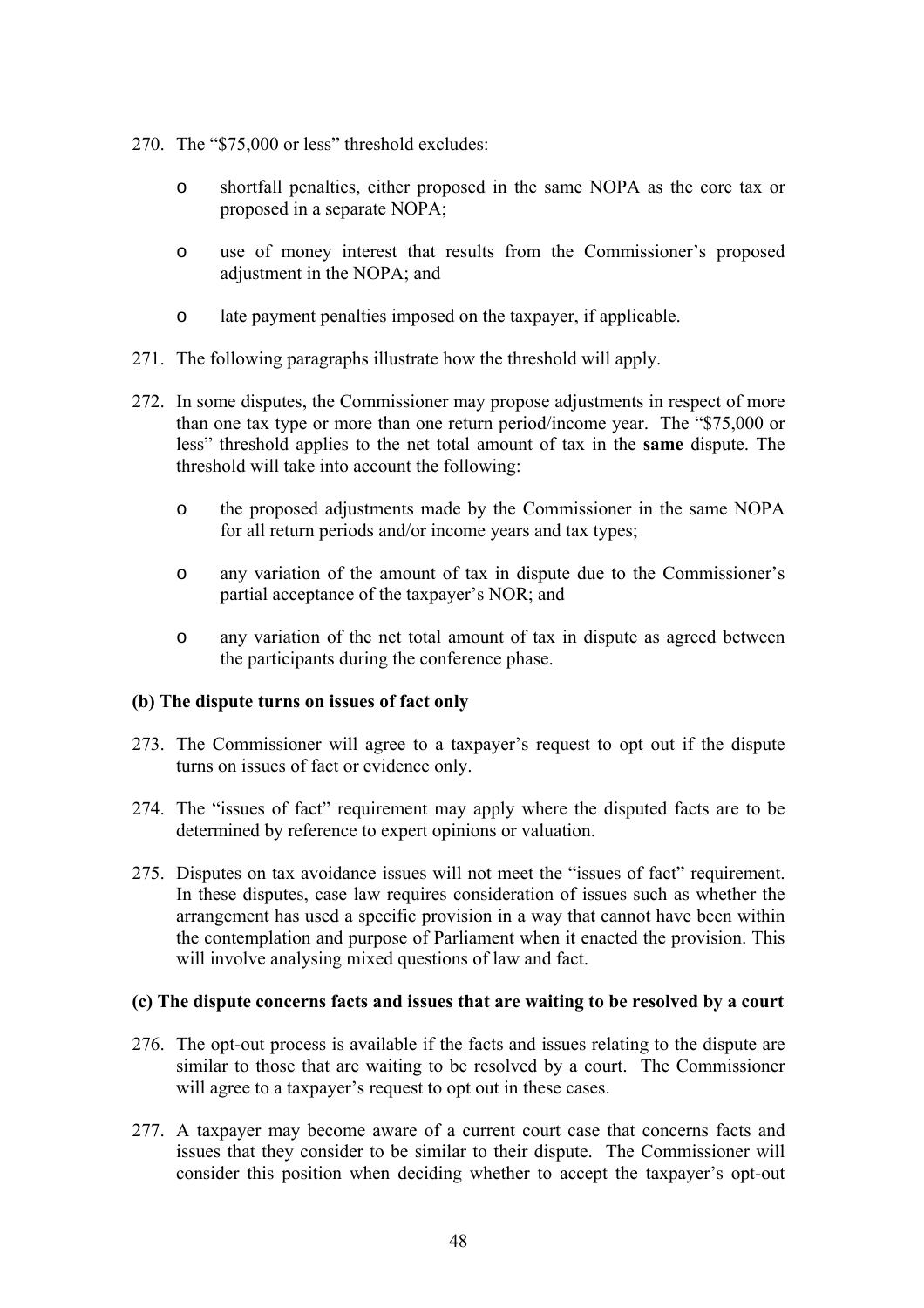request. In considering a taxpayer's request, Inland Revenue will advise the taxpayer of its views as to the similarity, but will not comment on the merit of the current court case or the plaintiff's tax affairs due to the secrecy provisions of the TAA.

278. In some cases, a taxpayer may not be aware at the time of issuing the NOR or during the conference phase of the existence of similar cases that are subject to court proceedings. The taxpayer may still request to opt out of the disputes process without this knowledge. In considering the request, the Inland Revenue officers will consult with the Litigation Management Unit to determine whether there are any current court cases that concern facts and issues that are considered to be similar to the taxpayer's dispute.

# **(d) The dispute concerns facts and issues that are similar to those considered by the Adjudication Unit**

- 279. The opt-out process is available if the facts and issues relating to the dispute are similar to those already considered by the Adjudication Unit. A taxpayer may request to opt out of the disputes process because a previous adjudication decision was in favour of the Commissioner and they consider it would be unlikely that the Commissioner's view will change. In considering the taxpayer's request, Inland Revenue will advise the taxpayer of its views as to the similarity, but will need to bear in mind the secrecy provisions of the TAA.
- 280. In some cases, a taxpayer may not be aware of similar disputes that have been considered by the Adjudication Unit when the taxpayer issues the NOR or participates at a conference meeting. The taxpayer may still request to opt out of the disputes process without this knowledge. In considering the request, the Inland Revenue officers will consult with the Office of the Chief Tax Counsel to determine whether the Adjudication Unit has considered any similar disputes.
- 281. Inland Revenue officers may be aware of such other similar disputes, and may choose to advise the taxpayer that, should the taxpayer request an opt-out, Inland Revenue would be very likely to agree.

#### **Grounds of assessment where the Commissioner has agreed to opt-out**

- 282. In agreeing to the taxpayer's request for opt-out the Commissioner will issue an amended assessment and a notice of assessment to the taxpayer. In doing so the Commissioner will have taken into account the information and legal arguments raised in the NOPA, the NOR and during the conference phase. The taxpayer can then challenge the assessment by commencing proceedings in a hearing authority within the applicable response period, ie two months of receipt of the notice of assessment.
- 283. As the evidence exclusion rule in section 138G does not apply, the Commissioner is not bound by the facts, evidence and propositions of law stated in the NOPA and NOR. The Commissioner is able to take into account the information and arguments raised during the conference phase.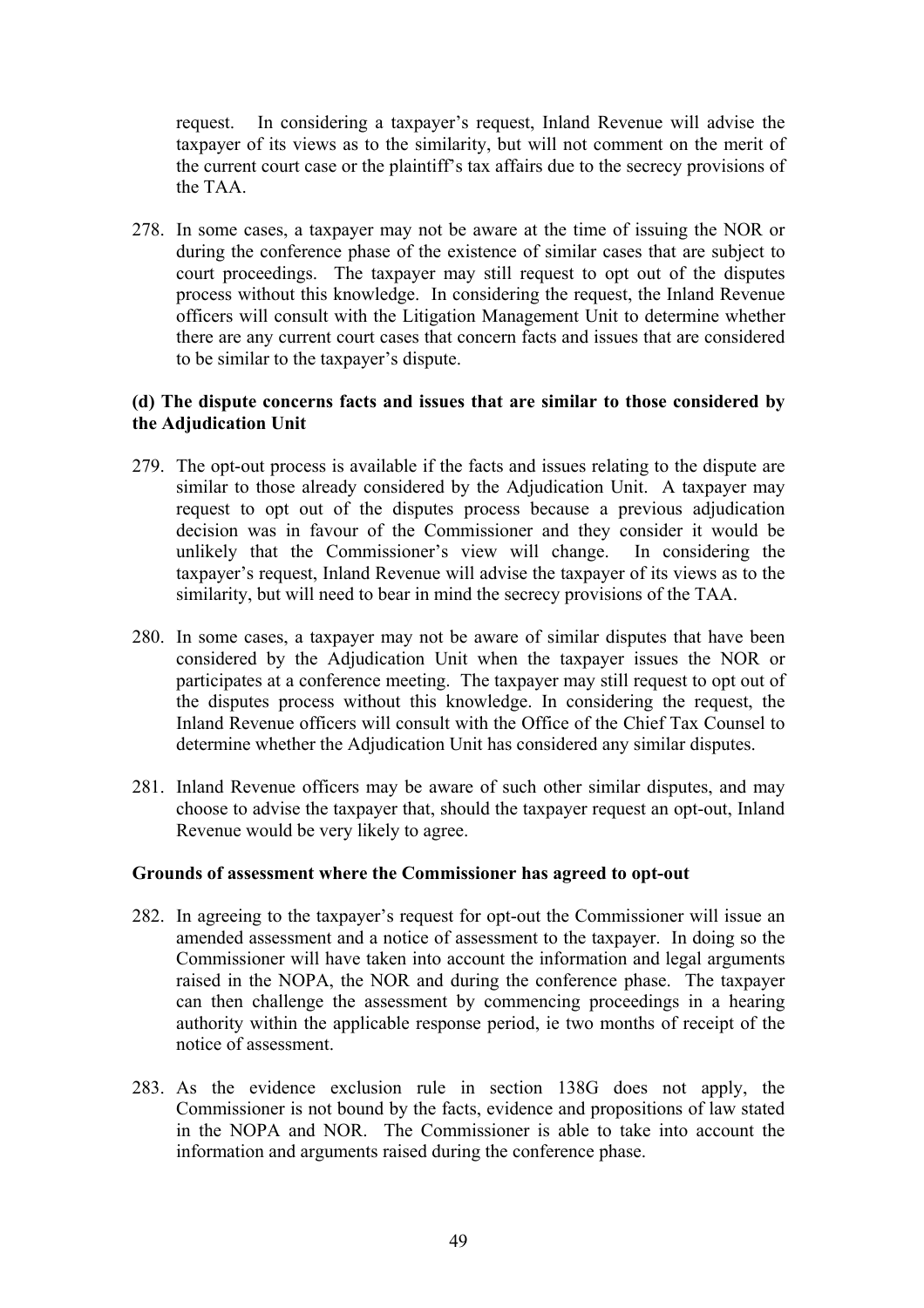- 284. In most opt-out cases, the Commissioner's administrative practice is that even though the evidence exclusion rule does not apply, grounds of assessment which have not previously been referred to in the Commissioner's NOPA and the taxpayers' NOR will not be relied on if they have not been notified or sufficiently discussed during the conference phase.
- 285. For that purpose, the Commissioner will send to the taxpayer in these circumstances at or near the time of issuing the assessment, a letter confirming briefly the grounds of assessment.

# **PROGRESSING DISPUTES THROUGH THE DISPUTES PROCESS WHERE THE DISPUTE AFFECTS MULTIPLE TAXPAYERS**

- 286. Sometimes it is necessary for Inland Revenue to deal with a large number of taxpayers that are all affected by the same disputed matter. This can arise in situations where:
	- the taxpayers are all investors in a particular scheme;
	- the taxpayers have entered into similar arrangements and they have the same promoter;
	- the taxpayers have entered into similar arrangements and they have the same tax agent;
	- there exists a widespread but well-defined common problem involving many unrelated taxpayers (eg taxpayers moving their private residence into an LAQC, or a number of taxpayers claiming non-deductible expenses such as fines for overloading).
- 287. Given Inland Revenue's limited resources, and bearing in mind taxpayer compliance costs it may not be appropriate for all the cases to proceed through the full disputes process.
- 288. The Commissioner's approach to the different situations which arise where a large number of taxpayers are all affected by the same disputed matter is outlined in the following paragraphs.

# **Situation one: The Adjudication Unit has looked at an issue a number of times and consistently taken a view supporting the Commissioner.**

- 289. As discussed in detail previously at paragraphs 259 to 281, the Commissioner will agree to the taxpayer's request to opt out of the remaining parts of the disputes process if the facts and issues relating to the dispute are similar to those previously considered by the Adjudication Unit.
- 290. Therefore, in situations where the Adjudication Unit has looked at an issue a number of times and consistently taken a view supporting the Commissioner agreement between the parties to opt-out is an option available to avoid the full disputes process.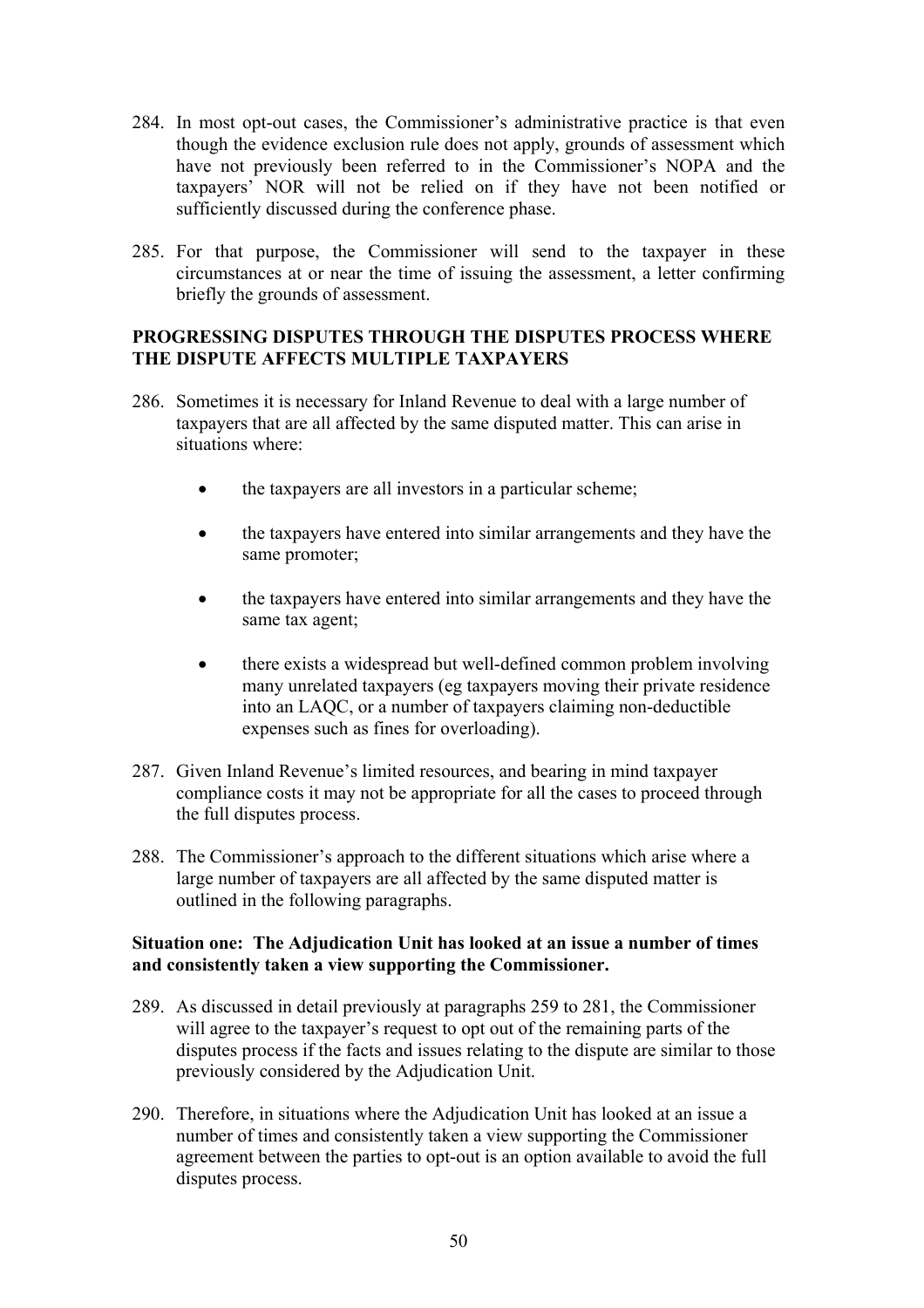- 291. In these circumstances the Commissioner will indicate to individual taxpayers that the dispute could be suitable for opt out but as this approach to a dispute requires the taxpayer to request opt out, they still have the choice to progress the dispute through the full disputes process.
- 292. It should be noted that before the Commissioner will agree to a taxpayer's request to opt out the Commissioner must be satisfied that the taxpayer has participated meaningfully during the conference phase. In addition, the taxpayer must have signed a declaration that all material information has been provided to the Commissioner.

# **Situation two: There are a number of cases on the same issue under dispute. One case has been referred to the Adjudication Unit, who has still to reach a conclusion on the matter.**

- 293. In this situation it may be possible for other affected taxpayers and the Commissioner to merely agree, subject to statutory time bar issues, to place their case "on hold" while the Adjudication Unit undertakes its analysis.
- 294. However, care will need to be taken to ensure that the time bar will not be breached, and consideration should be given to obtaining a time bar waiver.
- 295. Again, as this approach requires the taxpayer to agree, the Commissioner can offer it to individual taxpayers but they still have the choice to progress the dispute through the full disputes process.

# **Situation three: The Adjudication Unit has previously looked at an issue and taken a view supporting the taxpayer.**

- 296. It is the Commissioner's policy that a finding for the taxpayer in the initial dispute will usually lead to the other disputes being withdrawn, particularly if the disputes are in respect of the same transaction.
- 297. However, in some situations further consideration of the issue is required at a national level before the Commissioner will apply the conclusions reached in a particular adjudication report more broadly to other taxpayers. In those cases, Inland Revenue officers may be advised that a specified or contrary approach (to that adopted by the Adjudication Unit) is to be followed pending further consideration of the issue at a national level.

# **DISCLOSURE NOTICE**

- 298. The Commissioner must issue a disclosure notice under section 89M(1), unless the Commissioner:
	- (a) does not have to complete the disputes process because any of the exceptions under section 89N(1)(c) applies (see earlier discussion), or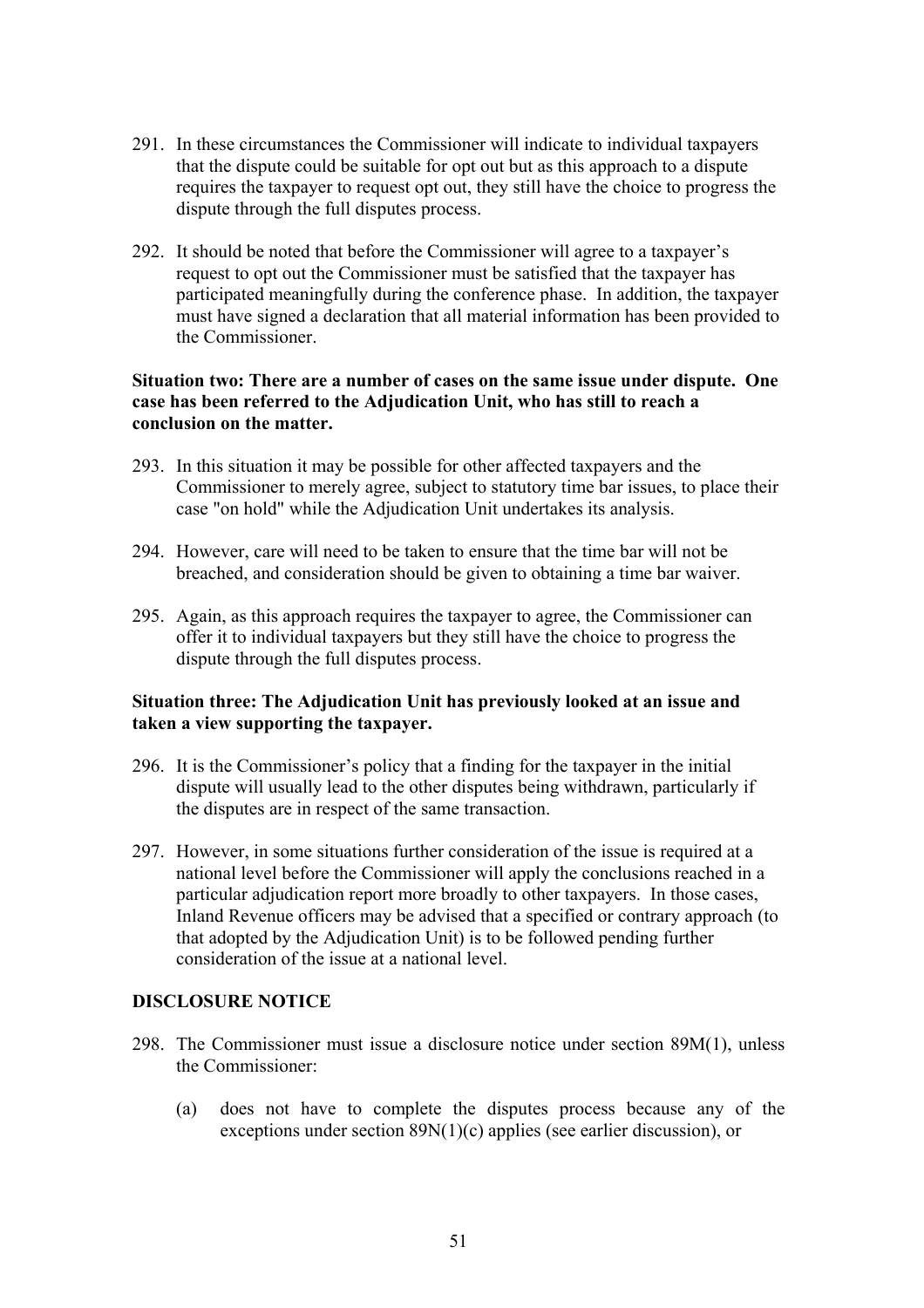- (b) does not have to complete the disputes process because the High Court has made an order that the dispute resolution process can be truncated pursuant to an application made by the Commissioner under section 89N(3), or
- (c) has already issued to the taxpayer a notice of disputable decision that includes or takes account of the adjustment proposed in the NOPA pursuant to section 89M(2).
- 299. When issuing a disclosure notice the Commissioner must also provide to the taxpayer the Commissioner's SOP (as discussed below) and include in the disclosure notice a reference to section 138G and a statement regarding the effect of the evidence exclusion rule pursuant to section 89M(3).
- 300. The Commissioner will usually advise the taxpayer two weeks before issuing the disclosure notice and SOP that these documents will be issued to them.
- 301. Where practicable, the Commissioner will contact the taxpayer shortly after the disclosure notice and SOP are issued to ascertain whether the taxpayer has received these documents.
- 302. If the taxpayer has not received the Commissioner's disclosure notice, for example, due to a postal error or an event or circumstance beyond the taxpayer's control, the Commissioner will issue another disclosure notice to the taxpayer. In this circumstance, the response period within which the taxpayer must respond with their SOP will commence from the date that the Commissioner issued the initial disclosure notice.
- 303. Where the taxpayer cannot issue a SOP within the applicable response period, they may issue a late SOP with an explanation of why it is late. The Commissioner will consider the late SOP in terms of the discretion under section 89K(1). (See paragraphs 202 to 204 for further discussion).

# *Evidence exclusion rule*

304. A disclosure notice is the document that triggers the application of the evidence exclusion rule. The Commissioner must explain the effect of the evidence exclusion rule and refer to section 138G in the disclosure notice (See paragraph 327 for further discussion).

#### *Issue of a disclosure notice*

- 305. The Commissioner can issue a disclosure notice at any time on or after the date that either party issues their NOPA.
- 306. Usually, the Commissioner will issue a disclosure notice after receiving a NOR, following the conference phase and in accordance with the timeframe agreed with the taxpayer.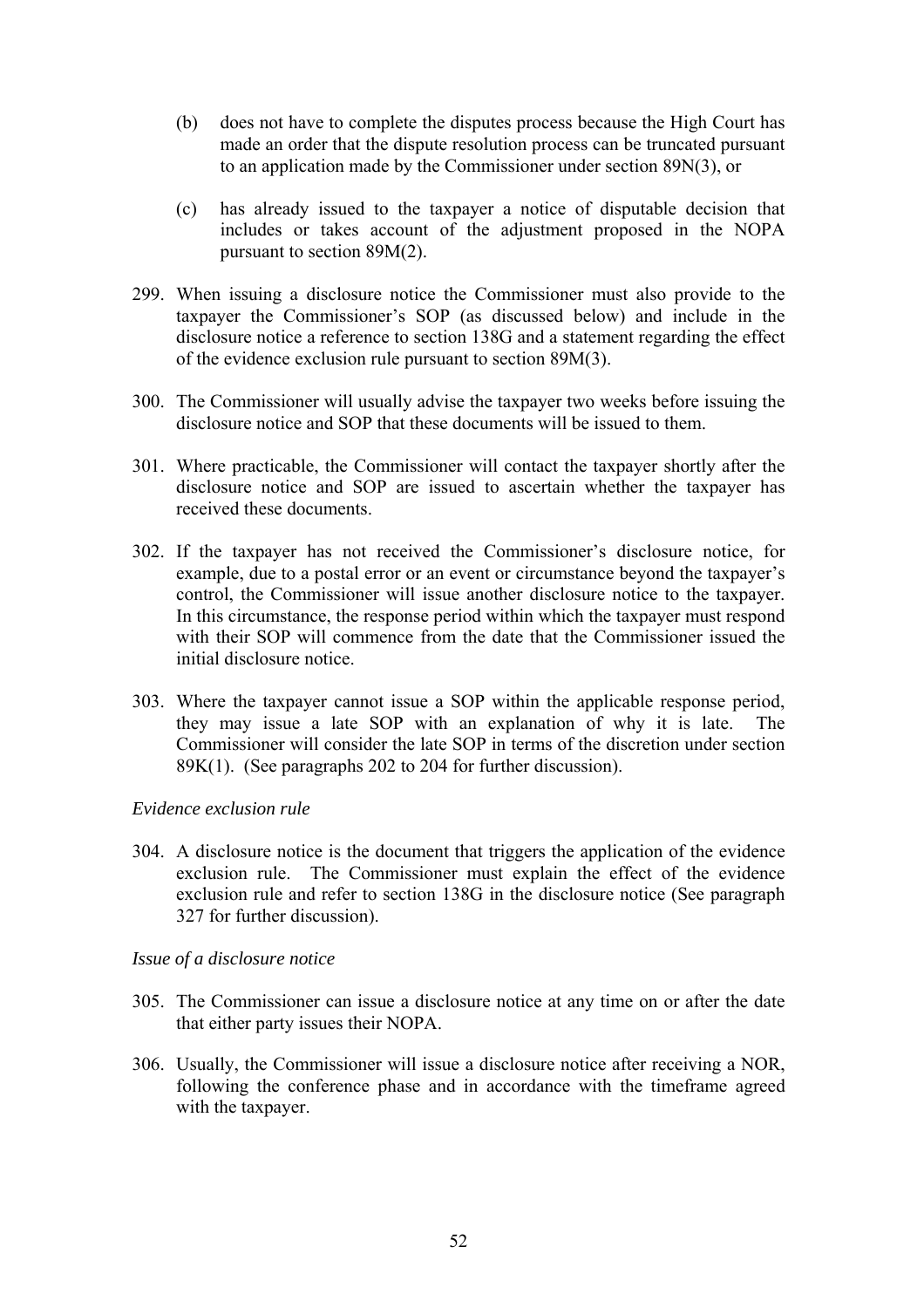- 307. Where a disclosure notice is issued earlier (for example, the facts are clear, the taxpayer has agreed on the disputed issues or a conference is not required) the reasons must be documented and explained to the taxpayer.
- 308. When deciding whether to issue a disclosure notice before the conference phase has been completed, Inland Revenue officers must be aware that, if the taxpayer discloses any new or novel matters in their SOP, they only have two months to reply under section 89M(8) barring a High Court application before the twomonth period expires. (See section 89M(10)).
- 309. Where a dispute commenced by the Commissioner remains unresolved after the conference phase, an Inland Revenue officer will usually issue a disclosure notice together with a SOP:
	- within **three months** from the end of the conference phase; or
	- within **three months** from the date when the Commissioner advises that the taxpayer's opt-out request has been declined.

subject to any further time allowed by an appropriate senior manager (see paragraphs 312 to 314.)

- 310. The three-month timeframe will exclude any statutory holidays.
- 311. If the last day of the three-month timeframe falls on a weekend, Inland Revenue must issue the disclosure notice and the SOP by the next working day.
- 312. While the Commissioner is able to extend the three-month timeframe these extensions should be very rare, because in most disputes, the timeframe is considered to be sufficient for Inland Revenue officers to complete and issue to the taxpayer a disclosure notice and the Commissioner's SOP.
- 313. The ability for Inland Revenue to extend the three-month timeframe is provided for because it is recognised that even with good planning and the best endeavours of the Inland Revenue officers involved, there might be occasions on which the disclosure notice and the Commissioner's SOP cannot be issued within the threemonth timeframe. This might occur when:
	- (a) the facts, issues, and law are complex, and/or
	- (b) the case involves an important issue of precedent and/or the Litigation Management Unit or external advisors are involved in advising on the Commissioner's SOP.
- 314. If it is considered that an extension of the timeframe is needed:
	- o Approval will first be obtained from an appropriate senior Manager.
	- o The taxpayer will then be advised of the estimated date for issue of the Commissioner's SOP. Where the estimated date cannot be met, Inland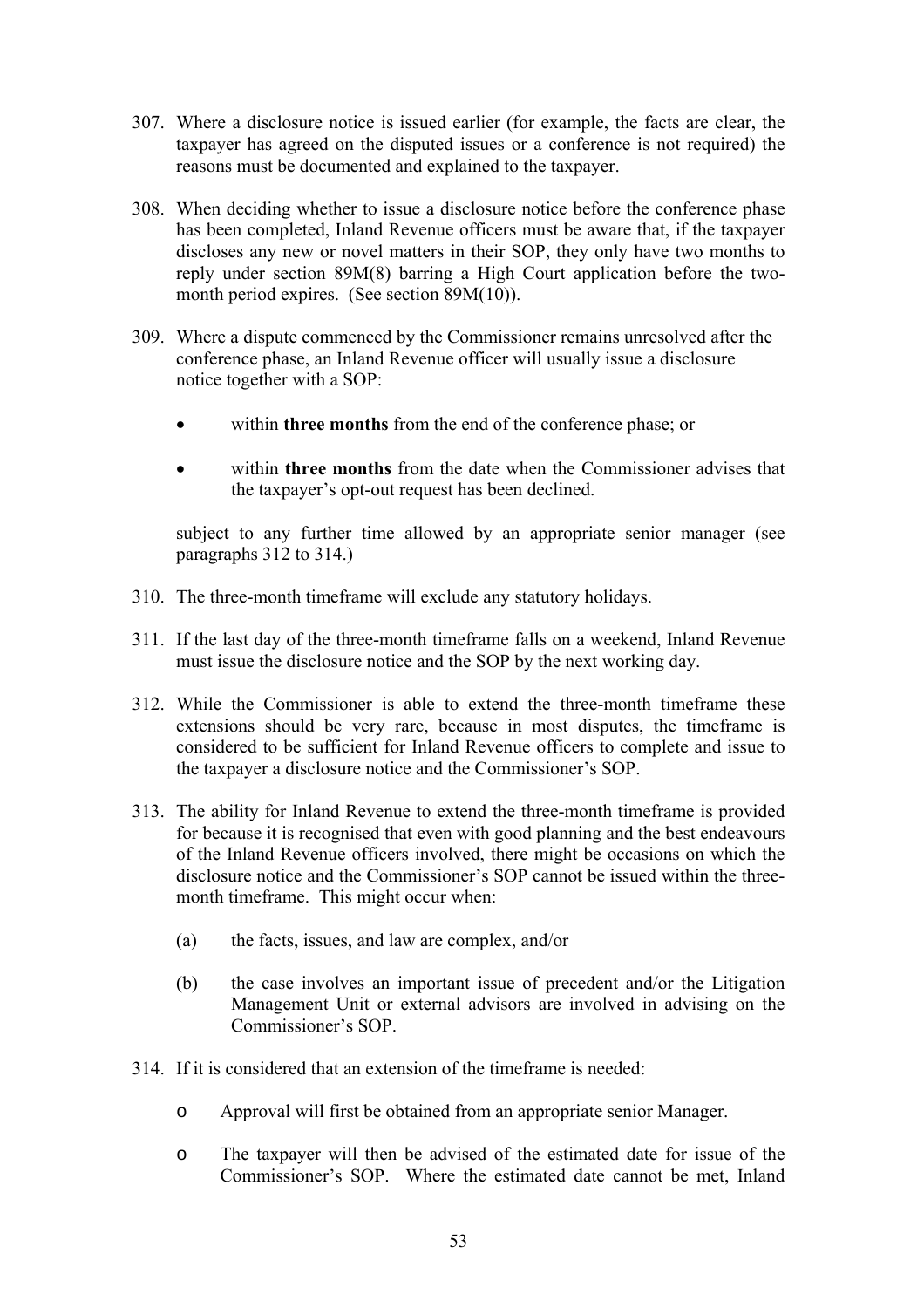Revenue will use its best endeavours to keep the taxpayer informed of the progress made in the completion of the Commissioner's SOP.

# **STATEMENT OF POSITION**

- 315. Pursuant to section 89M(3), when the Commissioner commences the disputes process, the Commissioner must issue a SOP to the taxpayer together with the disclosure notice.
- 316. When the disputed issue relates to a tax type that is subject to the statutory time bar (for example, income tax, GST, etc) that falls within the current income year, the parties will endeavour to complete the disputes process before the time bar starts. The parties can agree to a statutory time bar waiver if they have issued a SOP to each other and there is insufficient time to complete the adjudication process.
- 317. However, if no such agreement is reached, section 89N(2)(b) allows the Commissioner to advance to the next stage if the Commissioner has considered the taxpayer's SOP and completed the compulsory elements of the disputes process. The Commissioner can amend the assessment by exercising the discretion under section 113.
- 318. Whether the Commissioner has adequately considered a SOP will depend on what is a reasonable length of time and level of analysis for that SOP given the circumstances of the case (for example, the length of the SOP and the complexity of the legal issues).
- 319. Thus a simple dispute could only take a couple of days to consider adequately while a complex dispute could take a few weeks. If the statutory time bar is imminent the Inland Revenue officer will consider the taxpayer's SOP urgently.

# **Contents of a SOP**

- 320. Generally, the contents of a SOP are binding. This is because matters that proceed to court are subject to the "evidence exclusion rule" which limits the parties to the facts, evidence (excluding oral evidence), issues and propositions of law that either party discloses in their SOP unless a court order is made under section 138G(2) allowing new facts and evidence to be raised.
- 321. However, a mistaken description of facts, evidence, issues or propositions of law and submissions made in the SOP can later be amended if the parties agree to include additional information in the SOPs under section 89M(13).
- 322. Under section 89M(4) the SOP must be in the prescribed form (*IR 773 Statement of position*). The SOP must contain sufficient detail to fairly inform the taxpayer of the facts, evidence, issues and propositions of law that the Commissioner wishes to rely on.
- 323. The minimum content requirements for a SOP under section 89M(4) are an outline of the relevant facts, evidence, issues and propositions of law. However,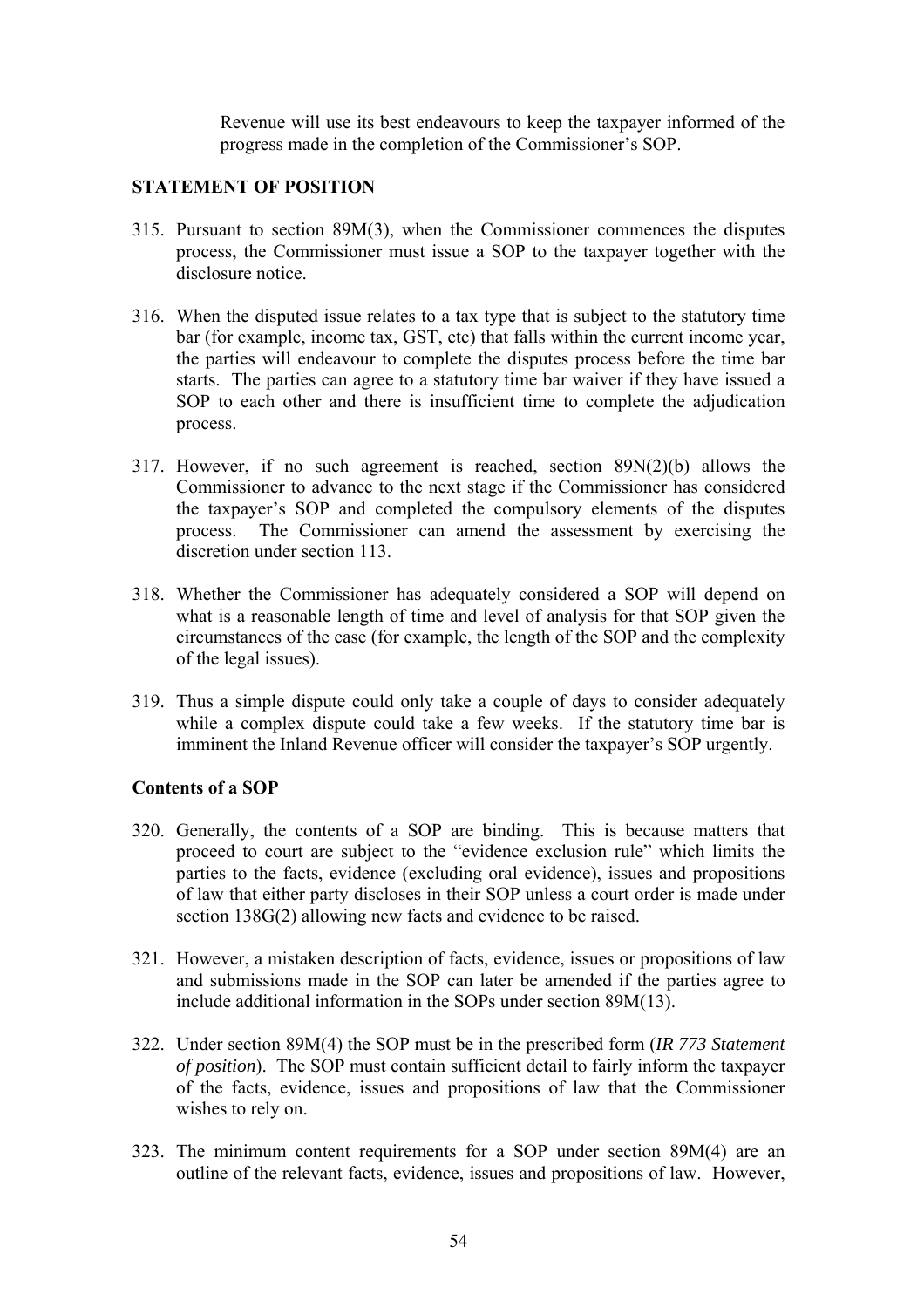to allow the Adjudication Unit to successfully reach a decision, the SOP must also contain full, complete and detailed submissions.

- 324. An outline that consists of a frank and complete discussion of the issues, law, arguments and evidence supporting the argument is implicit in the spirit and intent of the disputes process. (In very complex cases a full explanation of the relevant evidence and summary of less relevant evidence will be accepted.)
- 325. The disputes process does not require that relevant documents are discovered or full briefs of evidence or exhaustive lists of documents exchanged. Rather, providing an outline of relevant evidence in the SOP will ensure that both parties appreciate the availability of evidence in respect of the factual issues in dispute. The Commissioner should ensure that an outline of any expert evidence on which they intend to rely is included in the SOP.
- 326. Submissions made in the NOPA phase must be sufficiently concise to enable the parties to progress the dispute without incurring substantial expense. However, at the SOP phase, if the issues are unresolved and likely to proceed to a court for resolution, then full, complete and detailed submissions should be made.
- 327. Subject to section 138G(2), the evidence exclusion rule prevents the court considering arguments and evidence that are not included in:
	- (a) the SOP, or
	- (b) any additional information that:
		- (i) the Commissioner provides under section 89M(8), that is deemed to be part of the Commissioner's SOP under subsection (9), and
		- (ii) the parties provide pursuant to an agreement under section 89M(13), that is deemed to be part of the provider's SOP under subsection  $(14)$ .
- 328. Section 89M(6B) reads:

In subsections 4(b) and 6(b), **evidence** refers to the available documentary evidence on which the person intends to rely, but does not include a list of potential witnesses, whether or not identified by name.

- 329. Pursuant to section 89M(6B), only documentary evidence and not potential witnesses must be listed in the SOP. Any witnesses' identities will continue to be protected without undermining the effect of the evidence exclusion rule.
- 330. If the SOP discusses shortfall penalties it must also state any other appropriate penalties of lesser percentages and shortfall penalty reductions (for example, voluntary disclosure or previous behaviour reductions) as alternative arguments. This ensures that the appropriate penalties are assessed in all cases. However, the Commissioner cannot propose shortfall penalties at the SOP phase that have not previously been proposed in the Commissioner's NOPA.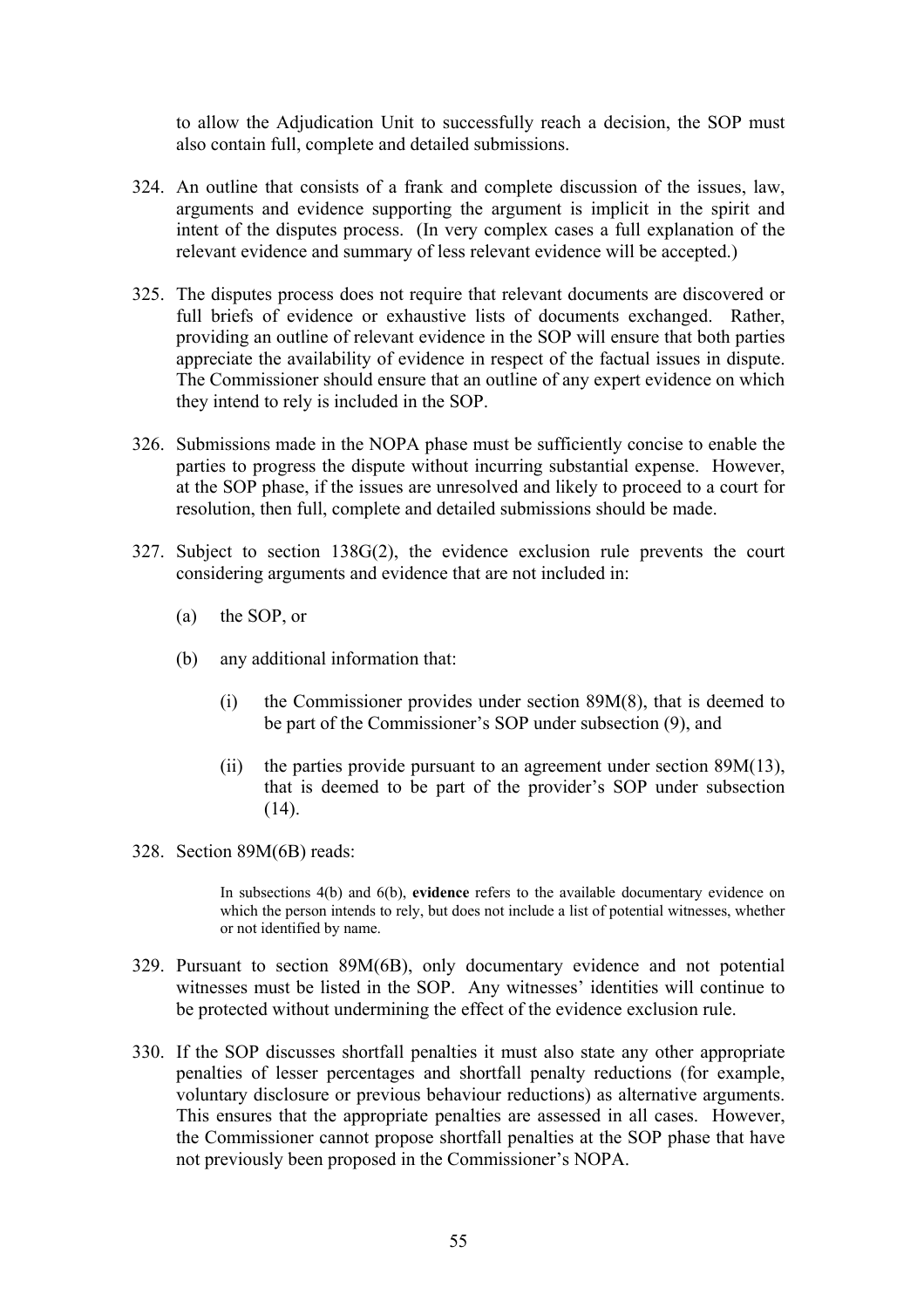# **Receipt of a taxpayer's SOP in response**

- 331. Where the Commissioner has issued a disclosure notice and SOP, the taxpayer must, subject to section 89M(11), issue a SOP within the two-month response period that starts on the date that the disclosure notice was issued.
- 332. Therefore, the Commissioner cannot consider a document that the taxpayer purports to issue as a SOP before the Commissioner has issued the disclosure notice because it will not have been issued within the response period. The taxpayer should resubmit this document after the disclosure notice is issued.
- 333. Pursuant to section 89M(11), the taxpayer can apply to the High Court within the response period for more time to reply to the Commissioner's SOP. The taxpayer must show that they had not previously discussed the disputed issue with the Commissioner and, thus, it is unreasonable to reply to the Commissioner's SOP within the response period.
- 334. The Commissioner will make a reasonable effort to contact the taxpayer or their tax agent two weeks before the response period expires to determine whether the taxpayer will issue a SOP in response to the disclosure notice. Such contact can be made by telephone or in writing.
- 335. The taxpayer's SOP will be referred to the responsible officer within five working days after Inland Revenue receives it. Upon receipt, the responsible officer will ascertain and record the following:
	- (a) the date on which the SOP was issued, and
	- (b) whether the SOP has been issued within the relevant response period, and
	- (c) the SOP's salient features including any deficiencies in its content.
- 336. Where it is practicable, Inland Revenue will acknowledge the taxpayer's SOP as received within 10 working days after receiving it. However, the Commissioner will advise the taxpayer or their agent of any deficiencies in the SOP's content as soon as practicable.
- 337. A taxpayer who has issued a SOP outside the applicable response period can apply for consideration of exceptional circumstances under section 89K. The reasons for accepting or rejecting the application must be documented and the responsible officer will make reasonable efforts to advise the taxpayer of the decision in writing within 15 working days after Inland Revenue receives the taxpayer's application.
- 338. A taxpayer is deemed to have accepted the Commissioner's SOP if they do not reply to it with their own SOP within two months after the date that the disclosure notice is issued and none of the exceptional circumstances under section 89K apply. Where practicable, the Commissioner will usually advise the taxpayer that deemed acceptance has occurred within two weeks after the date that the response period for the disclosure notice expires.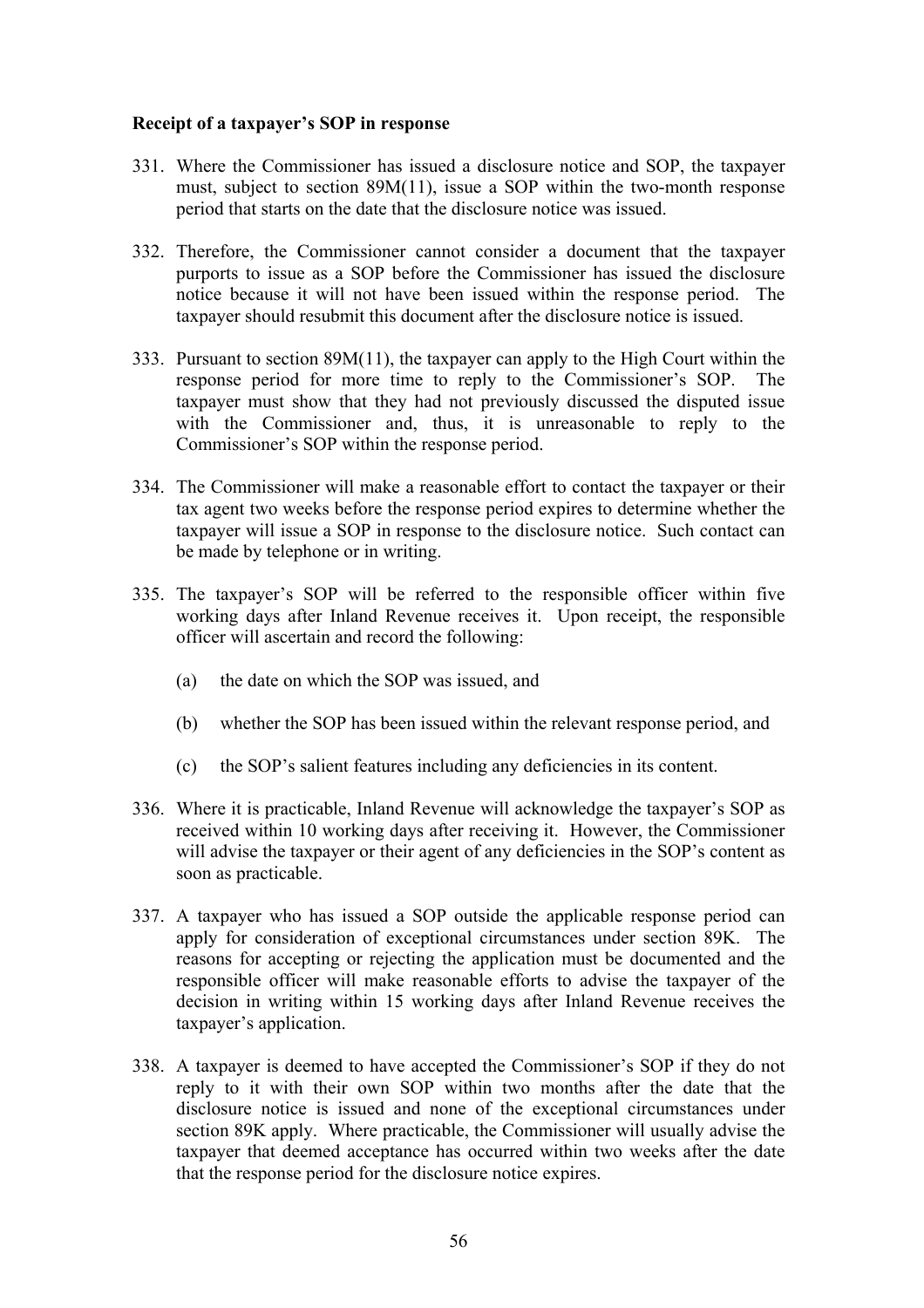#### **The Commissioner's response**

- 339. Pursuant to section 89M(8), the Commissioner can, within two months after the taxpayer's SOP is issued, provide to the taxpayer additional information in response to matters that they have raised in their SOP.
- 340. The Commissioner can only provide additional information in response to new or novel information or arguments that the taxpayer has raised in their SOP or agreed to add to their SOP under section 89M(13). The Commissioner cannot add further information simply because it was omitted from the Commissioner's SOP (for example, information that was received under a section 17 notice after the SOP was issued).
- 341. The additional information must be provided as far as possible in the same format as the SOP to which it relates (that is, in accordance with section 89M(4)). As mentioned above, the additional information can include documentary evidence but not lists of potential witnesses.
- 342. If the Commissioner intends to provide additional information to the taxpayer under section 89M(8), the Commissioner will usually advise the taxpayer or their tax agent of this within two weeks after the taxpayer's SOP is received. However, the timing of this advice can vary depending on the facts and complexity of the dispute. The additional information provided under section 89M(8) is deemed to be part of the Commissioner's SOP. Thus, the evidence exclusion rule under section 138G applies to the additional information.
- 343. The taxpayer cannot reply to the additional information that the Commissioner provides, unless the parties agree that additional information will be accepted under section 89M(13).

# **AGREEMENT TO INCLUDE ADDITIONAL INFORMATION**

- 344. Either party can agree to include additional information in their SOP under section 89M(13) at any time during the disputes process including after the dispute has been referred to the Adjudication Unit. Although there is no statutory time limit, the Commissioner's practice is to allow one month (from the date that the Commissioner provides additional information under section 89M(8)) for such an agreement to be reached and information provided.
- 345. However, before agreeing to a request made by the taxpayer under section 89M(13) the Commissioner will consider the taxpayer's prior conduct and whether they could have provided the information earlier through the application of due diligence.
- 346. The Commissioner will usually also consider the materiality and relevance of the additional information and its capacity to help resolve the dispute and may decide to take it into account in coming to an assessment. In this circumstance, both parties will be expected to cooperate in resolving the relevance and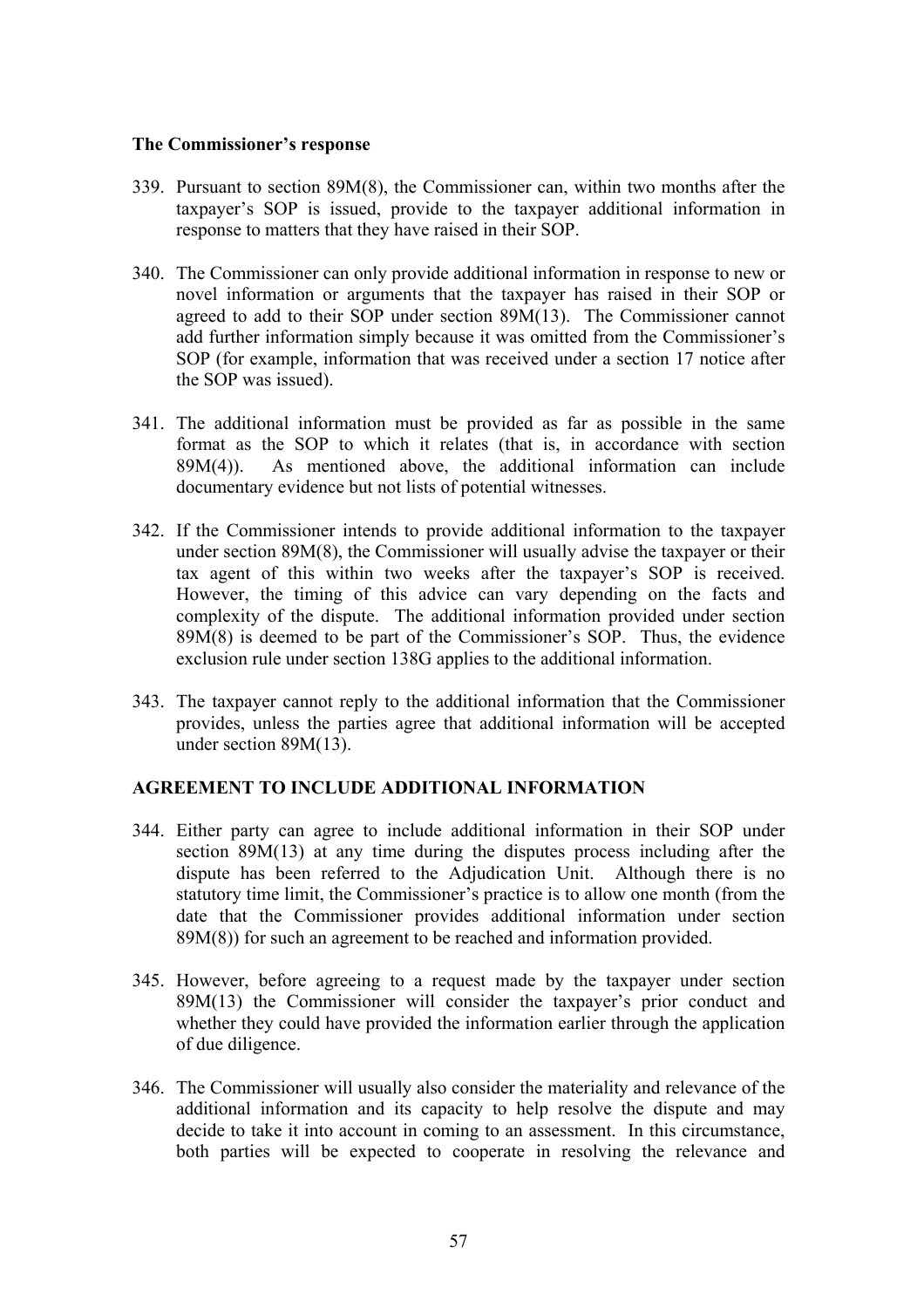accuracy of any such material. The Commissioner may wish to apply resources to verification and comment and this will be considered by the adjudicator.

- 347. If a taxpayer's request to include additional information in their SOP is declined, the reasons must be documented with detailed reference to the taxpayer's conduct, level of cooperation before the request was made and why the information was not provided earlier. The responsible officer will also advise the taxpayer or their tax agent of the reasons why their request was declined.
- 348. Any agreement to add further information to the SOP will be made subject to the taxpayer agreeing that the Commissioner can include a response to the additional information to the SOPs, if required, within an agreed time frame.
- 349. Any additional information that the parties provide under section 89M(13) will be deemed to form part of the provider's SOP under section 89M(14). Thus, the evidence exclusion rule under section 138G applies to the additional information.

# **PREPARATION FOR ADJUDICATION**

- 350. The Adjudication Unit is part of Inland Revenue's Office of the Chief Tax Counsel and represents the final step of the disputes process. The adjudicator's role is to review unresolved disputes by taking a fresh look at a tax dispute and the application of law to the facts in an impartial and independent manner and provide a comprehensive and technically accurate decision that will ensure the correctness of the assessment.
- 351. Generally, the adjudicator will make such a decision within three months after the case is referred to the Adjudication Unit. However, this will depend on the number of disputes that are before the Adjudication Unit, any allocation delays and the technical, legal and factual complexity of those disputes. (For further information on the time frame for adjudication of disputes see the article titled "Adjudication Unit – Its role in the dispute resolution process" that was published in the *Tax Information Bulletin* Vol 19, No 10 (November 2007).)
- 352. The adjudication process is an administrative (rather than a legislative) one. Judicial comments have been made in *C of IR v Zentrum Holdings Limited and Another, Ch'elle Properties (NZ) Limited v CIR* (2004) 21 NZTC 18,618 and *ANZ National Bank Ltd and others v C of IR (No. 2)* (2006) 22 NZTC 19,835 indicating that, as a matter of law, it is not strictly necessary for Inland Revenue officers to send all disputes to the Adjudication Unit for review and Inland Revenue officers are not necessarily bound by the Adjudication Unit's decisions.
- 353. Notwithstanding the above judicial comments, if the parties have not agreed on all the issues at the end of the conference and disclosure phases or to opting out under section  $89N(1)(c)(viii)$ , it is the Commissioner's policy and practice that all disputes are to be sent to the Adjudication Unit for review, irrespective of the complexity or type of issues or amount of tax involved unless any of the following exceptions arise: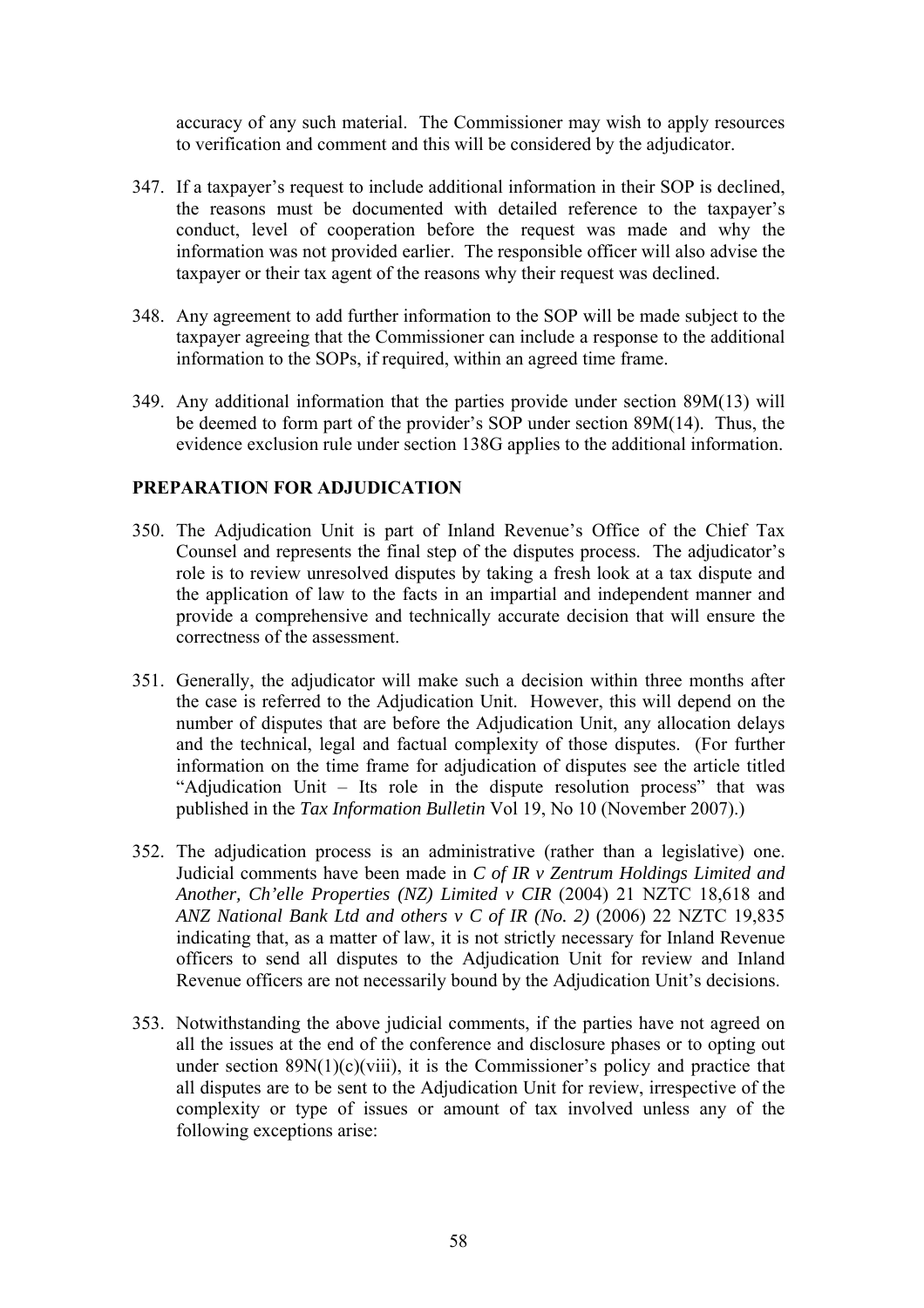- (a) the Commissioner has considered the taxpayer's SOP for the purposes of section 89N(2)(b) and referred the dispute to the Adjudication Unit for their preliminary consideration and the Adjudication Unit has determined that it has insufficient time to reach a decision in respect of the dispute before a statutory time bar would prevent an assessment from being increased (see paragraphs 317 to 319 for further discussion), or
- (b) any of the legislative exceptions specified in section  $89N(1)(c)$  apply (see paragraphs 150 to 193 for further discussion) so that the Commissioner can amend an assessment without first completing the disputes process, or
- (c) the High Court has made an order that the disputes process can be truncated pursuant to an application made by the Commissioner under section 89N(3) (see paragraphs 180 to 191 for further discussion).
- 354. The decision not to refer the case to adjudication must be made by an Inland Revenue officer with a senior level of authority in Service Delivery (for example, at the time of writing this SPS the delegation was with Assurance Manager level or above). In respect of the first exception mentioned in paragraph  $353(a)$  it is necessary that the parties have exchanged a SOP and it is a matter solely for the Adjudication Unit to determine whether it has insufficient time to fully consider the dispute.
- 355. If the dispute is to be referred to the Adjudication Unit, the Commissioner should not issue an assessment or amended assessment before the adjudication process is completed unless a time bar is imminent. In this circumstance, the responsible officer will prepare a cover sheet that will record all the documents that must be sent to the Adjudication Unit.
- 356. The cover sheet together with copies of the documents (NOPA, NOR, notice rejecting the NOR, conference notes, both parties' SOP, additional information, material evidence including expert opinions and a schedule of all evidence held) and any recordings of discussions held during the conference must be sent to the Adjudication Unit.
- 357. If the dispute is to be referred to adjudication, the responsible officer will issue a letter together with a copy of the cover sheet to the taxpayer before sending the submissions, notes and evidence to the Adjudication Unit. The cover sheet and letter are usually completed within one month after the date that the Commissioner's reply to the taxpayer's SOP (if any) is issued or the response period for the taxpayer's SOP expires.
- 358. The purpose of this letter is to seek concurrence on the materials to be sent to the adjudicator − primarily concerning documentary evidence that has been disclosed at the SOP phase. This letter will allow no more than 10 working days for a response.
- 359. Once the taxpayer has concurred on the materials to be sent to the Adjudication Unit, those materials will be so forwarded. However, if no response is received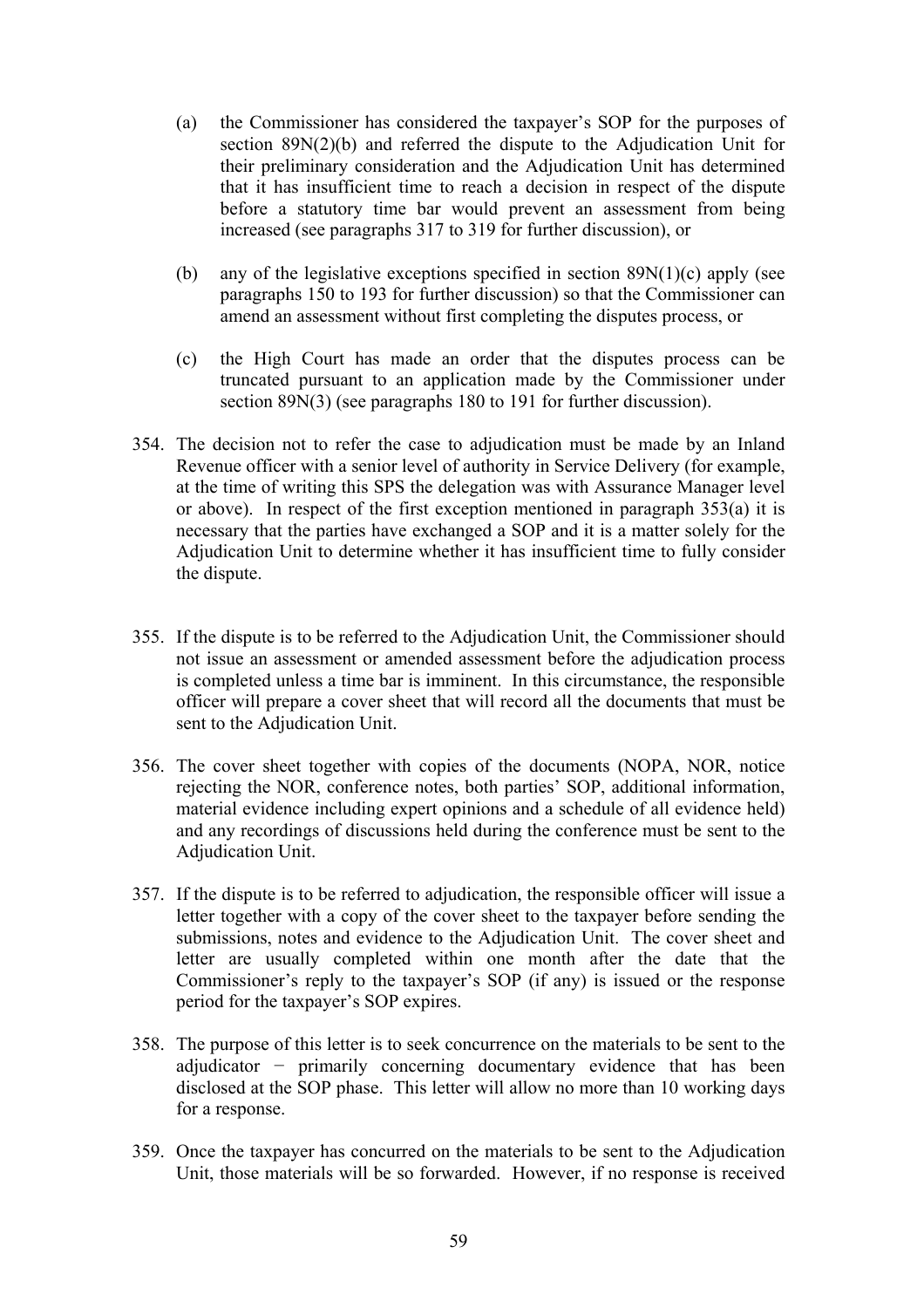from the taxpayer the materials will be forwarded after the 10 working days allowed for the taxpayer's response have elapsed. The adjudicator may also contact the parties after the initial materials have been received to obtain further information.

- 360. Where an investigation has covered a number of issues, the cover sheet will outline any issues that the parties have agreed upon and any issues that are still disputed. The adjudicator will only consider the disputed issues and not those issues that have been agreed upon.
- 361. Generally, the adjudicator only considers the materials that the parties have submitted. They do not usually seek out or consider further information, unless it is relevant. The adjudicator may consider such additional information notwithstanding that the parties have not agreed that the provider can include this information in their SOP under section 89M(13).
- 362. However, any additional material that the parties have not disclosed in their SOP (or agreed to include in their SOP under section 89M(13)) cannot later be raised as evidence in court because the evidence exclusion rule in section 138G(1) will apply (as discussed in paragraphs 327 to 329).

# **ADJUDICATION DECISION**

- 363. Once a conclusion is reached, the Adjudication Unit will advise the taxpayer and responsible officer of the decision. The responsible officer will implement any of the Adjudication Unit's decisions and follow up procedures where required including issuing a notice of assessment to the taxpayer where applicable.
- 364. Where the Adjudication Unit makes a decision against the Commissioner, the Commissioner is bound by and cannot challenge that decision. The dispute will come to an end.
- 365. Where the Adjudication Unit makes a decision against the taxpayer, they can challenge the assessment (whether made by the Commissioner or taxpayer) or disputable decision if they are within the applicable response period.
- 366. If the Commissioner has commenced the disputes process, the taxpayer, if disagreeing with the adjudicator's decision and any later notice of assessment or amended assessment that is issued, can file proceedings in the general jurisdiction of the TRA or the High Court if any of the following conditions under section 138B(1) are met:
	- (a) the assessment includes an adjustment that the Commissioner has proposed and the taxpayer has rejected within the response period, or
	- (b) the assessment is an amended assessment that imposes a fresh or increases an existing liability.